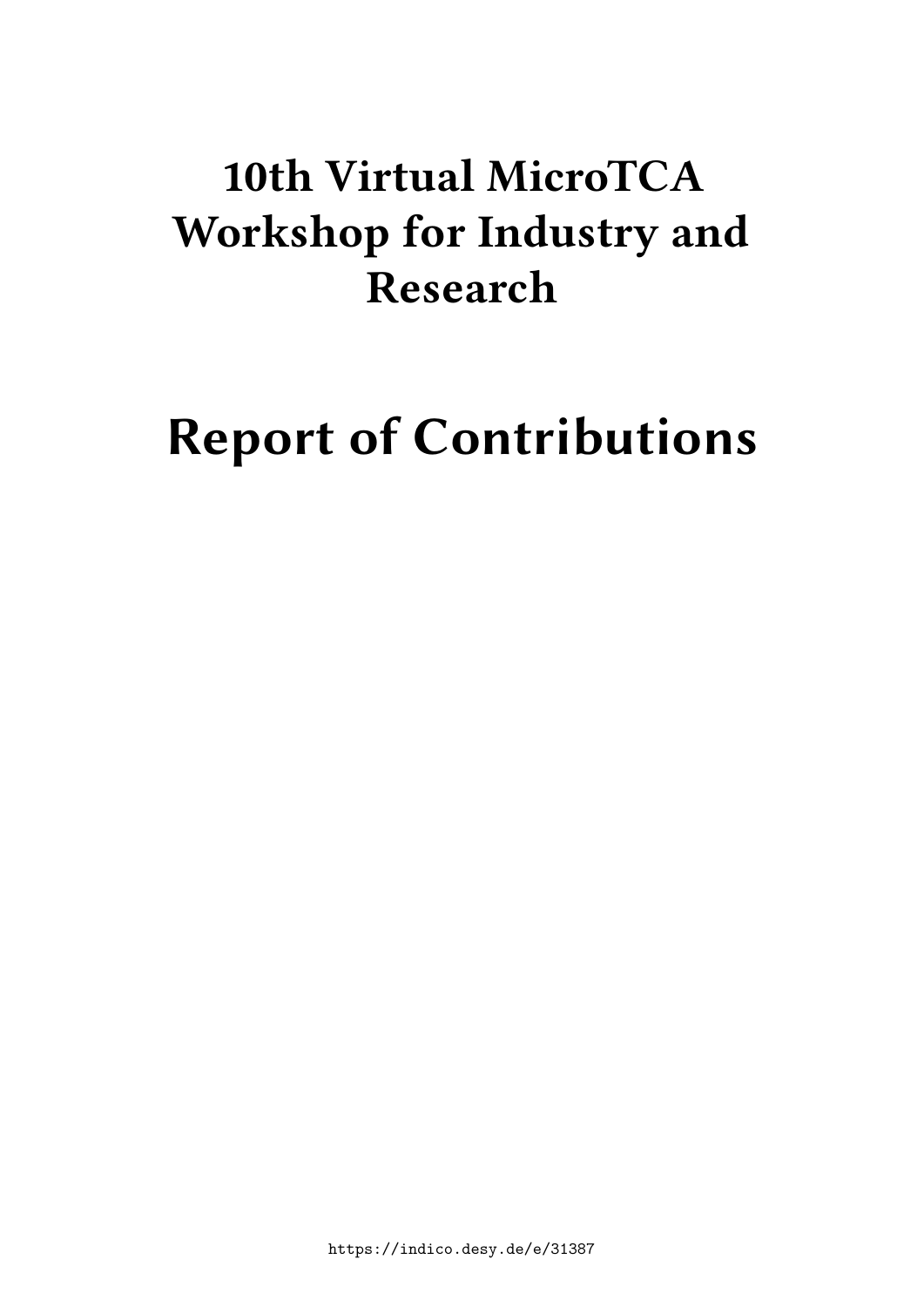10th Virtual Micr … / Report of Contributions Introduction

Contribution ID: 2 Type: Talk

# **Introduction**

*Tuesday, December 7, 2021 3:20 PM (10 minutes)*

**Presenter:** SCHLARB, Holger (MSK (Strahlkontrollen))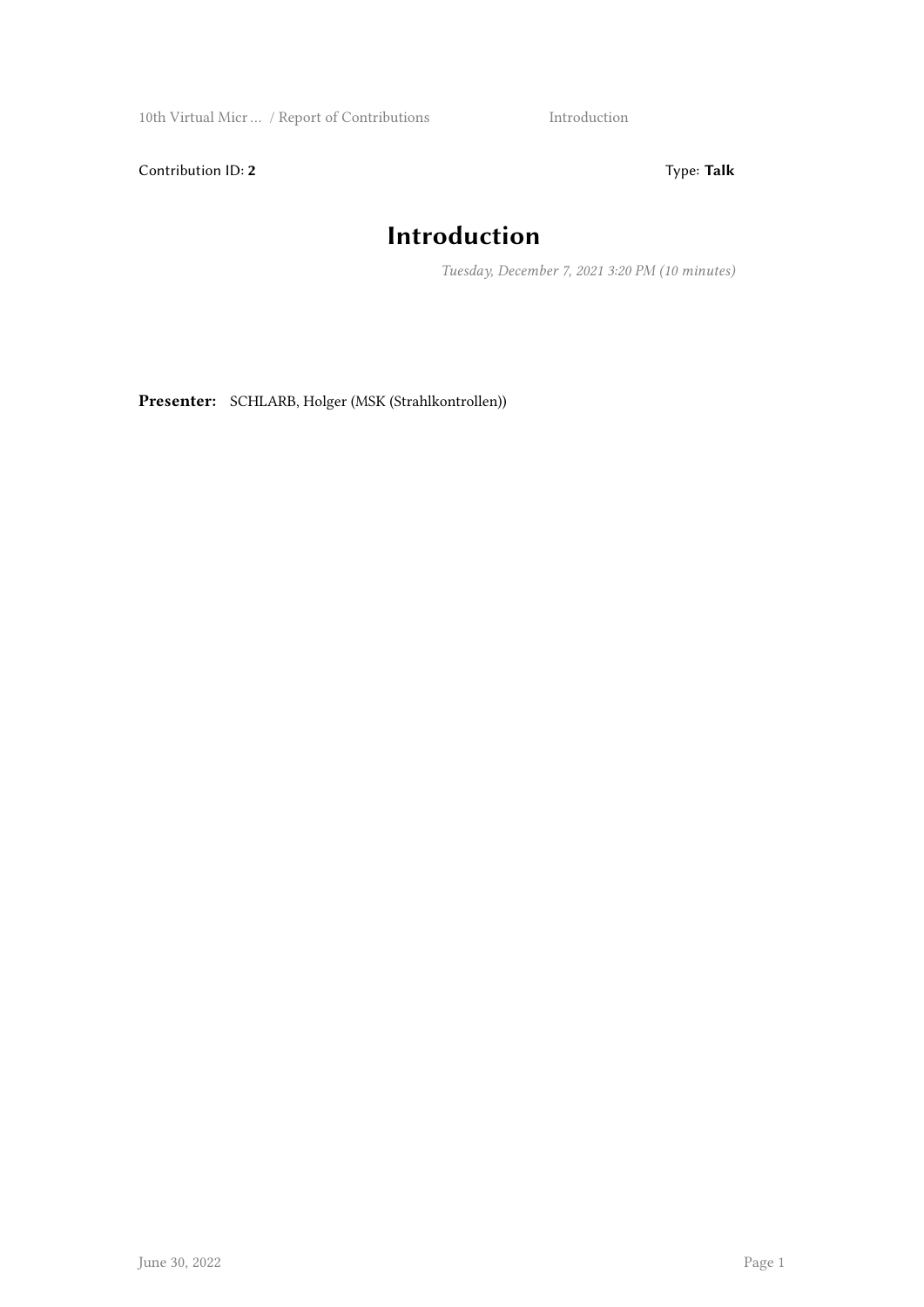10th Virtual Micr ... / Report of Contributions Welcome to DESY

Contribution ID: 3 Type: **not specified** 

# **Welcome to DESY**

*Tuesday, December 7, 2021 3:00 PM (20 minutes)*

**Presenter:** LEEMANS, Wim (M (Beschleuniger))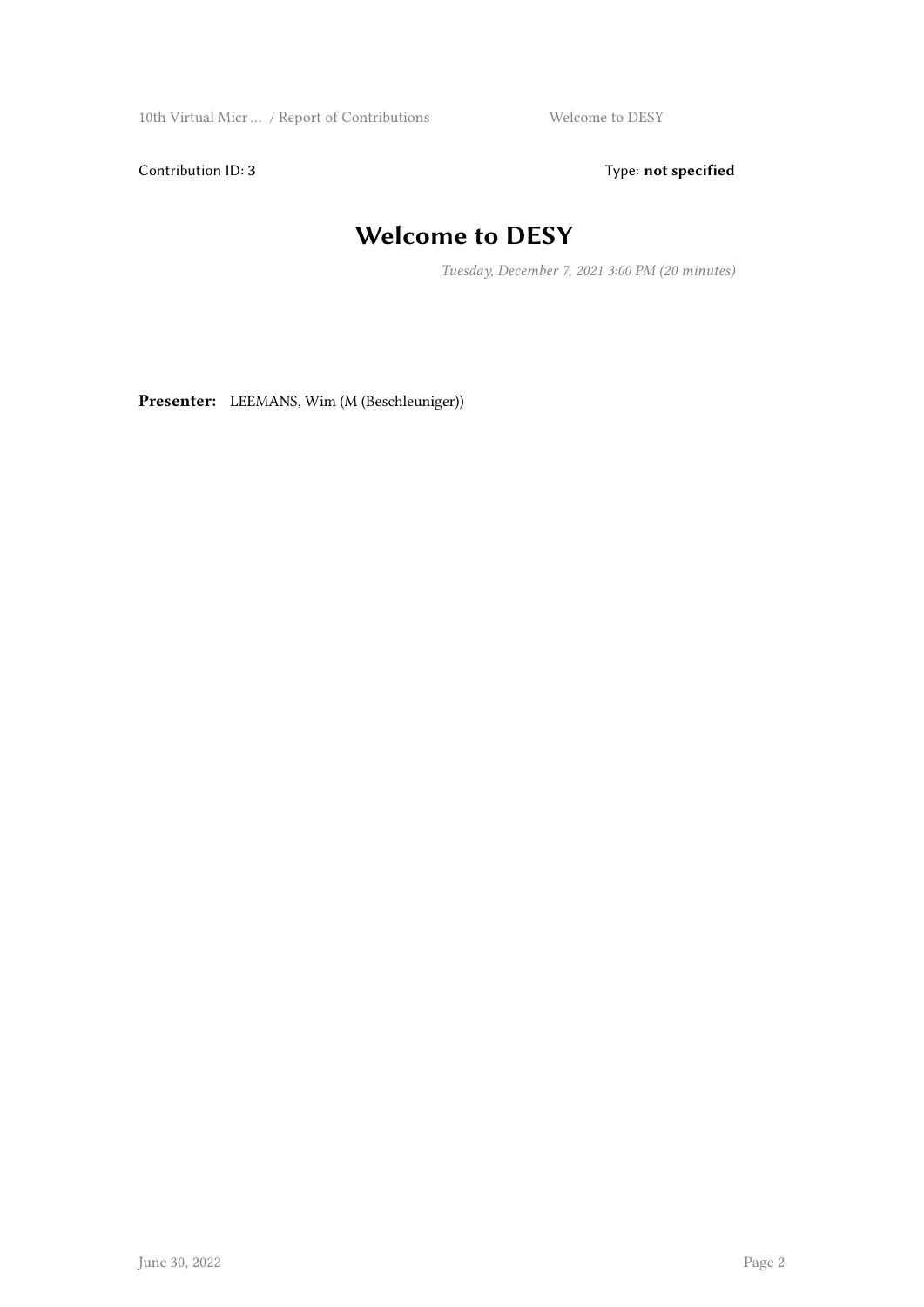Contribution ID: 4 Type: **not specified** 

# **Close out**

*Thursday, December 9, 2021 6:00 PM (10 minutes)*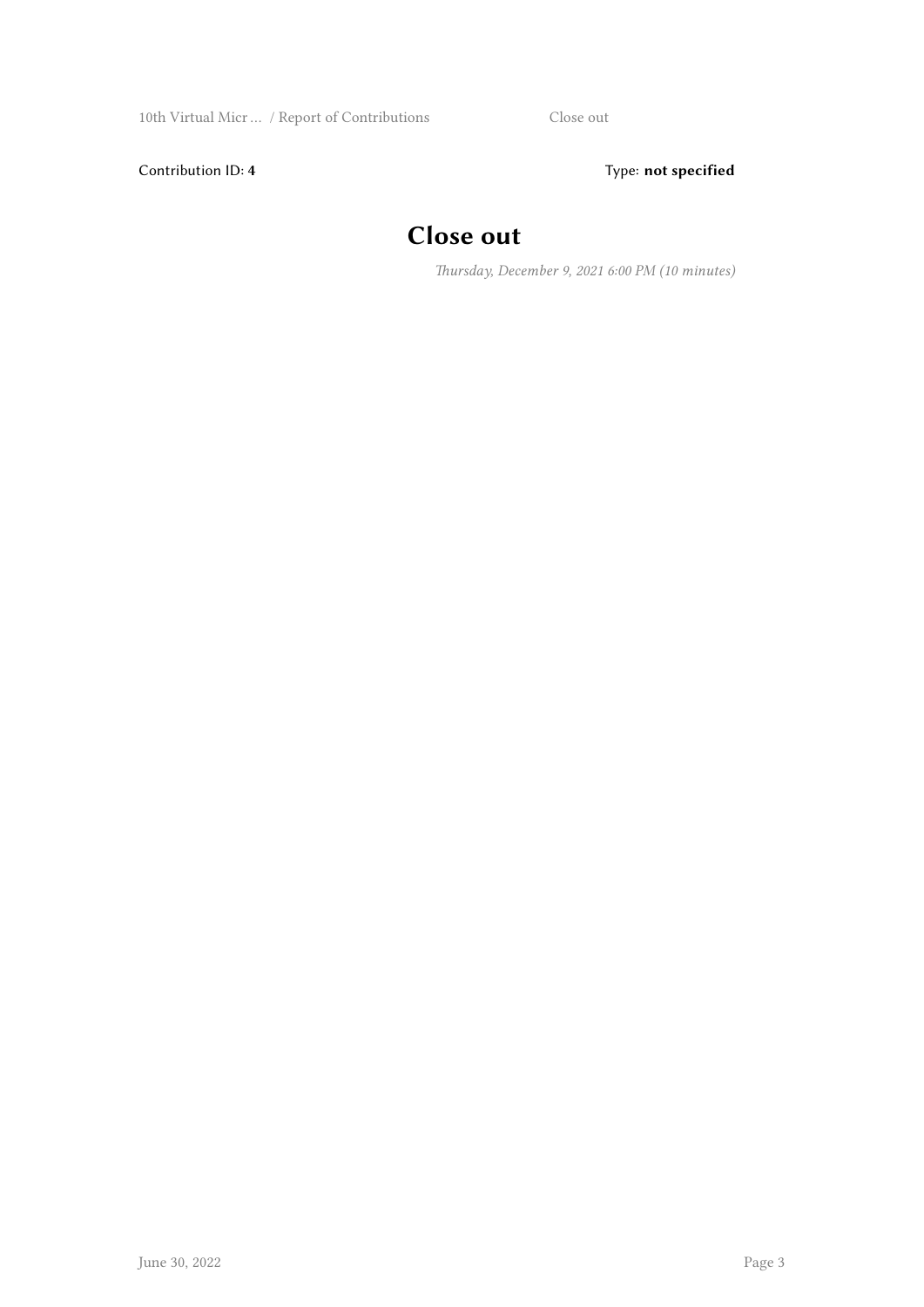**Contribution ID: 5** Type: **Talk** 

### **RTM-LAMP: a 12-channel Current Source Power Supply in MicroTCA.4 Form Factor**

*Thursday, December 9, 2021 5:00 PM (15 minutes)*

In order to minimize the latency of Sirius Fast Orbit Feedback (FOFB), a 12-channel current source power supply was designed as a μRTM module. Each channel consists of a linear amplifier operating as current source by means of a digital feedback loop implemented on an FPGA at the AMC board. The amplifier is specified to reach up to 10 kHz small-signal bandwidth on a 3.5 mH inductance magnet and ±1 A full scale. This work will report on the performance figures obtained prior to releasing the design for final production.

**Summary**

**Primary authors:** TAVARES, Daniel (CNPEM/Sirius); GIACHERO, Augusto (CNPEM)

**Presenter:** GIACHERO, Augusto (CNPEM)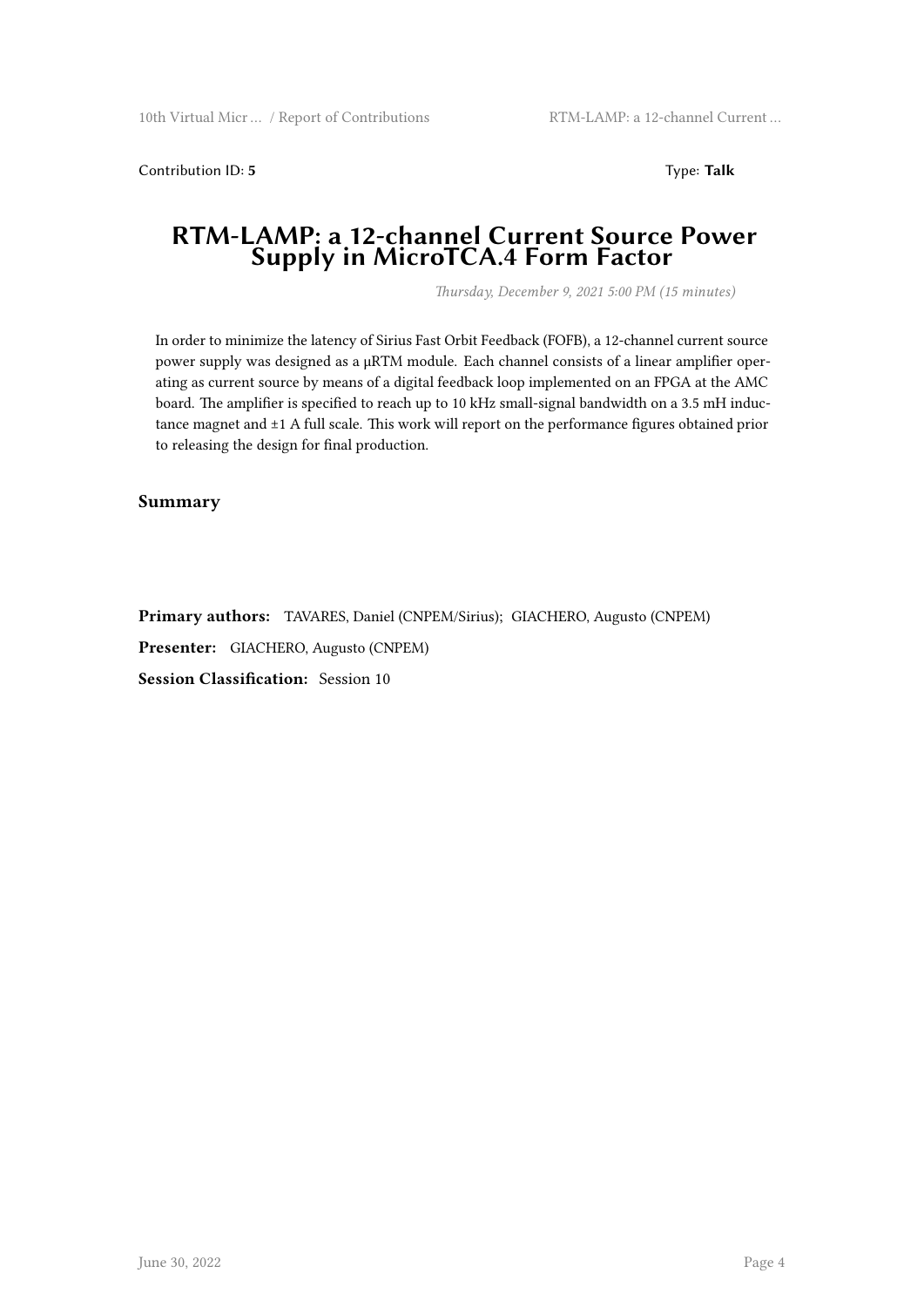Contribution ID: **8** Type: **Talk**

### **SNS Beam Power Limiting System: The Challenges of Applying MTCA to Personnel Protective Systems**

*Tuesday, December 7, 2021 4:15 PM (15 minutes)*

The Spallation Neutron Source is currently upgrading its accelerator power level from 1.4 MW to 2.8MW via the Proton Power Upgrade Project. This power upgrade requires updates to the RF system, superconducting LINAC, accumulator ring, and conventional facilities. The PPU will deliver 2.0MW to the existing SNS target and 0.8MW will be delivered to the future Second Target Station to facilitate new types of experiments and discoveries. The new power level fully applied to the existing target would allow the beam to damage the target and potentially produce hazardous radiation levels. To mitigate this risk, personnel protective system (PPS) called the Beam Power Limiting System (BPLS) has been designed to calculate the average and per pulse power, and to shut down the machine in the event of an excursion. Traditionally, PPS systems are implemented in programmable logic controllers designed to industrial safety standards. In order to quickly acquire measured data and calculate integrated power in real-time, a field programmable gate array (FPGA) was chosen to do the processing. The FPGA is implemented via off-the-shelf MTCA chassis and expansion boards. While MTCA has been applied in industry to life safety critical systems, the Beam Power Limiting System presented unique challenges and benefits when applying accelerator PPS design methodologies to MTCA technology.

#### **Summary**

**Primary author:** ROBERTS, Charles (Oak Ridge National Laboratory) **Presenter:** ROBERTS, Charles (Oak Ridge National Laboratory) **Session Classification:** Session 1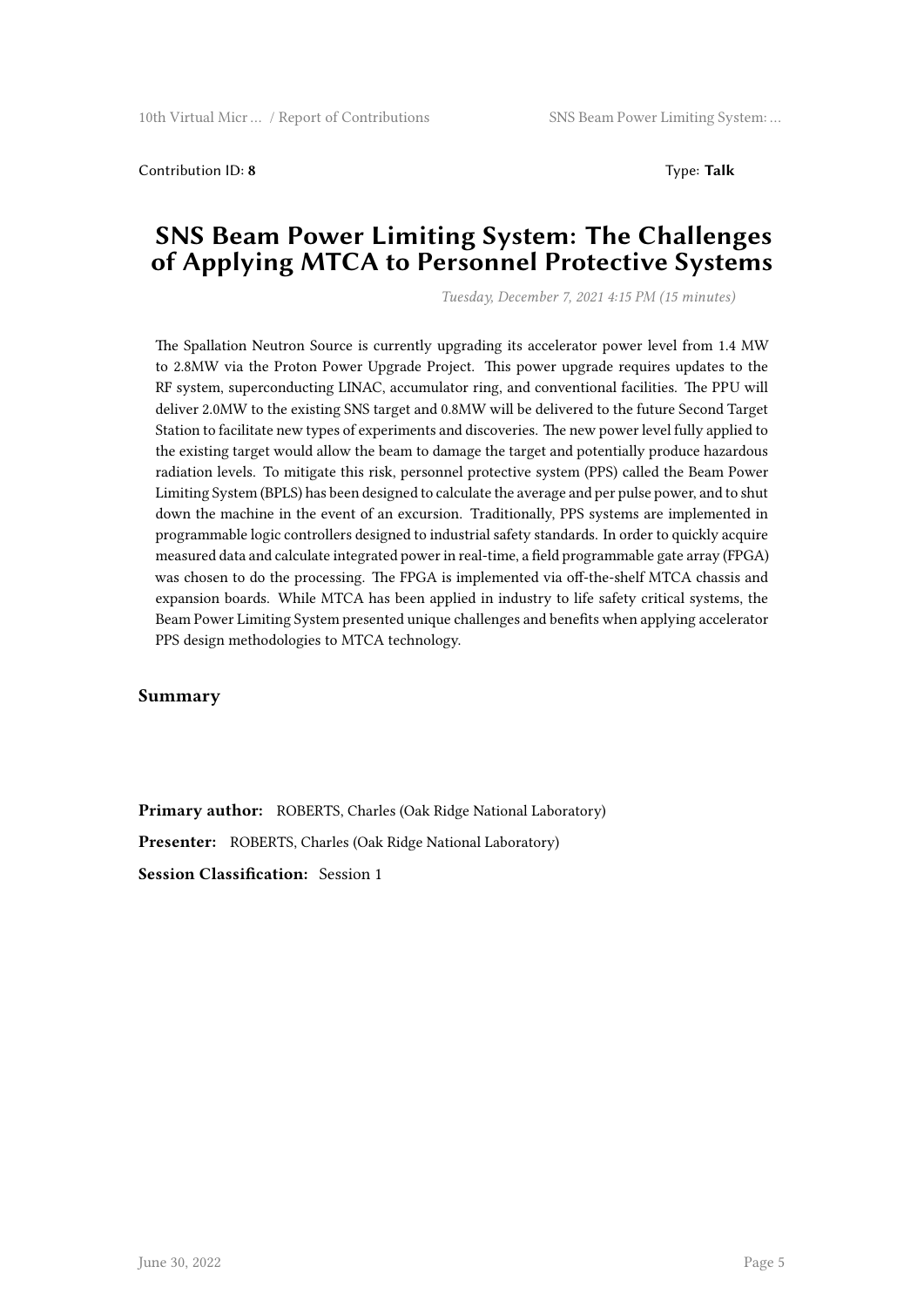Contribution ID: 9 Type: **Talk** 

### **Applications of Digital Signal Processing for Energy Dispersive X-Rays Detectors**

*Thursday, December 9, 2021 4:20 PM (15 minutes)*

In todays advanced and digital world traditional analog signal acquisition and processing are gradually shifting to digital domain to meet the needs of the hour. In the field of energy dispersive x-rays detectors traditional analog signal processing involves a pre-amplifier to amplify the signal, a shaping amplifier to detect the energy of the incident photon, and a multichannel analyzer (MCA) to generate the energy spectrum.

The use of digital signal processing allows to enhance the system, achieve more flexibility, reduced noise by adding advanced digital and faster data processing methods, which will enable higher counting rates above million counts per second.

With digital signal processing the output of the preamplifier is digitized and all further processing is done in a field programmable gate array (FPGA).

Currently available devices in the market perform the signal processing step either in digital signal processors (DSPs) or FPGAs. Most of these devices such as the Struck SIS3302 use trapezoidal filtering, which gives good energy resolution at large shaping times.

In our presentation, we will show different algorithms for data preprocessing, shaping and postprocessing. We will show that by preprocessing the data, we can get better energy resolution at shorter shaping times; thus, it will allow good energy and time resolution at high count rates. To enhance the quality of signal, signal preprocessing methods such as moving average filter, savitzky-golay filter and others will be shown. For signal shaping, methods such as trapezoidal filter, triangular filter and postprocessing methods such as deconvolution will also be demonstrated. The results of the filters will be compared by applying them to identical experimental raw data. Based on theoretical and experimental results an analytical comparison of the methods will be carried out for the implementation.

#### **Summary**

**Primary author:** ADEEL, Sarmad (FS-PETRA-D (FS-PET-D Fachgruppe P24 (Chem.Cryst.))) **Co-author:** TOLKIEHN, Martin (FS-PETRA-D (FS-PET-D Fachgruppe P24 (Chem.Cryst.))) **Presenter:** ADEEL, Sarmad (FS-PETRA-D (FS-PET-D Fachgruppe P24 (Chem.Cryst.))) **Session Classification:** Session 9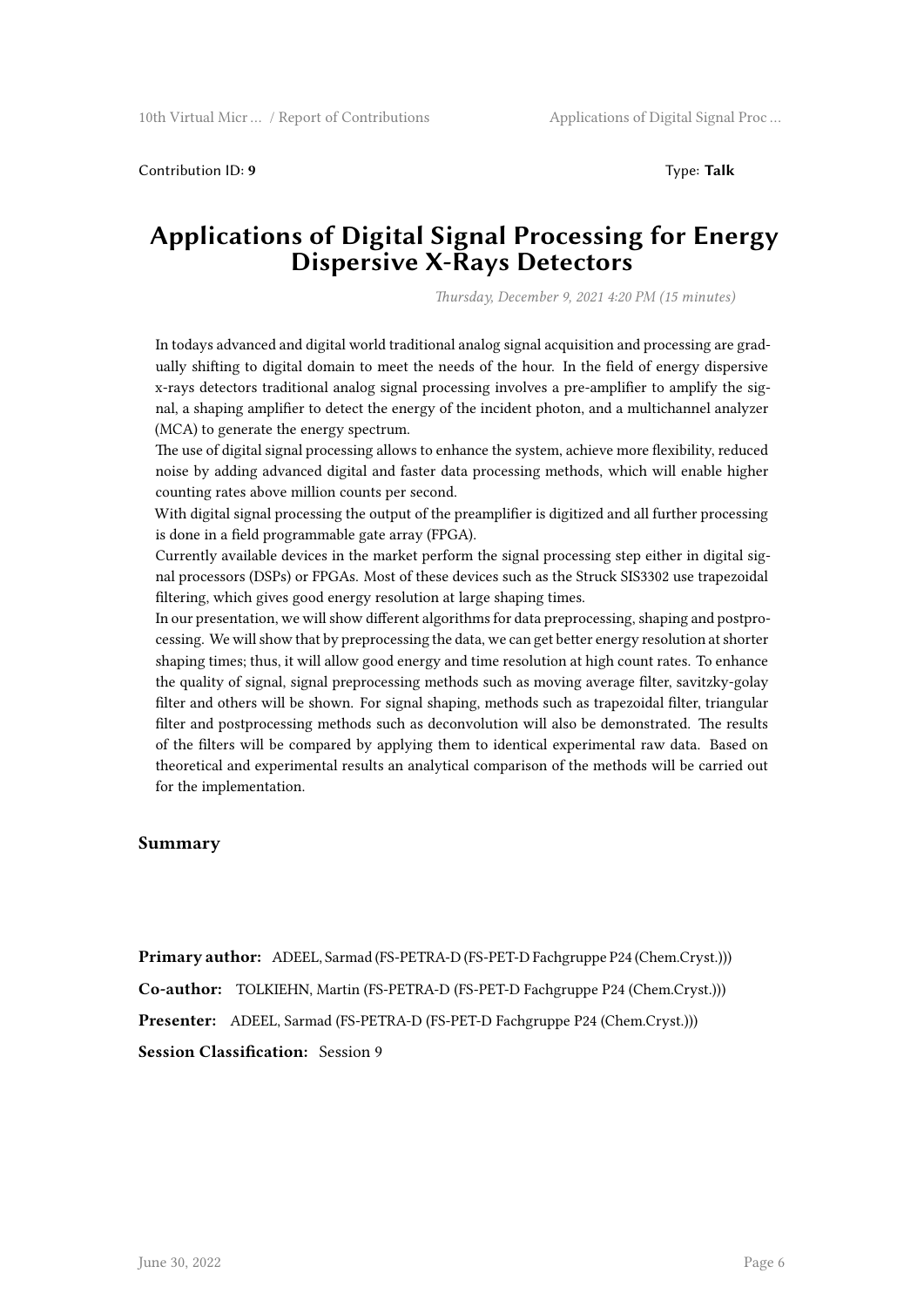Contribution ID: **10** Type: **Talk**

# **Overview of MMC Stamp Software Development Kit**

*Thursday, December 9, 2021 1:05 PM (15 minutes)*

The Module Management Controller (MMC) is a mandatory component of every AMC board. DESY is developing, maintaining and licensing a turn-key MMC solution that is used on several hundred boards in different facilities - on DESY's own products as well as on third-party AMC boards developed by industrial customers and project partners.

With the growing number of different boards, a clear separation between common code shared across boards and board-specific code becomes crucial - to keep the codebase maintainable as well as to provide a high-level API for AMC board developers who should be able to focus on their application without having to care about the low-level workings of the MMC. The high-level API makes a software development kit (SDK) possible, which is offered to MMC Stamp System-on-Module customers who wish to customize the pre-programmed firmware according to their needs. This presentation gives a brief overview of the SDK and the high-level API it provides to AMC board developers.

#### **Summary**

**Primary author:** HUESMANN, Patrick (MSK (Strahlkontrollen)) **Presenter:** HUESMANN, Patrick (MSK (Strahlkontrollen)) **Session Classification:** Session 7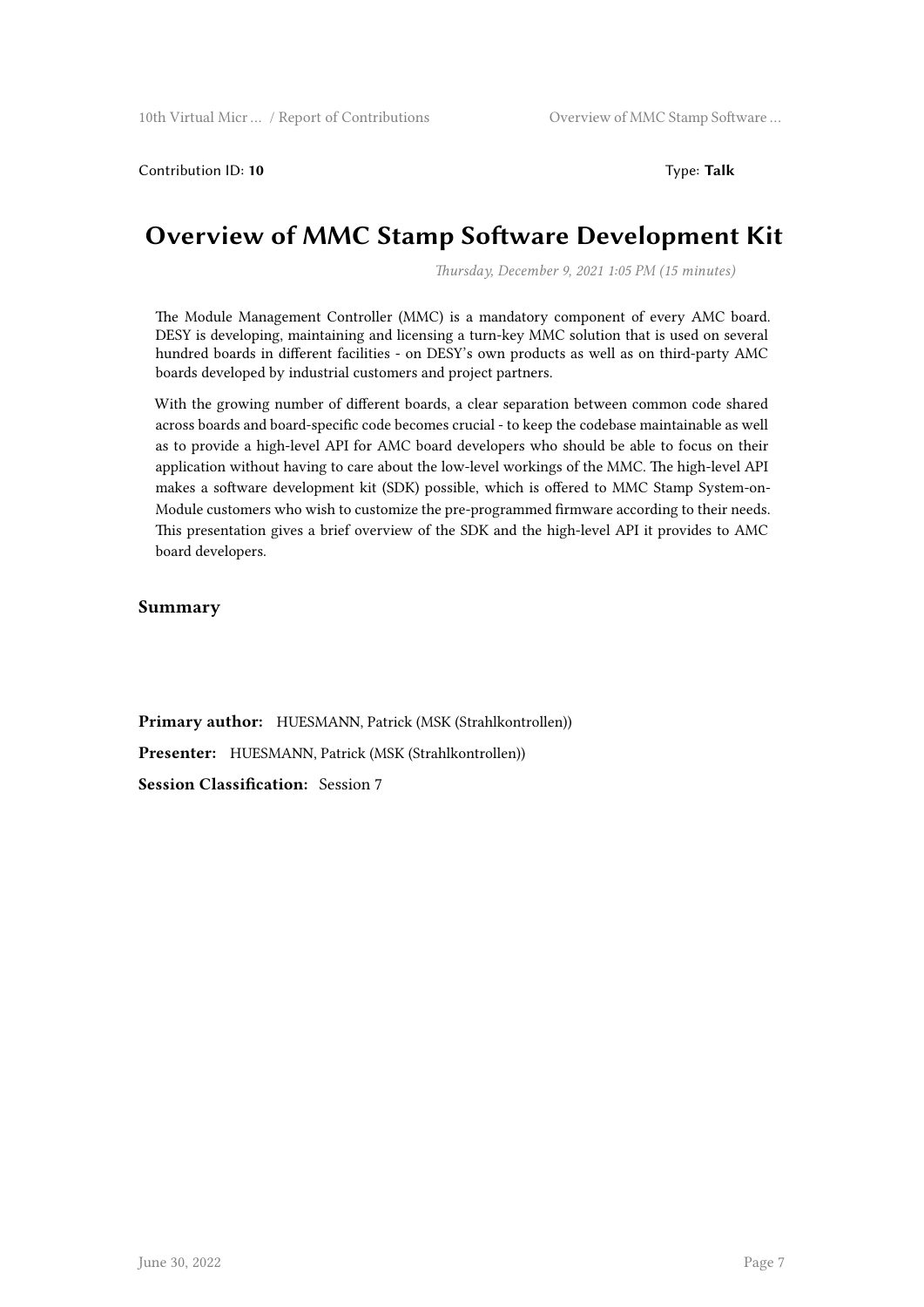Contribution ID: **11** Type: **Talk**

## **MicroTCA.4 based controller for CMOS detectors**

*Wednesday, December 8, 2021 1:00 PM (15 minutes)*

The Extremely Large Telescope (ELT) is under construction on Cerro Armazones in Chile. MicroTCA.4 will be used as a basis for the new modular ESO detector controller (NGCII) for all future visible and infrared scientific detectors. Specifically, IR CMOS detectors are the most commonly used detector type for the ELTs first generation of instruments. The presentation gives an insight into how commercial components and modules developed in-house are used to control infrared CMOS detectors and some of the challenges encountered while integrating MTCA.4.

**Summary**

**Primary authors:** RICHERZHAGEN, Mathias (ESO); MEHRGAN, Leander (ESO); SEIDEL, Matthias

**Presenter:** RICHERZHAGEN, Mathias (ESO)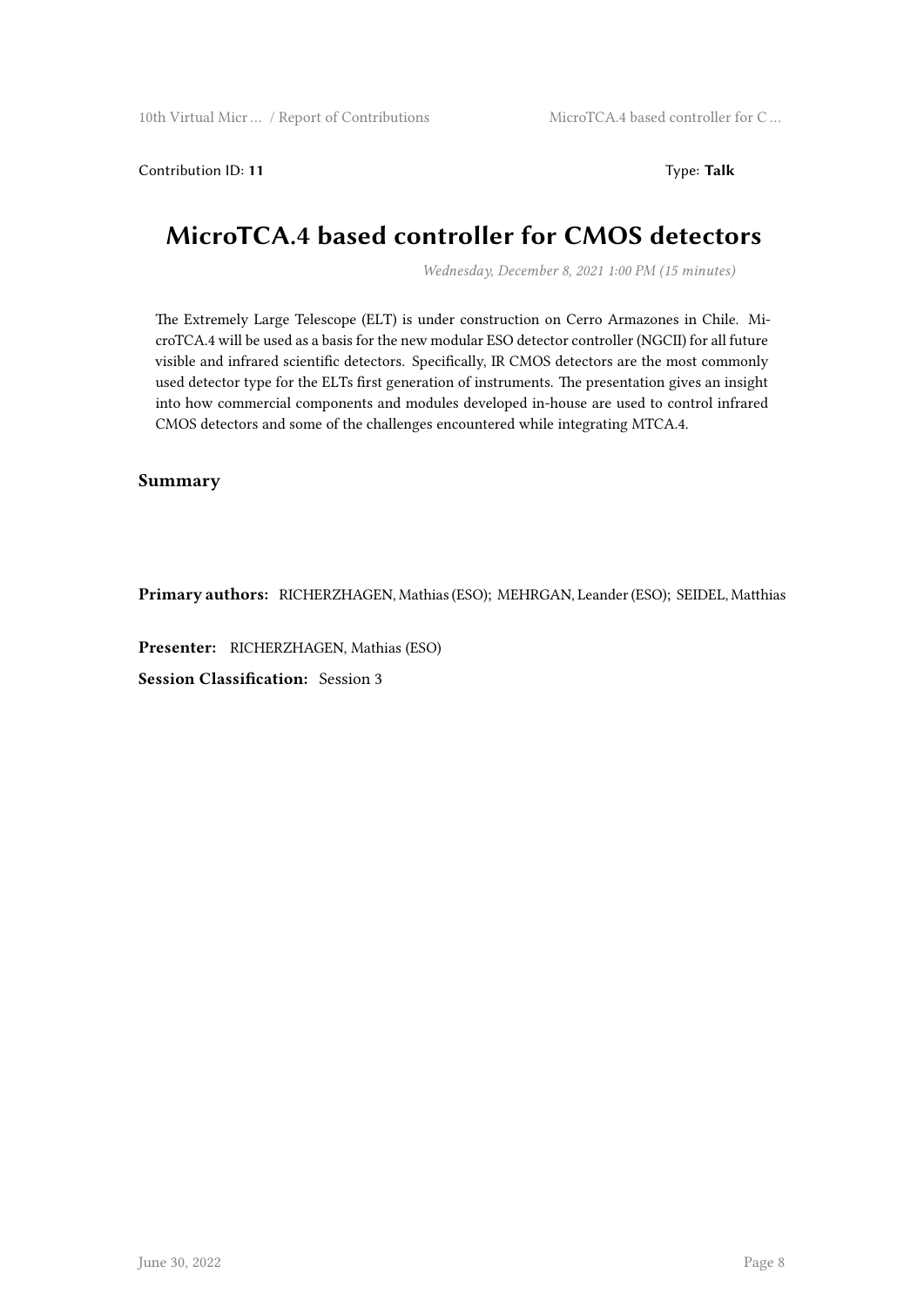**Contribution ID: 12** Type: **Talk** 

### **Data Acquisition using MicroTCA in the Mu2e Experiment**

*Thursday, December 9, 2021 3:50 PM (15 minutes)*

The Mu2e experiment, currently under construction at Fermilab, will use a pulsed beam structure to significantly improve limits on the rates of charged lepton flavor violating muon decay processes. The time structure of the pulsed beam is measured by the extinction monitor, comprised of scintillation counters and a silicon pixel detector telescope, which are read out using a data acquisition system made from commercial MicroTCA components. We describe this data acquisition system, the decision to use MicroTCA in its implementation, the constraints imposed by the MTCA.4 standards, and the ways in which the hardware features available in commercial components have been integrated into the design.

#### **Summary**

**Primary author:** JONES, Matthew (Purdue University (US)) **Presenter:** JONES, Matthew (Purdue University (US)) **Session Classification:** Session 9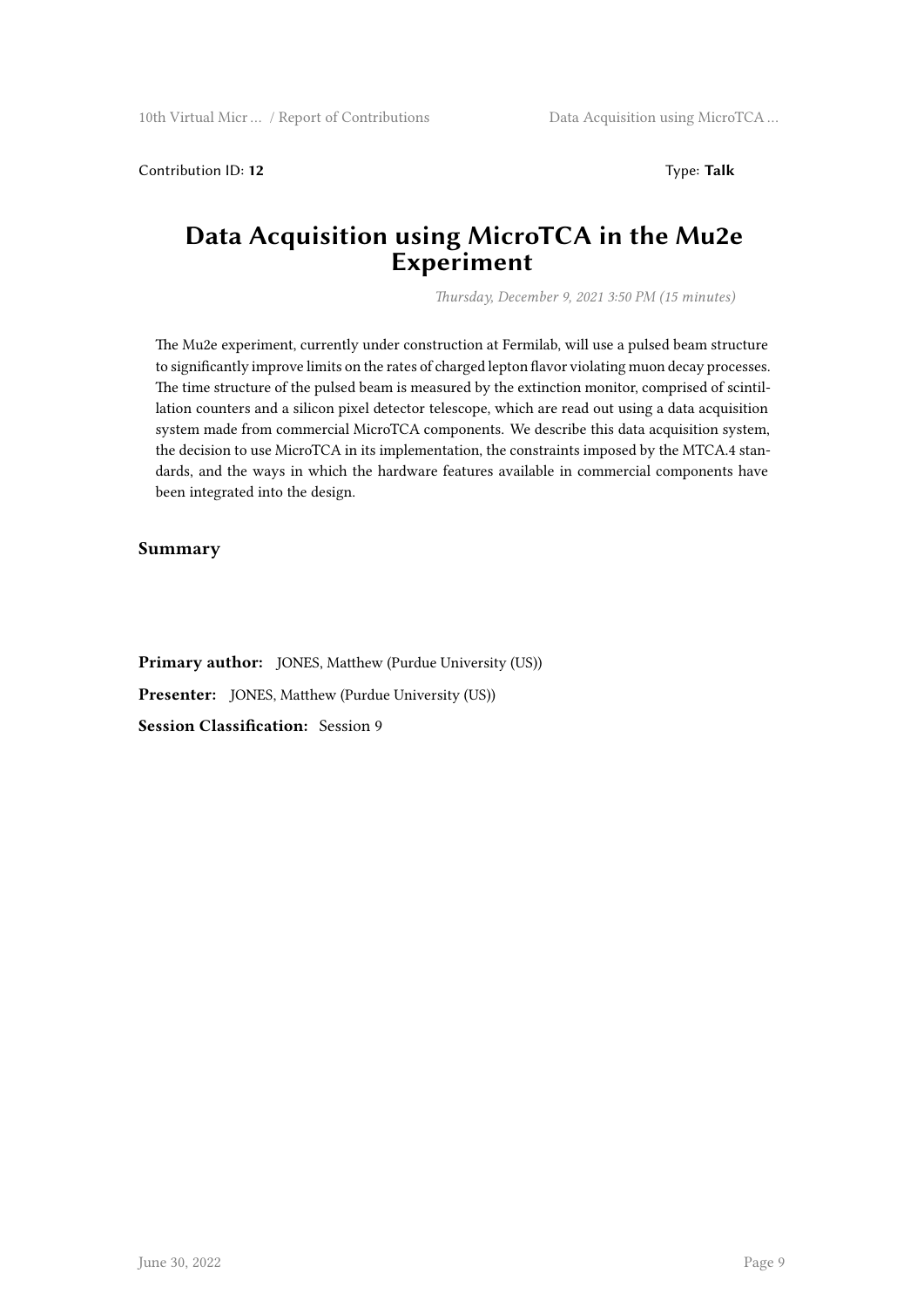Contribution ID: **13** Type: **Talk**

# **Upgrades to the Spallation Neutron Source Timing System Utilizing MicroTCA**

*Wednesday, December 8, 2021 5:45 PM (15 minutes)*

The Spallation Neutron Source (SNS) employs a custom Timing System for synchronization of the accelerator and target systems. The variable frequency design of the SNS Accelerator requires the custom system and presents several unique design challenges. The core component of the SNS Timing System are the two sets of data links that are provided to end user systems, the Event Link(EL) and Real Time Data Link(RTDL). Any timing receiver used at SNS must support receiving and decoding these bi-phase mark encoded links. The original end user timing receivers were VME or PC based but modernization efforts at SNS are being completed using MicroTCA systems. As migration to MicroTCA for various systems and future upgrades timing was an integral requirement for these systems. To minimize custom designs and development time the choice was made to use a MicroTCA FMC carrier card from a commercial vendor with a custom design on an FMC form factor for the timing receiver. The carrier card handles the programmable logic which simplifies the FMC. This facilitated quick design and deployment for multiple systems. Three Timing Receiver FMCs have been developed to support different applications at SNS. Currently these are used in production for Ring LLRF, Machine Protection, and Injection Kicker Power Supplies. Future plans include support for the SNS Proton Power Upgrade Project(PPU) for the LINAC LLRF, Beam Power Limiting System(BPLS), and HPRF as well as further modernization efforts throughout the facility in the next 10 years.

#### **Summary**

**Primary author:** JUSTICE, Thomas **Presenter:** JUSTICE, Thomas **Session Classification:** Session 6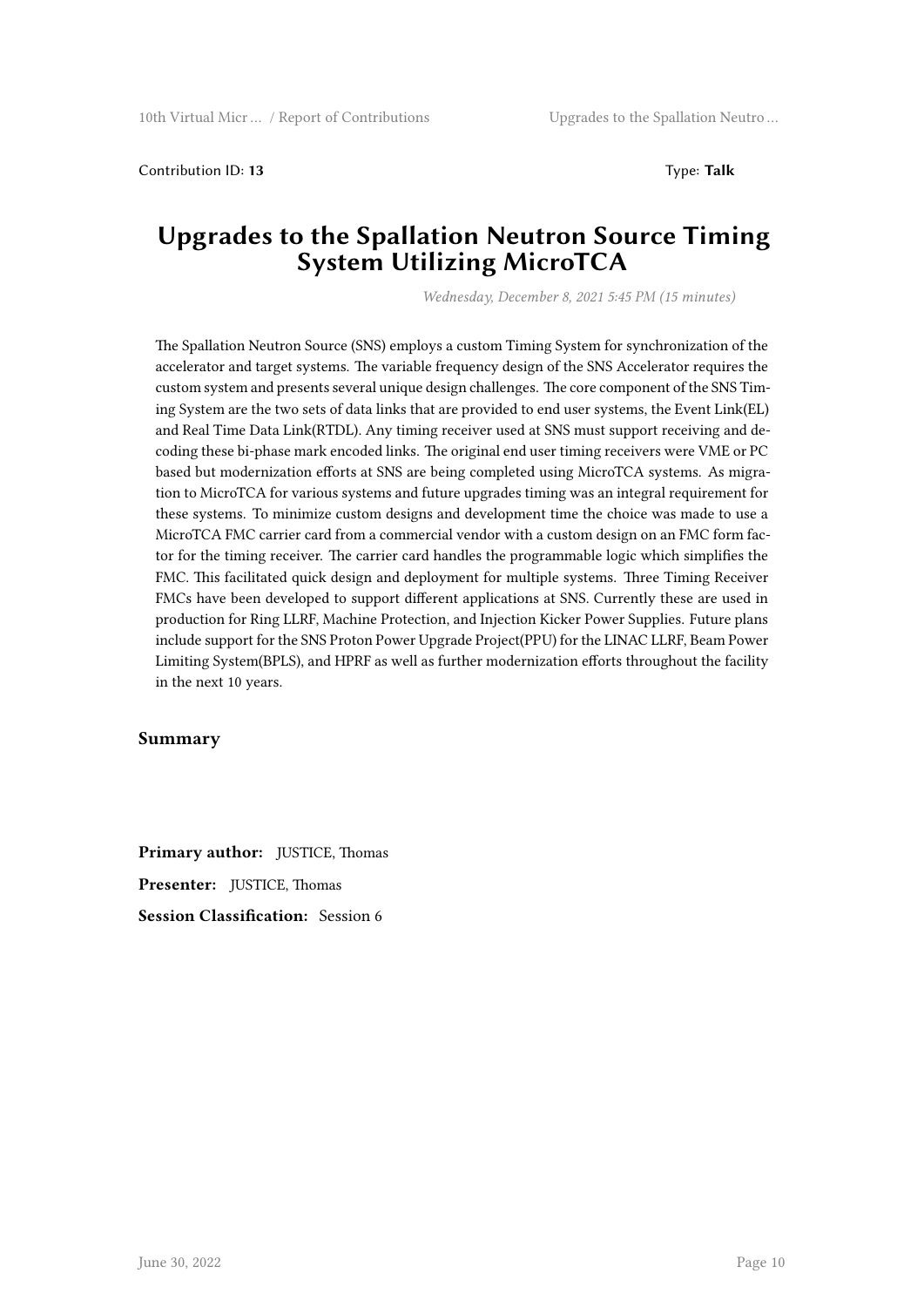Contribution ID: **14** Type: **Talk**

# **Future Fast Orbit Feedback for SOLEIL**

*Thursday, December 9, 2021 5:45 PM (15 minutes)*

BPM electronics at SOLEIL also embed the FOFB communication and computation. As these electronics come to an obsolescence, we aim at a new orbit feedback system. A dedicated standalone microTCA based platform is envisioned for this new system. This new architecture composed of cell and central nodes will (among other tasks) collects the BPM data, computes and send to the correctors the appropriate settings to correct the beam orbit. In this speedtalk, we'll present the planned architecture, the considered equipments and the first tests to validate these choices.

**Summary**

**Primary author:** BROUCQUART, Romain (Synchrotron SOLEIL) **Presenter:** BROUCQUART, Romain (Synchrotron SOLEIL) **Session Classification:** Session 10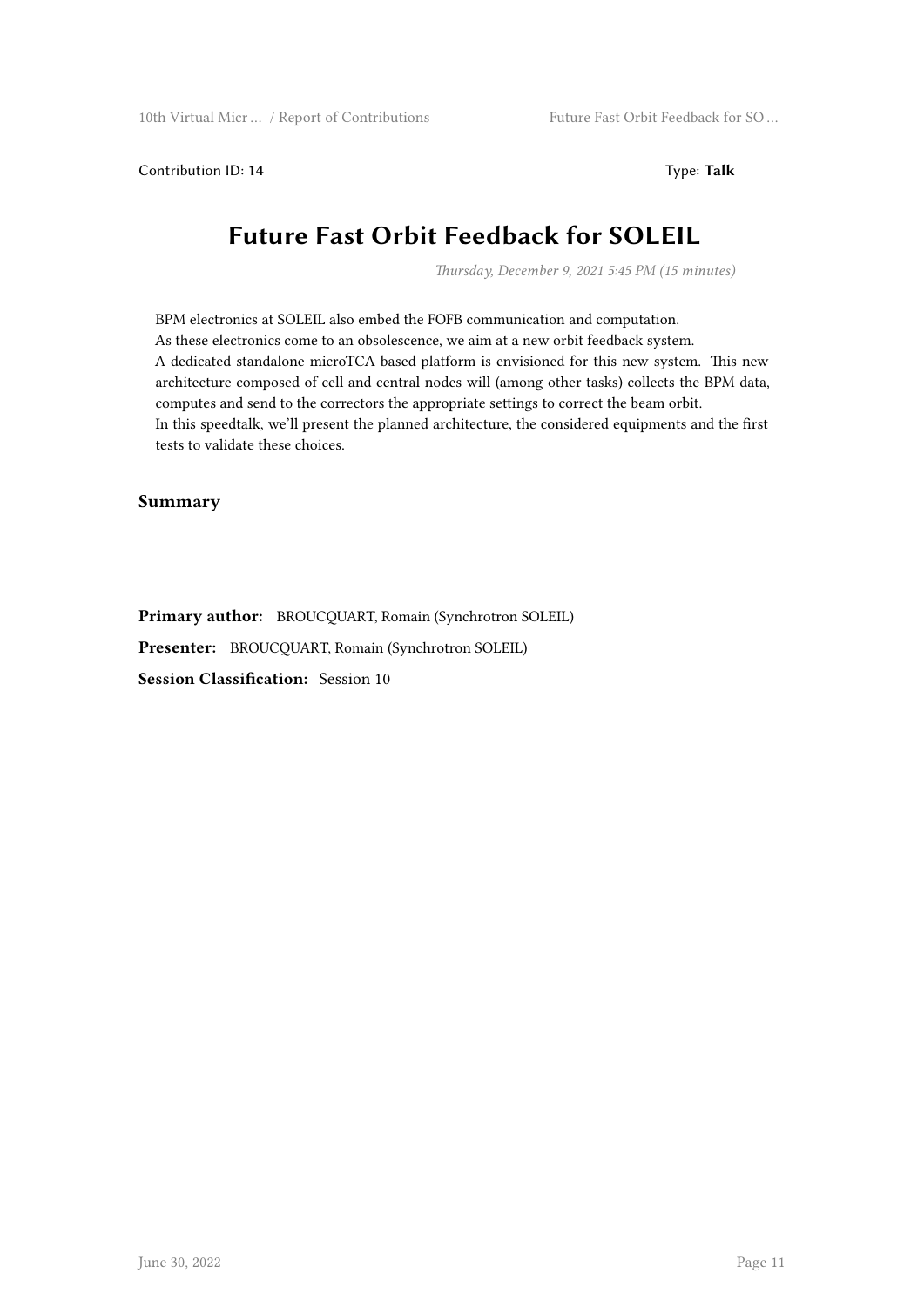Contribution ID: 15 Type: Talk

# **Development of the MicroTCA standard: preparing for the Next Generation**

*Tuesday, December 7, 2021 5:00 PM (15 minutes)*

To keep the MicroTCA standard viable over many years it must follow the development of technology. A PICMG working group was formed to incorporate faster Ethernet and PCIe communication into the standard. This talk will discuss the direction and challenges of the next generation MicroTCA standard.

**Summary**

**Primary author:** REHLICH, Kay (not set)

**Presenter:** REHLICH, Kay (not set)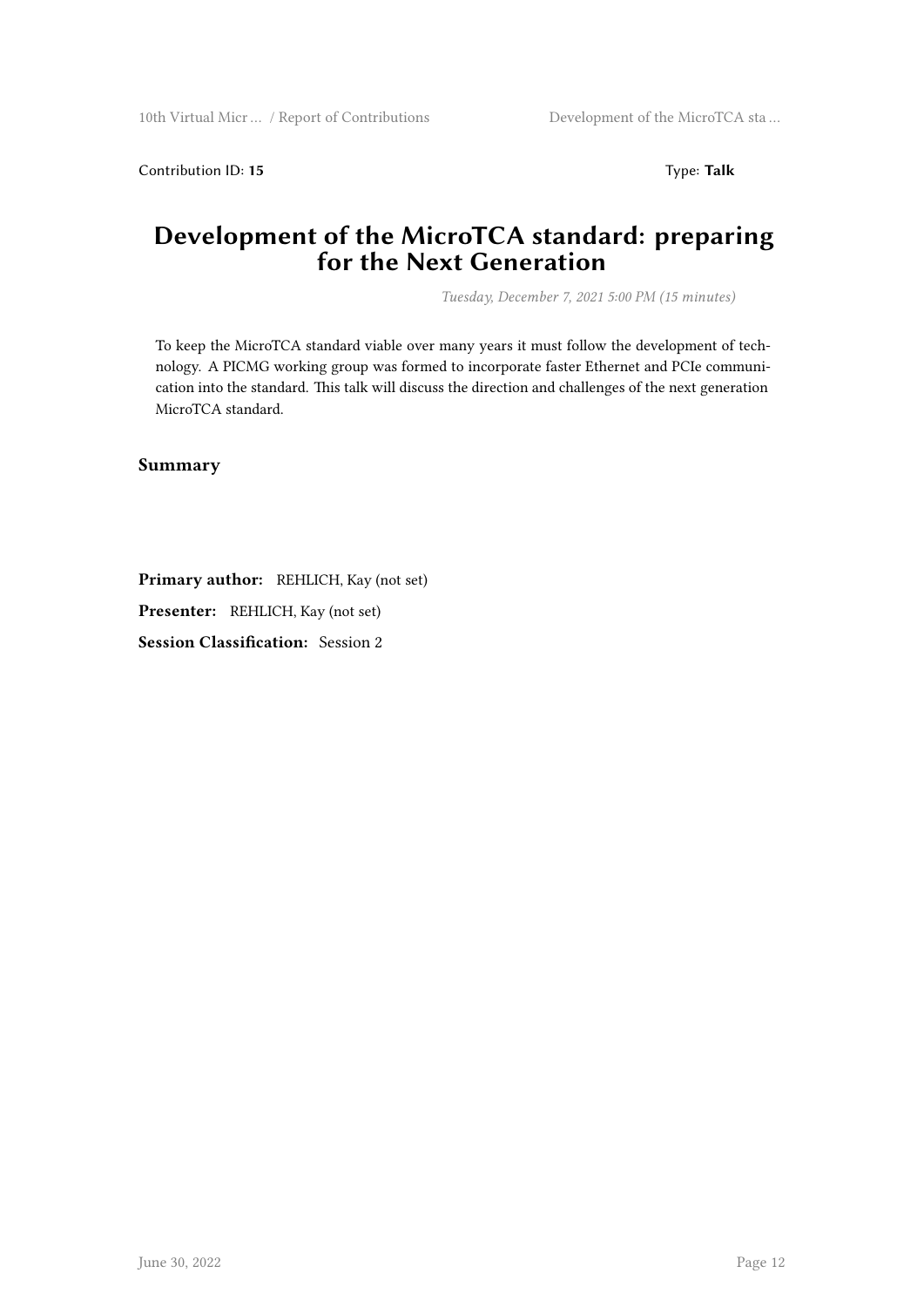Contribution ID: **16** Type: **Talk**

### **Embedded Development on the DAMC-FMC2ZUP: a High-level Overview**

The **DAMC-FMC2ZUP** is a high-end FMC/FMC+ MTCA.4 carrier equipped with a powerful Zynq UltraScale+ MPSoC. Due to the high level of flexibility and configurability, starting a new project from scratch can sometimes be overwhelming. For this reason we decided to present our view on how to structure a solid, easy-to-upgrade and long-lasting project on the DAMC-FMC2ZUP. Using real application examples we will address both the hardware project structure, using Vivado, and the software project framework, based on PetaLinux Yocto.

**Summary**

**Primary authors:** SCARBOLO, Paolo (CAEN ELS); BRAIDOTTI, Enrico (CAEN ELS); ALTIN, Stefano (CAEN ELS); GUSTIN, Mitja (CAEN ELS); THEINER, Joachim (CAEN ELS)

**Presenter:** SCARBOLO, Paolo (CAEN ELS)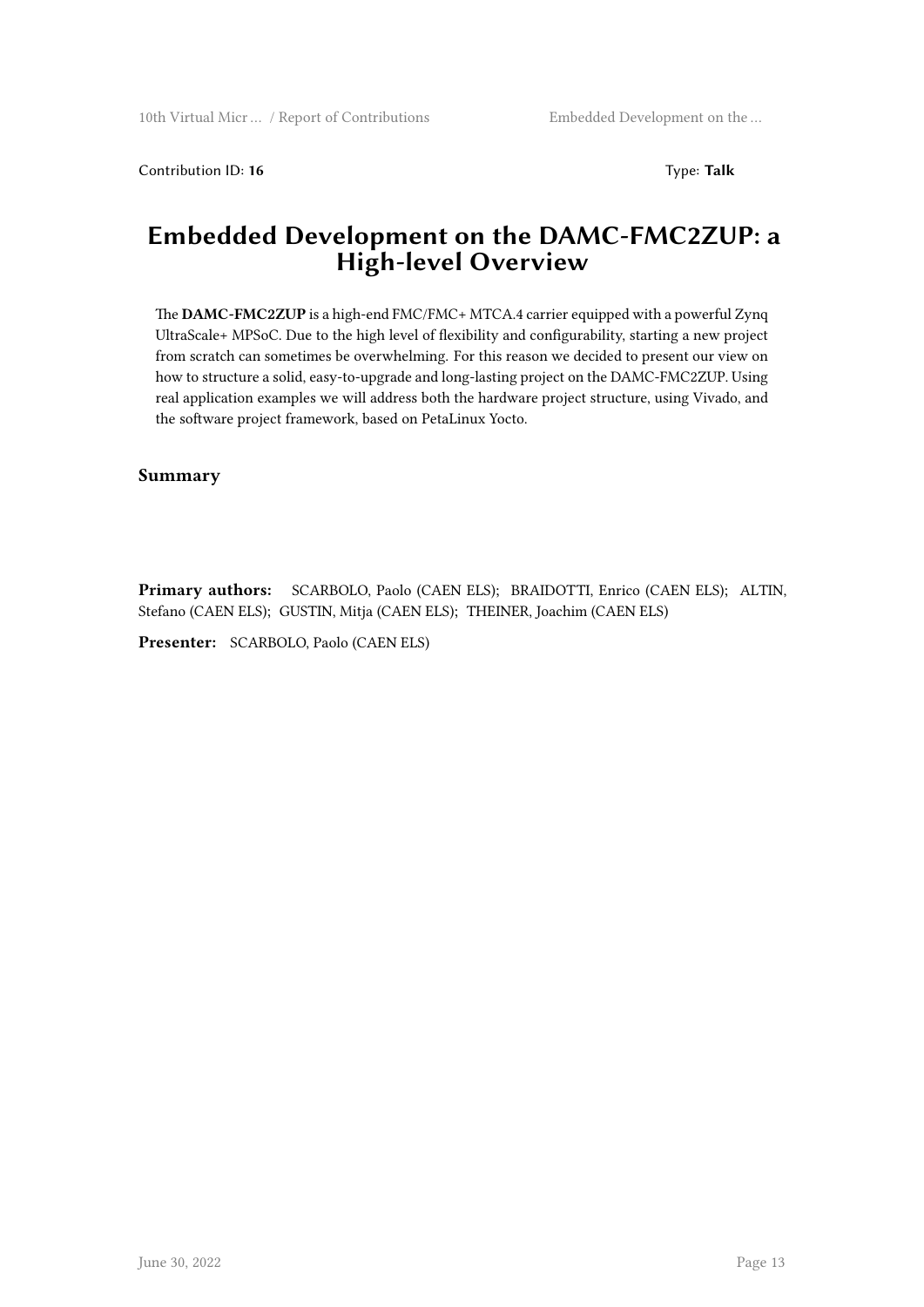Contribution ID: **17** Type: **Talk**

### **X3Timer – Design and development of a new timing AMC hardware for PETRA IV**

*Wednesday, December 8, 2021 5:30 PM (15 minutes)*

At DESY we are in the technical design phase for the upgrade of the PETRA III synchrotron light source towards a 4th generation low emittance machine PETRA IV.

Within this major machine upgrade also almost every electronics for the accelerator controls will be renewed. As the Platform of choice MTCA.4 shall become the new standard.

Because of the good experience with the DESY developed MTCA.4 based timing system from the European XFEL, we decided to reinvent the well-established timing system of PETRA III and its pre-accelerator chain on this base to fulfill the enhanced requirements for PETRA IV. Therefore, the system design and the development of a successor AMC card for PETRA IV is currently in progress.

In the presentation we will show the requirements for the PETRA IV timing system and first concept for its major component, an AMC card named X3Timer. Further on we will present the currently running pre-tests and the state of the hardware development.

**Summary**

**Primary author:** LIPPEK, Hendrik (MSK (Strahlkontrollen)) **Presenter:** LIPPEK, Hendrik (MSK (Strahlkontrollen)) **Session Classification:** Session 6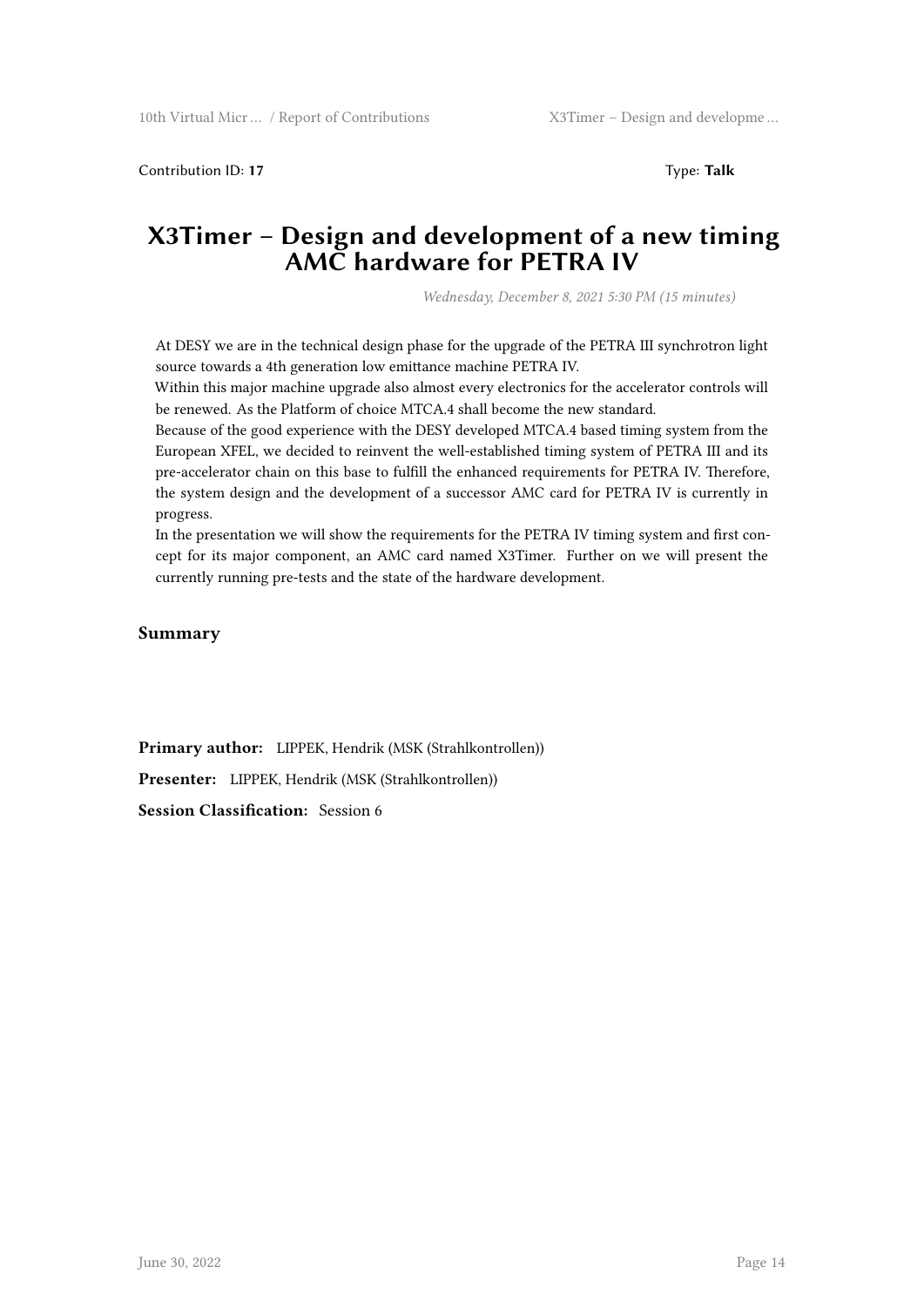Contribution ID: **18** Type: **not specified**

### **MicroTCA.4-based Beam Position Monitor Electronics Design for Storage Ring of HALF**

*Thursday, December 9, 2021 12:20 PM (15 minutes)*

The Hefei Advanced Light Facility (HALF) is a fourth-generation vacuum ultraviolet (VUV) and X-ray diffraction limit synchrotron radiation (DLSR) light source now under preliminary research. To achieve ultralow beam emittance and small beam size, the orbit of the beam in DLSR storage ring should meet the stability requirement at submicron scale. The beam position monitor (BPM) electronics measures the orbit and is hence an essential part of the beam orbit control system. We design a BPM electronics based on the MicroTCA.4 standards platform, which consists of an MicroTCA.4 module (including a chassis, a power supply, and a digital board, etc.), a customized RF front end module, and a frequency synthesizer. IQ sampling and digital signal processing algorithms are implemented to obtain turn-by-turn (TBT) data, fast acquisition (FA) data at a 10kHz rate, and slow acquisition (SA) data at a 10Hz rate. To evaluate the performance and function of BPM electronics, we conducted offline tests in the laboratory and beam tests based on the storage ring of HLS II, a light source similar to the HALF as an alternative. Test results indicate that the performance of MicroTCA.4-based BPM electronics can meet the requirements of the HALF storage ring.

#### **Summary**

**Primary authors:** LIANG, Yu (National Synchrotron Radiation Laboratory,USTC); ZHOU, Zeran (National Synchrotron Radiation Laboratory, University of Science and Technology of China)

**Presenter:** LIANG, Yu (National Synchrotron Radiation Laboratory,USTC)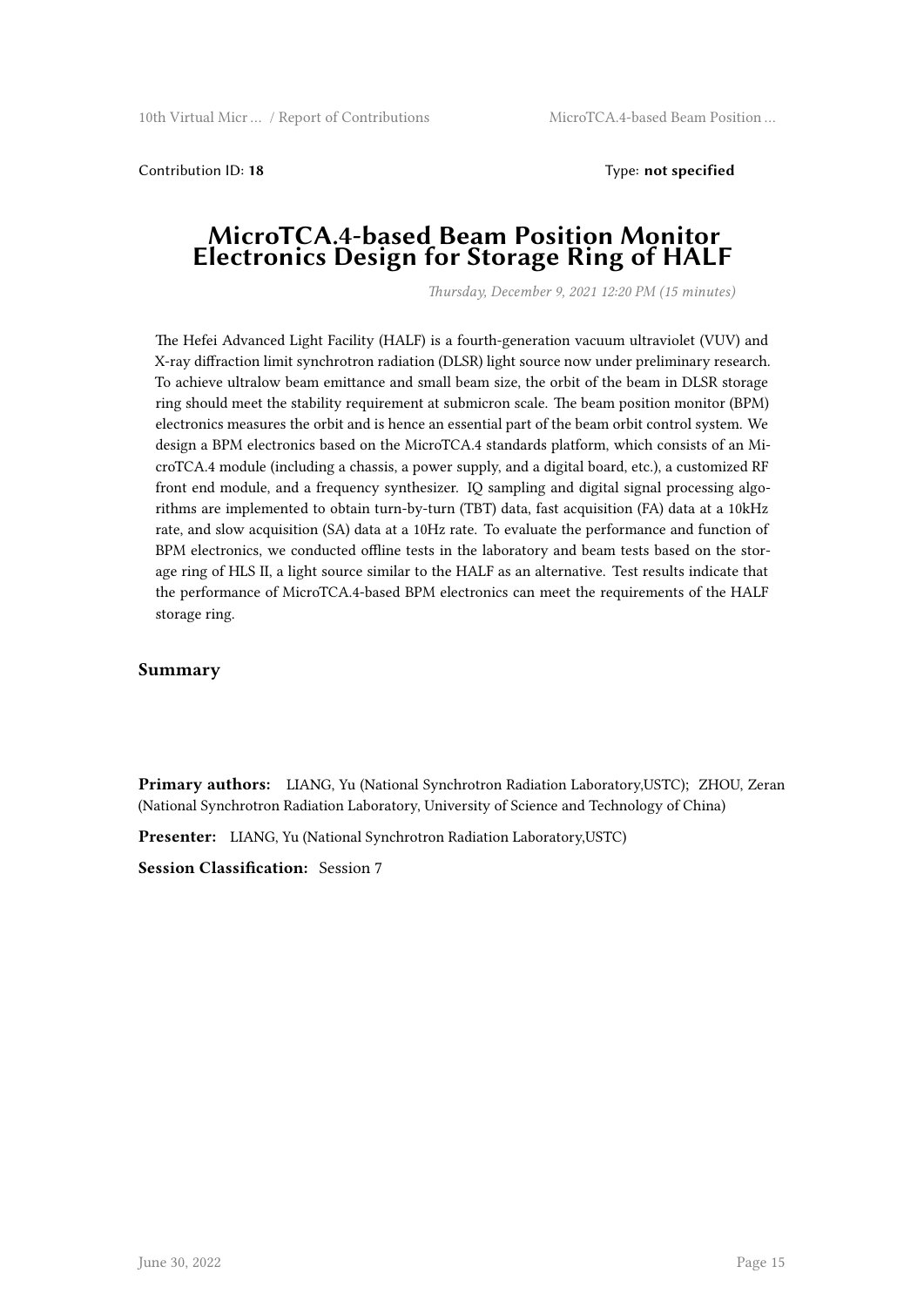Contribution ID: **19** Type: **Talk**

# **Summary of MTCA workshop for accelerator and physics in Japan 2021**

*Wednesday, December 8, 2021 12:30 PM (15 minutes)*

MTCA workshop for accelerator and physics in Japan 2021 was held from October 26-28 2021 in a virtual format. The goal of this workshop is to boost the application of MTCA in Japan by exchanging the information and experiences. The first day was dedicated for the tutorial session in Japanese and the other two days consisted of oral presentations. The workshop was very successful with more than 120 registered participants. The summary of the workshop and outlook are presented.

**Summary**

**Primary author:** TAMURA, Fumihiko (J-PARC Center, Japan Atomic Energy Agency)

**Presenter:** TAMURA, Fumihiko (J-PARC Center, Japan Atomic Energy Agency)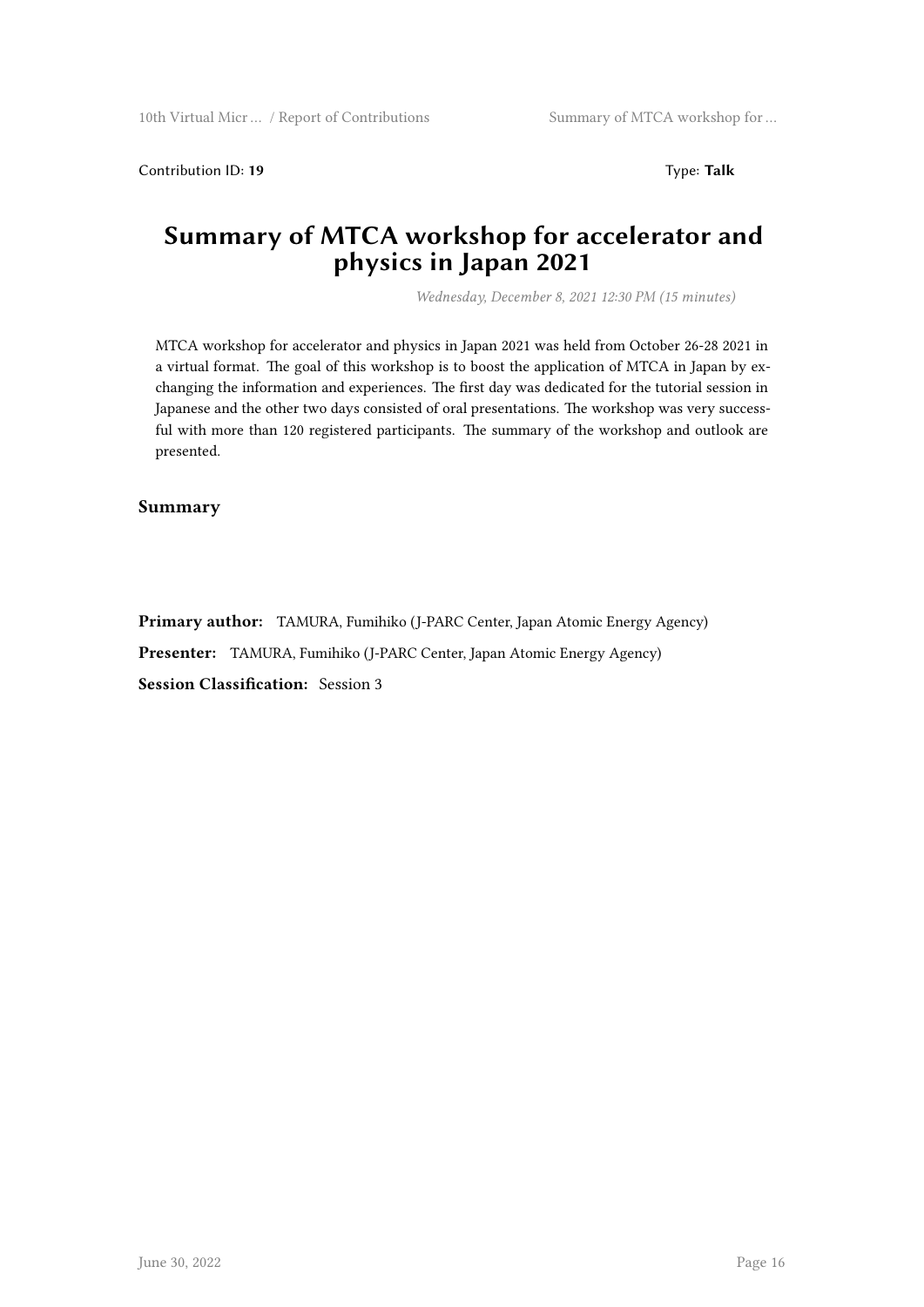Contribution ID: 20 Type: Talk

# **MicroTCA@GSI**

*Thursday, December 9, 2021 4:05 PM (15 minutes)*

GSI is a particle physics research institute located in Darmstadt, Germany. At the same location, a new accelerator facility called FAIR (Facility for Antiproton and Ion Research) is currently under construction.

We are using MicroTCA systems for measuring beam parameters like position, intensity and profile, for accurate timing control, for measuring voltages and for control applications.

The MicroTCA devices currently in use will be presented as well as some selected experiences and problem solutions.

#### **Summary**

**Primary author:** GEISSLER, René **Presenter:** GEISSLER, René **Session Classification:** Session 9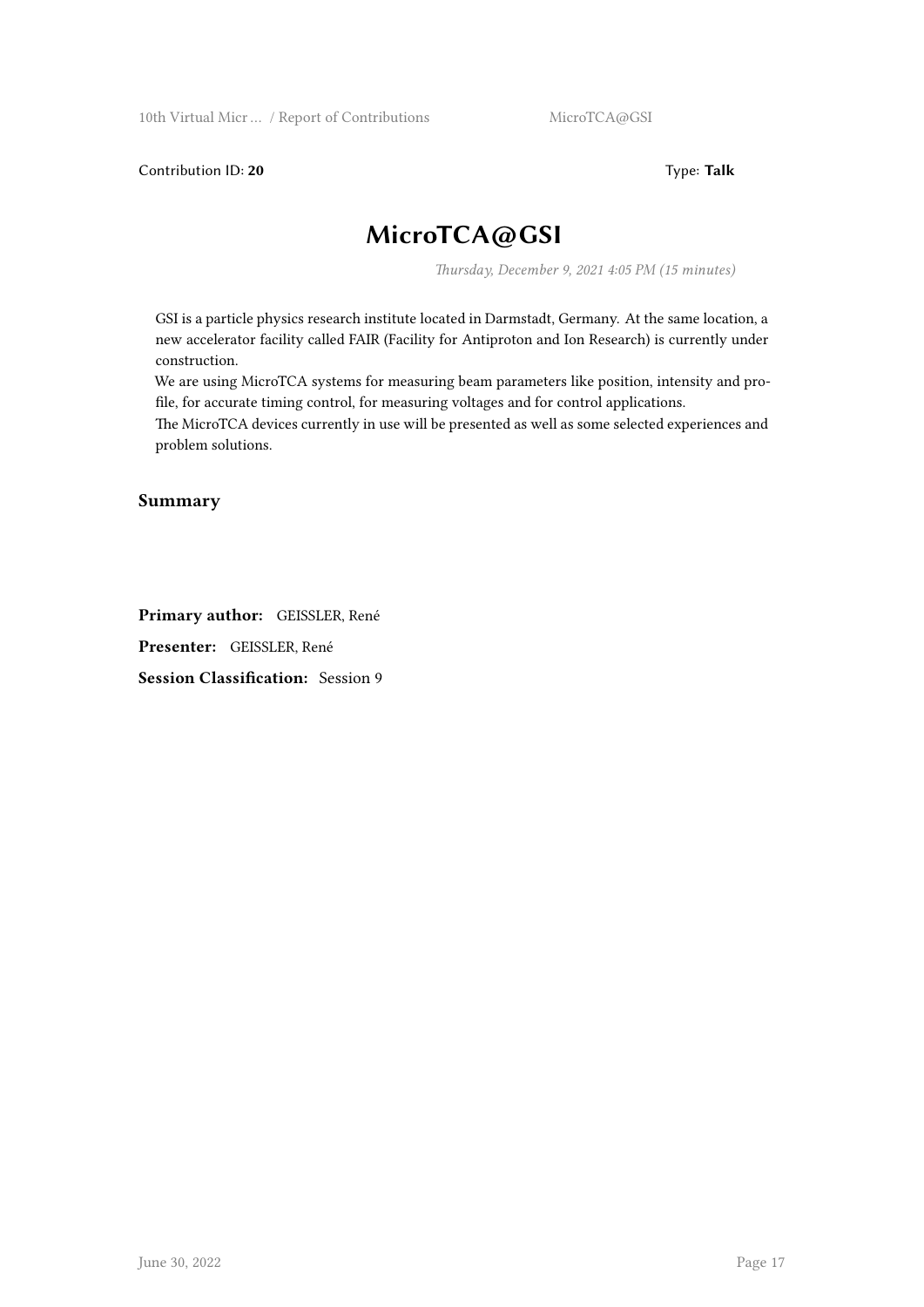Contribution ID: **21** Type: **Talk**

# **Real-Time Image Acquisition and Processing for Plasma Diagnostics**

*Thursday, December 9, 2021 2:20 PM (15 minutes)*

Universal, scalable image acquisition system based on MTCA.4 standard designed and developed by the Department of Microelectronics and Computer Science in Lodz University of Technology is constantly being expanded with support for new cameras and interfaces. For more than 10 years we have been collaborating with several research institutions like ITER, W7X, DESY to collect requirements and provide various imaging systems for diagnostic purposes. Currently, the system supports various camera interfaces (Camera Link, Camera Link HS, GigE Vision) and was integrated and tested with various cameras from different manufacturers.

A growing portfolio of supported devices and significant differences between camera interfaces made the previous software insufficient and difficult to maintain. Therefore, it became increasingly important to create a universal software framework easily expandable and maintainable, able to handle the growing needs for support of new devices - cameras and frame grabbers. The framework, unified from the user point of view, needs to support various frame grabber modules with different interfaces and a wide range of cameras communicating over numerous protocols.

To avoid creating a new homemade standard, the framework is based on the GenICam. It is a common standard developed by leading manufacturers of imaging equipment that provides unified API and clear hardware abstraction layer. The MTCA.4 image acquisition module is integrated with GenICam-based software stuck by providing an appropriate GenICam Transport Layer (GenTL) library. Various cameras with Camera Link interface are supported by providing dedicated CL-Protocol libraries. Finally, all the hardware components can be used in a unified way using the common GenAPI interface offered by the GenICam standard.

The software framework includes also console and GUI tools for device control and image acquisition written in C/C++ and Python. Provided software components supporting 3 different cameras have also been successfully integrated with the Java-based control environment of W7-X stellarator using standard GenICam wrapper.

#### **Summary**

**Primary authors:** PEREK, Piotr (Lodz University of Technology, Department of Microelectronics and Computer Science); Mr BASIURAS, Michał (Lodz University of Technology); MAKOWSKI, Dariusz (Lodz University of Technology)

**Presenter:** MAKOWSKI, Dariusz (Lodz University of Technology)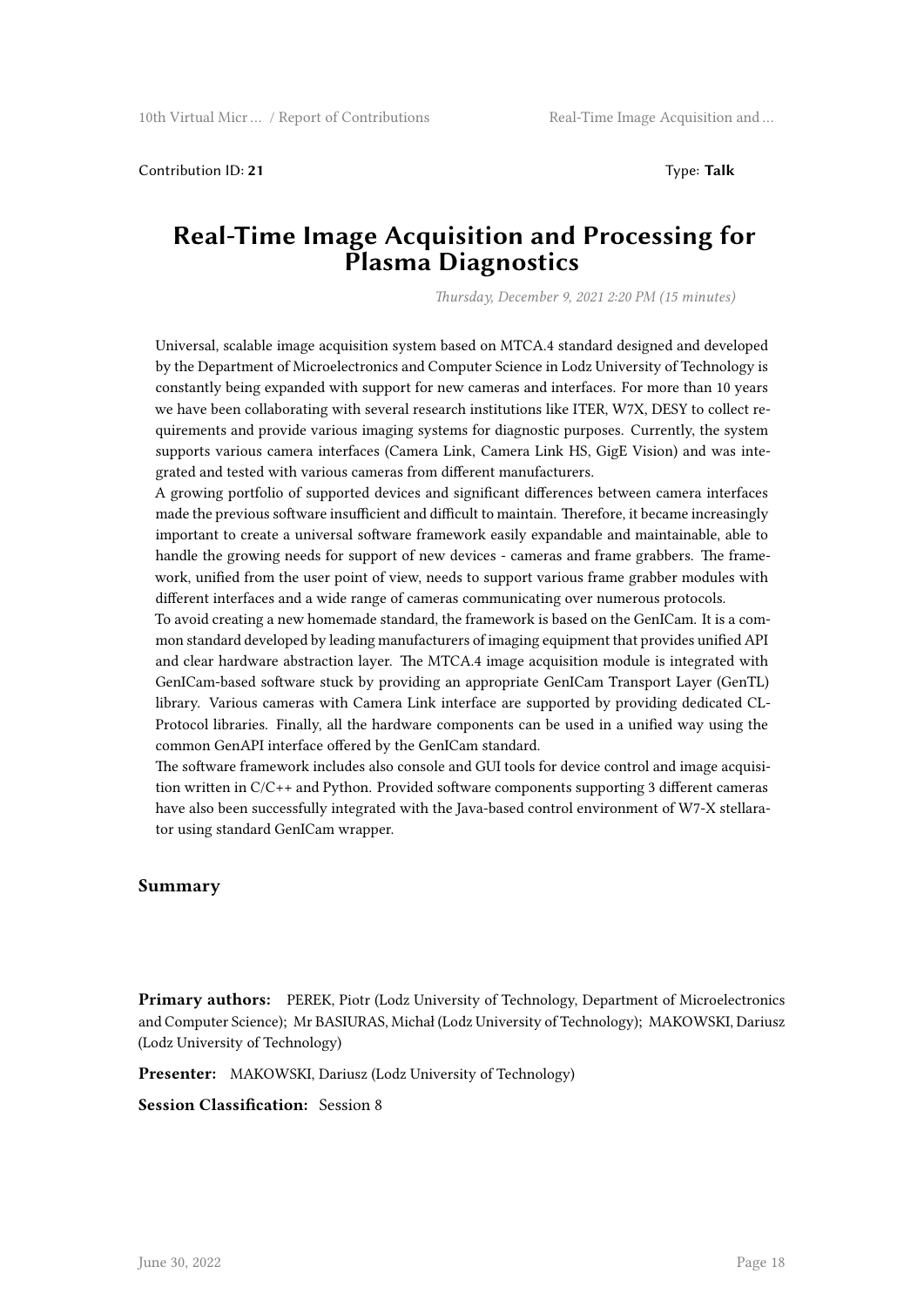Contribution ID: **23** Type: **Talk**

# **Development of a MTCA.4 LINAC LLRF system for the MedAustron LINAC upgrade**

*Wednesday, December 8, 2021 2:30 PM (15 minutes)*

MedAustron is a synchrotron-based particle therapy center located in Wiener Neustadt, Austria. The acceleration of the protons and heavy ions is achieved through a LINAC injector followed by a synchrotron, featuring three irradiation rooms for particle therapy and one room for non-clinical research. In the course of an ongoing development project, the LINAC LLRF will be upgraded to a state-of-the-art system. The MTCA.4 architecture which is envisioned for the upgrade is foreseen to be expanded for LINAC beam diagnostics and Synchrotron LLRF upgrades together with the RF knockout extraction system. This development project is being carried out through a collaboration between MedAustron and Instrumentation Technologies, combining the expertise and resources of both teams. Suitable commercial MTCA.4 components have been identified and evaluated against the requirements of the applications and the hard- and software system architecture of the aforementioned systems has been defined. This contribution describes the LLRF requirements, the proposed solution, selected MTCA.4 components used for the application and reports on the preliminary collaboration results.

#### **Summary**

**Primary author:** Mr BARIČEVIĆ, B. (Instrumentation Technologies)

**Co-authors:** Mr BARDORFER, A. (Instrumentation Technologies); Mr PAGLOVEC, P. (Instrumentation Technologies); Mr OBLAK, M. (Instrumentation Technologies); Mr SKABAR, M. (Instrumentation Technologies); Mr CARGNELUTTI, M. (Instrumentation Technologies); SCHMITZER, C. (EBG MedAustron); REPOVZ, M. (EBG MedAustron); WOLF, M. (EBG MedAustron); CERV, M. (EBG MedAustron); MYALSKI , S. (EBG MedAustron)

**Presenters:** Mr BARIČEVIĆ, B. (Instrumentation Technologies); WOLF, M. (EBG MedAustron)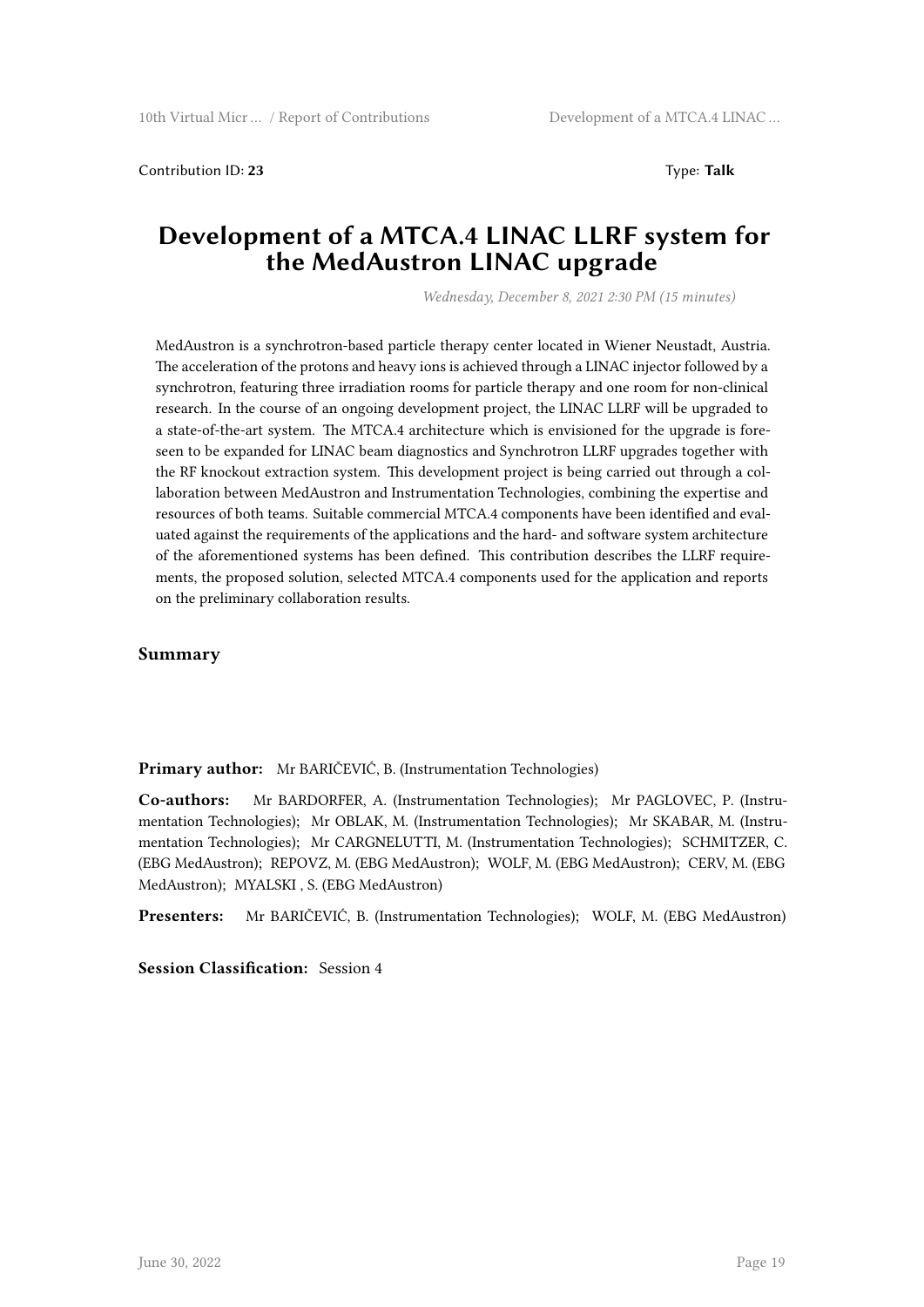Contribution ID: 24 Type: Talk

### **The RF BPM Electronics Concept and Developments for the PETRA IV project at DESY**

*Thursday, December 9, 2021 5:15 PM (15 minutes)*

In the scope of the TDR phase for the future PETRA IV low-emittance ring upgrade project, special attention is being dedicated to the prototyping of the future BPM electronics. The large machine will use a large number of BPM pickups, around 800, and the requirements for each system will be stringent for what regards resolution, accuracy and long-term stability. To acquire and process all the signals from the Beam Position Monitors of each cell, a MTCA.4 system with 6 RF BPM modules is being prototyped by DESY and Instrumentation Technologies. Each BPM module consists of RTM and AMC cards and will sample the signals from 2 BPM pickups, with a total of 8 input channels per RTM card. The RF cables will vary in length from BPM to BPM and will be exposed to a non-controlled temperature environment. To fulfill the strict long-term stability requirements, a cross-bar switching matrix will be used. The matrix will be installed in the tunnel next to the BPM pickup and will be remotely controlled by the MTCA.4 platform's BPM modules. The real-time digital signal processing is then able to compensate the disturbances and drifts along the cables. This contribution presents the BPM prototype, focusing on the signal processing applied from the BPM pickups until their acquisition and digitization on the application-specific RTM modules, and further processing in the FPGA of the AMC module. Preliminary results will be presented as well.

#### **Summary**

**Primary author:** Mr LEBAN, P. (Instrumentation Technologies)

**Co-authors:** Mr REPIC, B. (Instrumentation Technologies); Mr BOGATAJ, L. (Instrumentation Technologies); Mr BARDORFER, A. (Instrumentation Technologies); Mr PAGLOVEC, P. (Instrumentation Technologies); Mr CARGNELUTTI, M. (Instrumentation Technologies); WITTENBURG, K. (DESY); KUBE, G. (DESY); SCHMIDT-FÖHRE, F. (DESY); FENNER, M. (DESY); SCHLARB, H. (DESY)

**Presenter:** Mr LEBAN, P. (Instrumentation Technologies)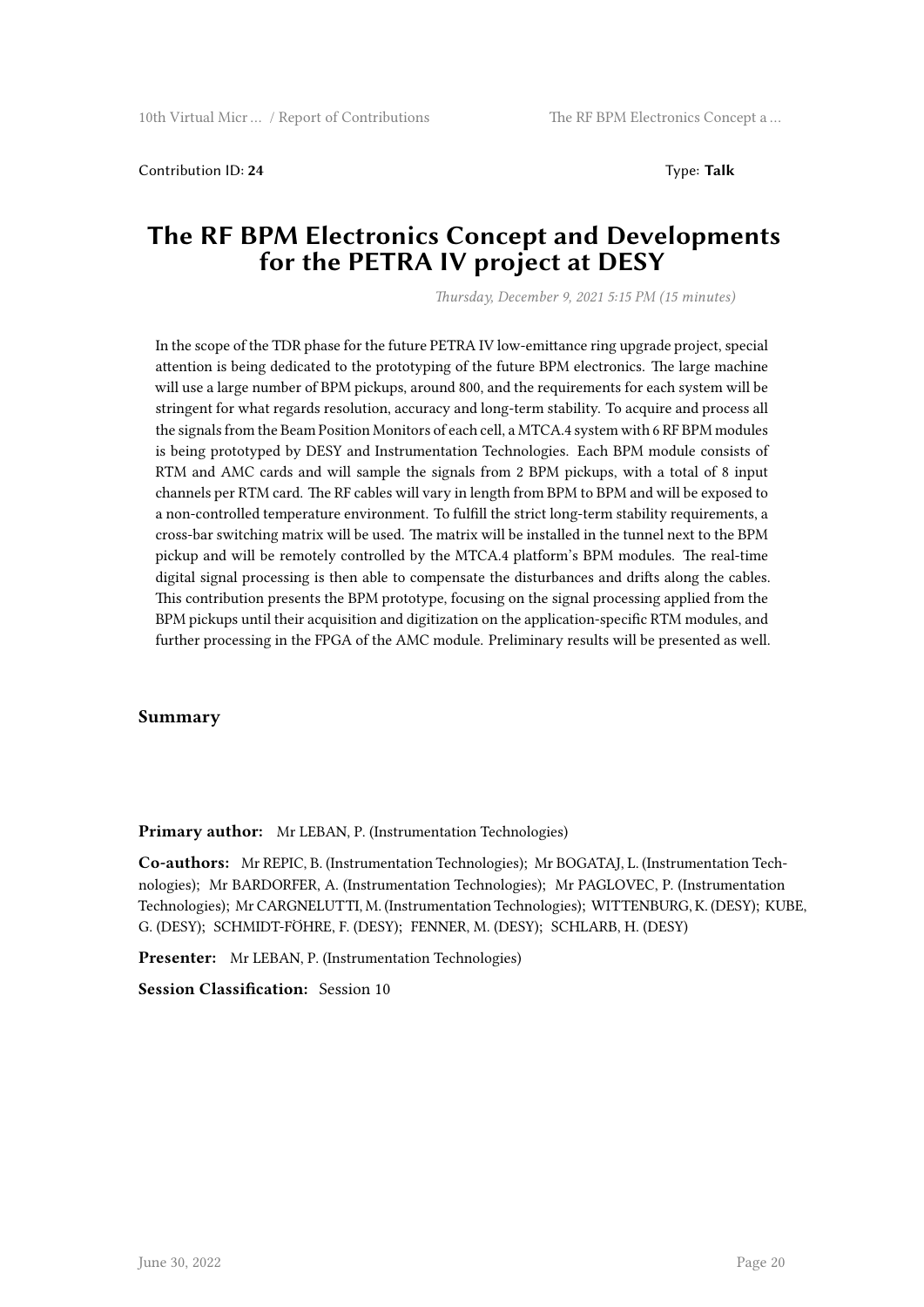Contribution ID: 25 Type: Talk

### **Conduction Cooled MTCA.4 Compliant Astronomical Detector Controller for Visible and Infra-Red CMOS Image Sensors and CCDs**

*Wednesday, December 8, 2021 1:15 PM (15 minutes)*

Ground based astronomical observatories often require electrical equipment to reside out in the open air close to the telescope and instrument optics. The telescope and instrument optics are extremely sensitive to air currents caused by the warm electronics operating in domes open to the cool night air. In order to avoid these air currents the ANU in collaboration with ESO has undertaken to develop a MTCA.4 compliant conduction cooled image sensor controller capable of operating visible and infra-red CMOS detectors as well as CCDs for astronomical applications.

ESO are in the process of developing a MTCA.4 air cooled detector controller to replace the very successful ESO NGC. The conduction cooled MTCA.4 controller under development at the ANU will be highly compatible with the air cooled MTCA.4 system developed by ESO, allowing both systems to use the same AMC and RTM modules, thus ruling out the option of using the conduction cooled MTCA.3 system that is currently included in the MTCA standard.

We present a preliminary design for a 6 slot, 3RU water cooled housing capable of supporting six MTCA.4 modules enclosed within clamshells, along with the implications of this configuration on the high-speed backplane and the associated challenges.

**Summary**

**Primary author:** VACCARELLA, Annino (ANU)

**Co-authors:** Mr GAUSACHS, Gaston (ANU); Dr GILBERT, James (ANU); Mr ELLIS, Michael (ANU); Mr SHARROTT, Michael (ANU)

**Presenters:** VACCARELLA, Annino (ANU); Mr GAUSACHS, Gaston (ANU)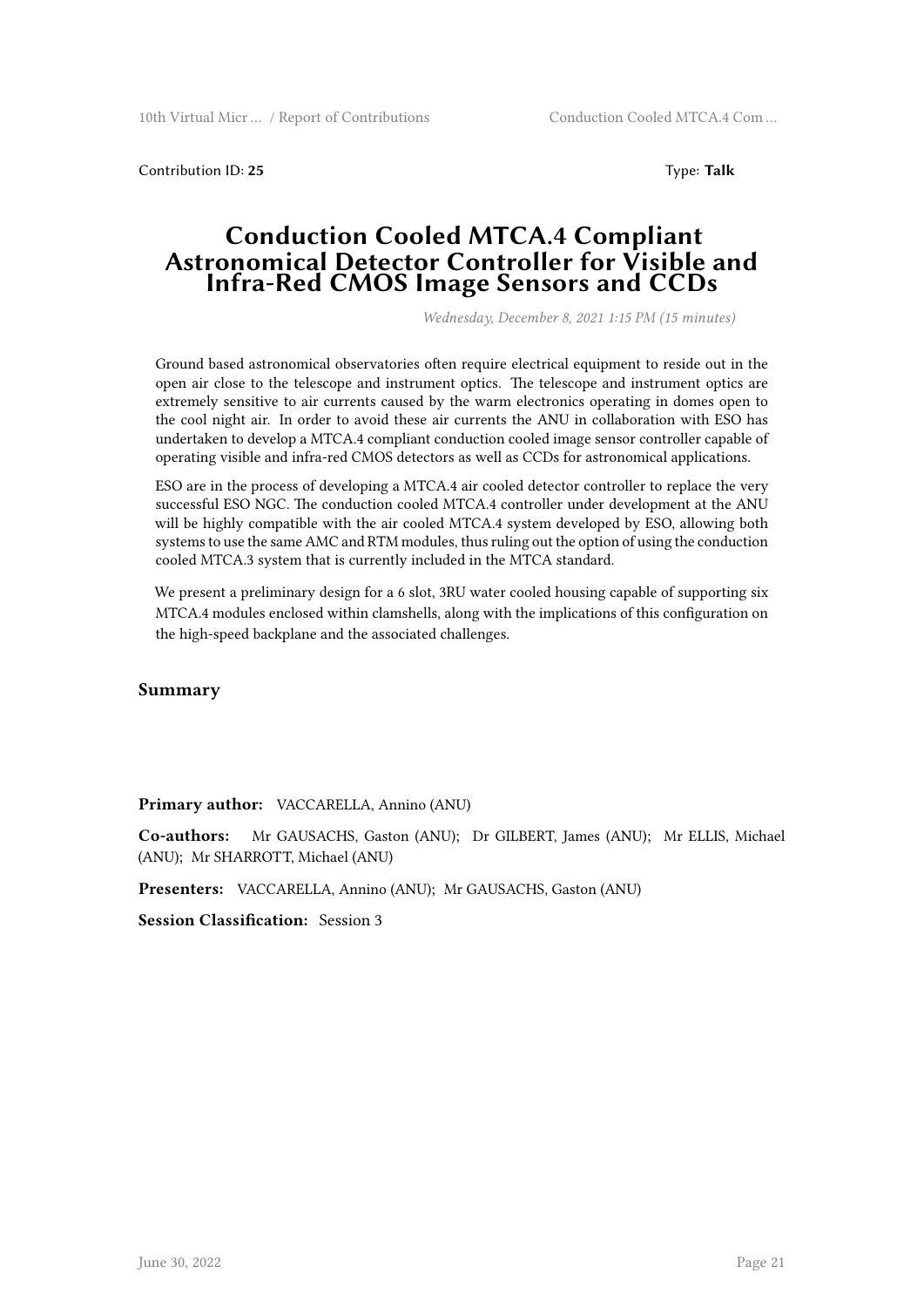Contribution ID: **26** Type: **Talk**

# **Improvements in ChimeraTK DeviceAccess**

*Thursday, December 9, 2021 12:50 PM (15 minutes)*

In the past year, ChimeraTK's DeviceAccess library has seen some major improvements. A new backend is available for the Xilinx XDMA PCI express driver. This brings direct support for all recent Xilinx FPGAs, not only for data I/O but also for PCI express user interrupts. The latter was possible by introducing support for push-type variables to all built-in backends, which means a processing thread can wait for new data instead of actively polling the device.

The combination of ChimeraTK's DeviceAccess, ApplicationCore and the ControlSystemAdapter allows to write device applications which seamlessly integrate into various control systems. Just by configuration, without changing a single line of C++ code, devices based on ChimeraTK can be used at different facilities. This makes ChimeraTK an ideal tool to foster collaborations which are beneficial for hardware vendors, application programmers and end users of the MicroTCA platform.

#### **Summary**

**Primary authors:** KILLENBERG, Martin (MSK (Strahlkontrollen)); Dr HIERHOLZER, Martin Christoph (MSK (Strahlkontrollen)); ROTHE, Dietrich (DESY); GEORG, Jens (DESY); KOZAK, Tomasz (DESY - Deutsches Elektronen-Synchrotron); SHEHZAD, Nadeem (DESY); WILLNER, Christian (DESY); HUES-MANN, Patrick (MSK (Strahlkontrollen))

**Presenter:** KILLENBERG, Martin (MSK (Strahlkontrollen))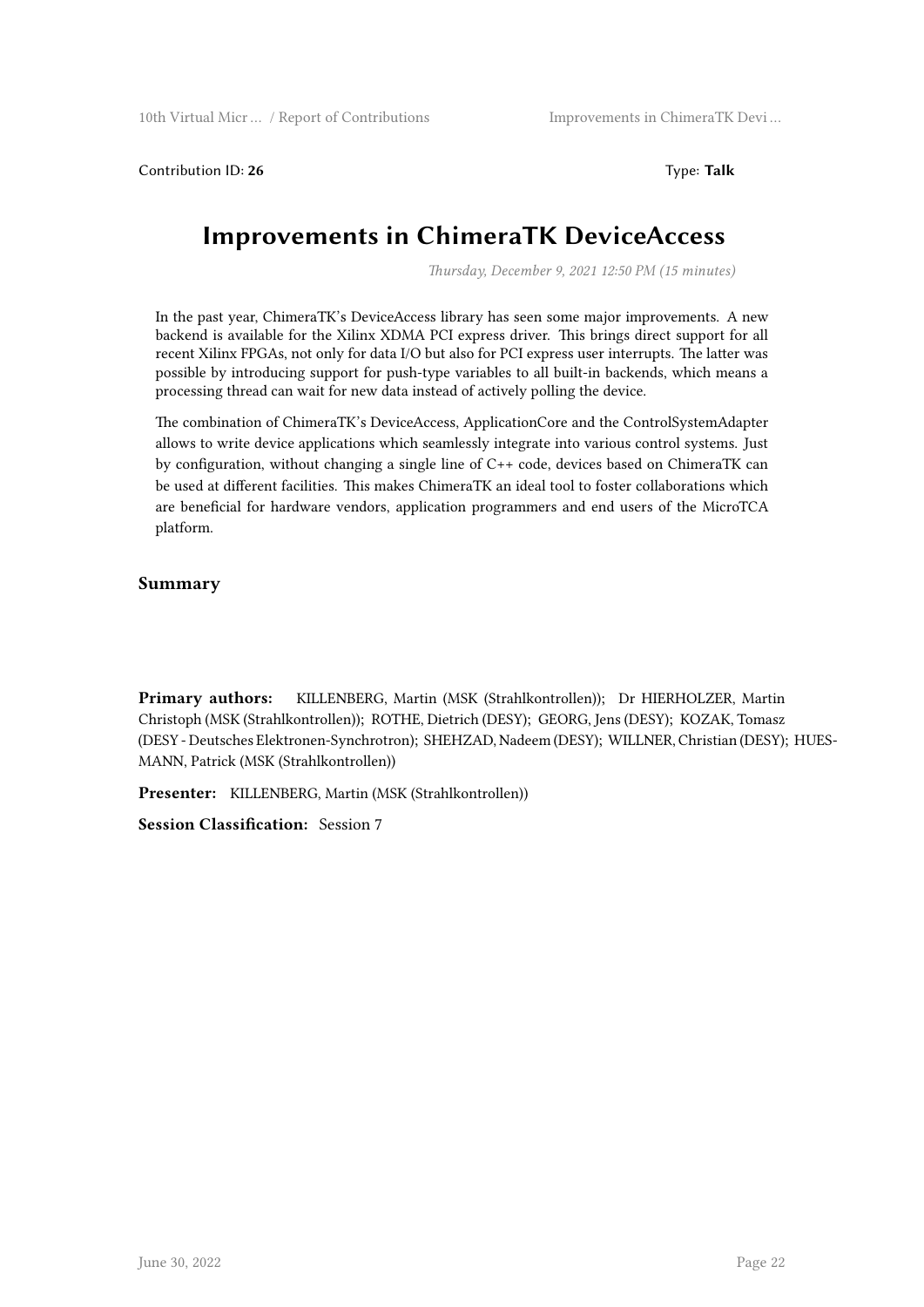**Contribution ID: 27** Type: **Talk** 

# **ChimeraTK Tutorial**

ChimeraTK is a C++ software framework for the development of control applications. It comprises three main components: The DeviceAccess library allows easy and convenient access to hardware components like MicroTCA AMC and RTM cards. ApplicationCore is a powerful multi-threading library with automatic device handling. The ControlSystemAdapter brings native integration of applications into various control system middlewares, like DOOCS, EPICS or OPC UA.

This tutorial gives an introduction to ChimeraTK's concepts and shows hand-on examples from the first steps of talking to the device to a complete control system application.

#### **Summary**

**Primary author:** KILLENBERG, Martin (MSK (Strahlkontrollen))

**Presenter:** KILLENBERG, Martin (MSK (Strahlkontrollen))

**Session Classification:** Basic and advanced Tutorials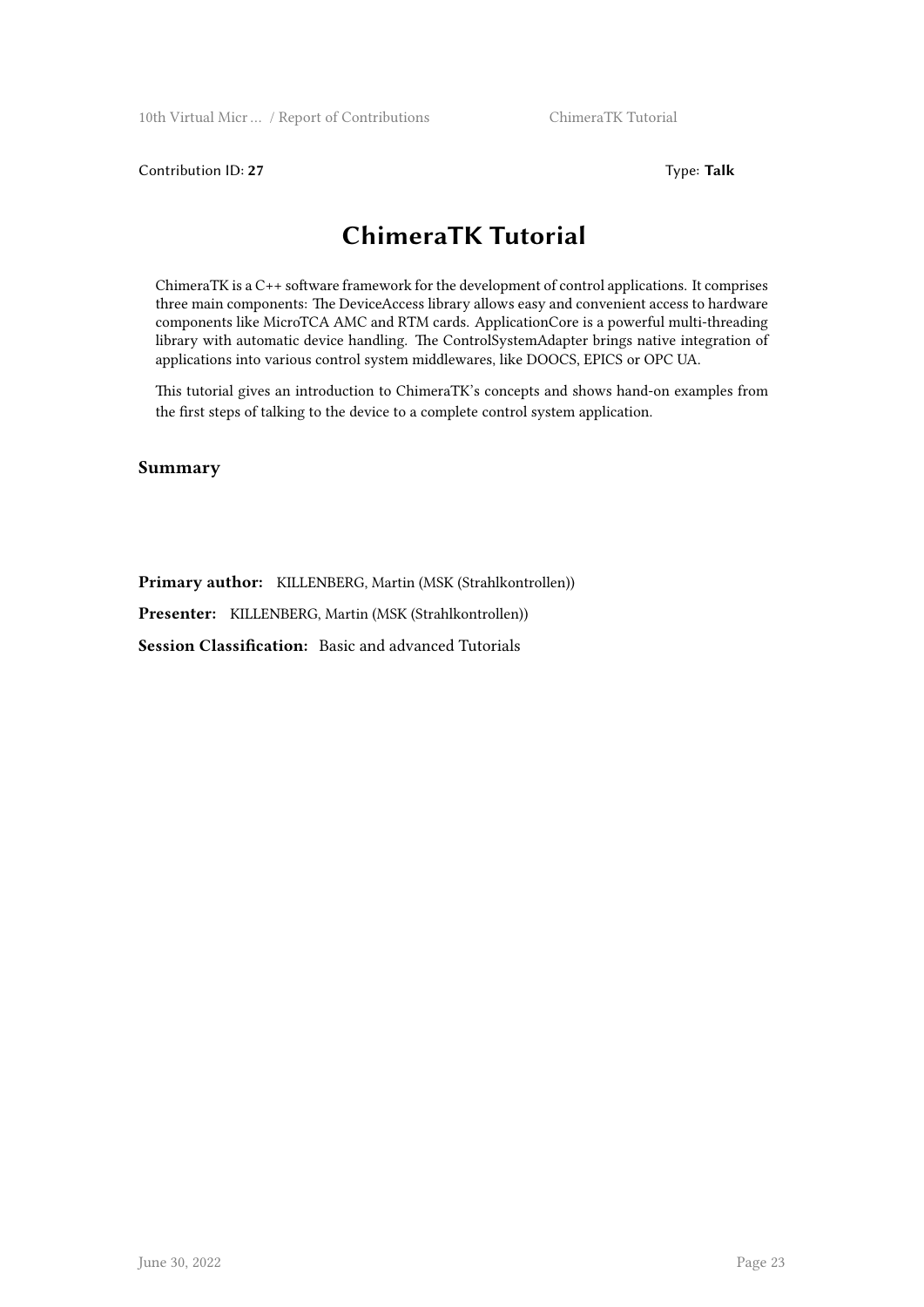Contribution ID: 28 Type: Talk

### **IPMI Support for FMC modules in MTCA.4 Systems – Current Status**

*Tuesday, December 7, 2021 5:45 PM (15 minutes)*

The FPGA Mezzanine Cards (FMCs) are commonly used in various industrial and scientific projects. FMCs are also often used as a modular extension of Advanced Mezzanine Cards (AMCs) in MicroTCA.4 systems.

PICMG (PCI Industrial Computer Manufacturers Group) standard organization is currently working on the extended specification supporting management of FMC modules in MicroTCA.4 systems.

Some of the FMCs available on the market could be complex and can consume a significant amount of power, that is dissipated in form of heat. Components on the modules can easily reach significant temperatures and therefore the devices require active cooling. MicroTCA.4 systems use temperature sensors available on AMC and RTM cards to monitor temperature and actively control fan speed in the chassis. However, there is no standardization for additional sensors, including thermometers, present on FMC modules.

FMC temperature sensors could be implemented as dynamic sensors that are read by the Module Management Controller (MMC) and allow monitoring of the health of the module as well as allow increasing the speed of chassis fans when necessary as it is done in MicroTCA.4. Currently, VITA 57 standard does not specify temperature sensors nor the I2C addresses for them.

The presentation discusses the possible solutions for various FMC sensors and extension of MicroTCA.4 intelligent platform management specification.

#### **Summary**

The presentation discusses the possible solutions for various FMC sensors and extension of MicroTCA.4 intelligent platform management specification.

**Primary authors:** NOWAK VEL NOWAKOWSKI, Patryk (Lodz University of Technology, Department of Microelectronics and Computer Science); MAKOWSKI, Dariusz (Lodz University of Technology)

**Presenter:** MAKOWSKI, Dariusz (Lodz University of Technology)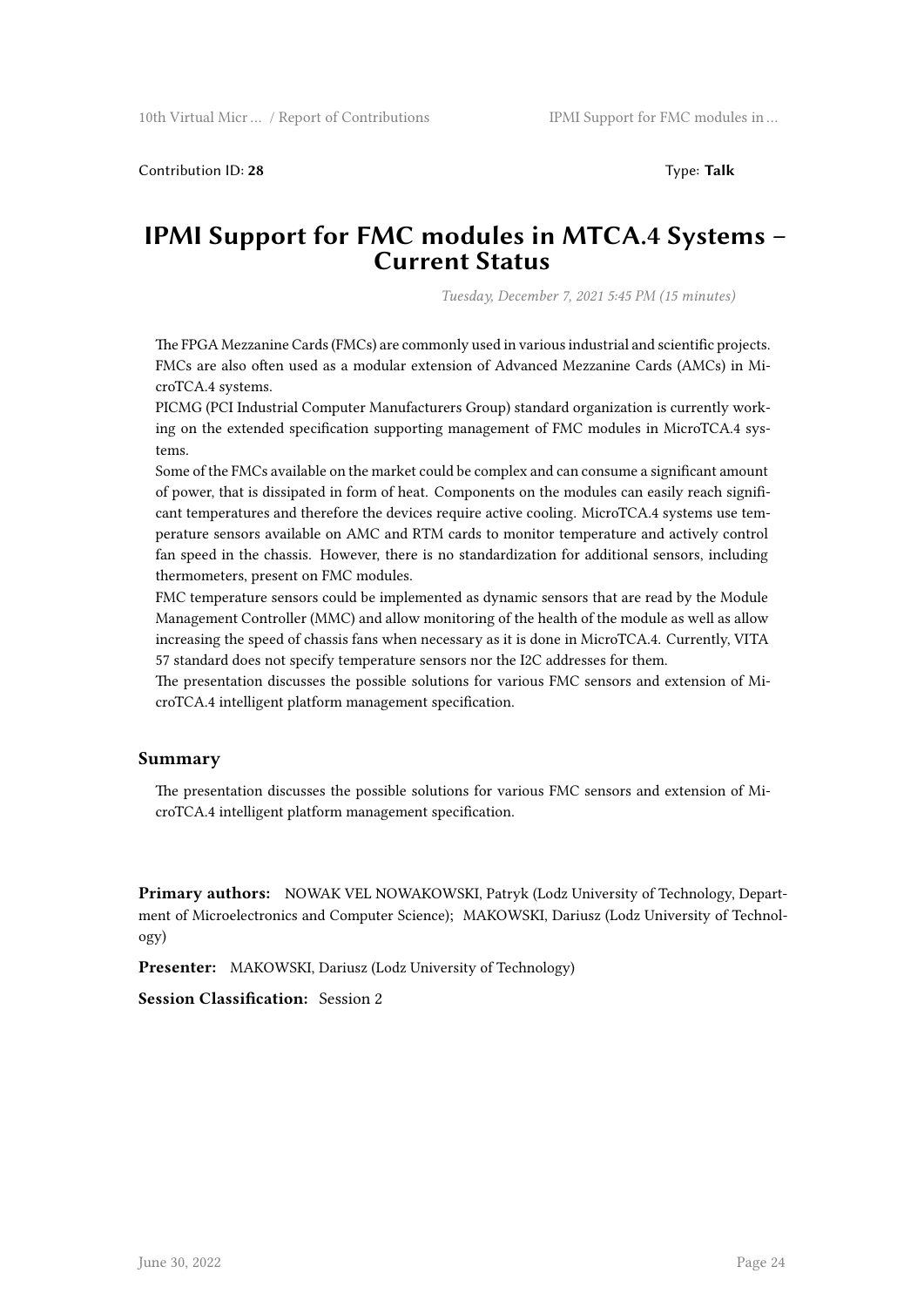Contribution ID: 29 Type: **Talk** 

### **Update on LISA Phasemeter based on MicroTCA as ground-support equipment**

*Tuesday, December 7, 2021 4:00 PM (15 minutes)*

The University of Hamburg, in collaboration with DESY, is developing an electrical ground-support equipment phasemeter, or phasemeter simulator, based on the MicroTCA.4 standard, for the spacebased gravitational wave detector LISA, funded by the German Aerospace Agency (DLR). The main task of the phasemeter is to extract the phase of various laser interferometer beat note signals with microcycle precision at frequencies between 0.1mHz and 1Hz. Additional functions include the readout and generation of ranging and data communication sidebands, frequency control of the lasers and signal acquisition.

The development is conducted in parallel to, and in collaboration with, the development of the flight hardware phasemeter and the simulator will be made available to the partners within the LISA consortium for the assembly, integration, verification and testing (AIVT) phase of the mission and for the technology development of payload items. We present the system design, results of a custom phase fidelity testing setup and the status of our hardware development.

#### **Summary**

**Primary author:** Prof. GERBERDING, Oliver (UNI/EXP (Uni Hamburg, Institut fur Experimentalphysik))

**Co-authors:** DARSOW-FROMM, Christian Domenic (UNI/EXP (Uni Hamburg, Institut fur Experimentalphysik)); ZINK, Johannes (MSK (Strahlkontrollen)); Mr MARJANOVIC, Jan (DESY); BRUNZEL, Andreas (MSK (Strahlkontrollen)); SCHLARB, Holger (MSK (Strahlkontrollen))

**Presenter:** Prof. GERBERDING, Oliver (UNI/EXP (Uni Hamburg, Institut fur Experimentalphysik))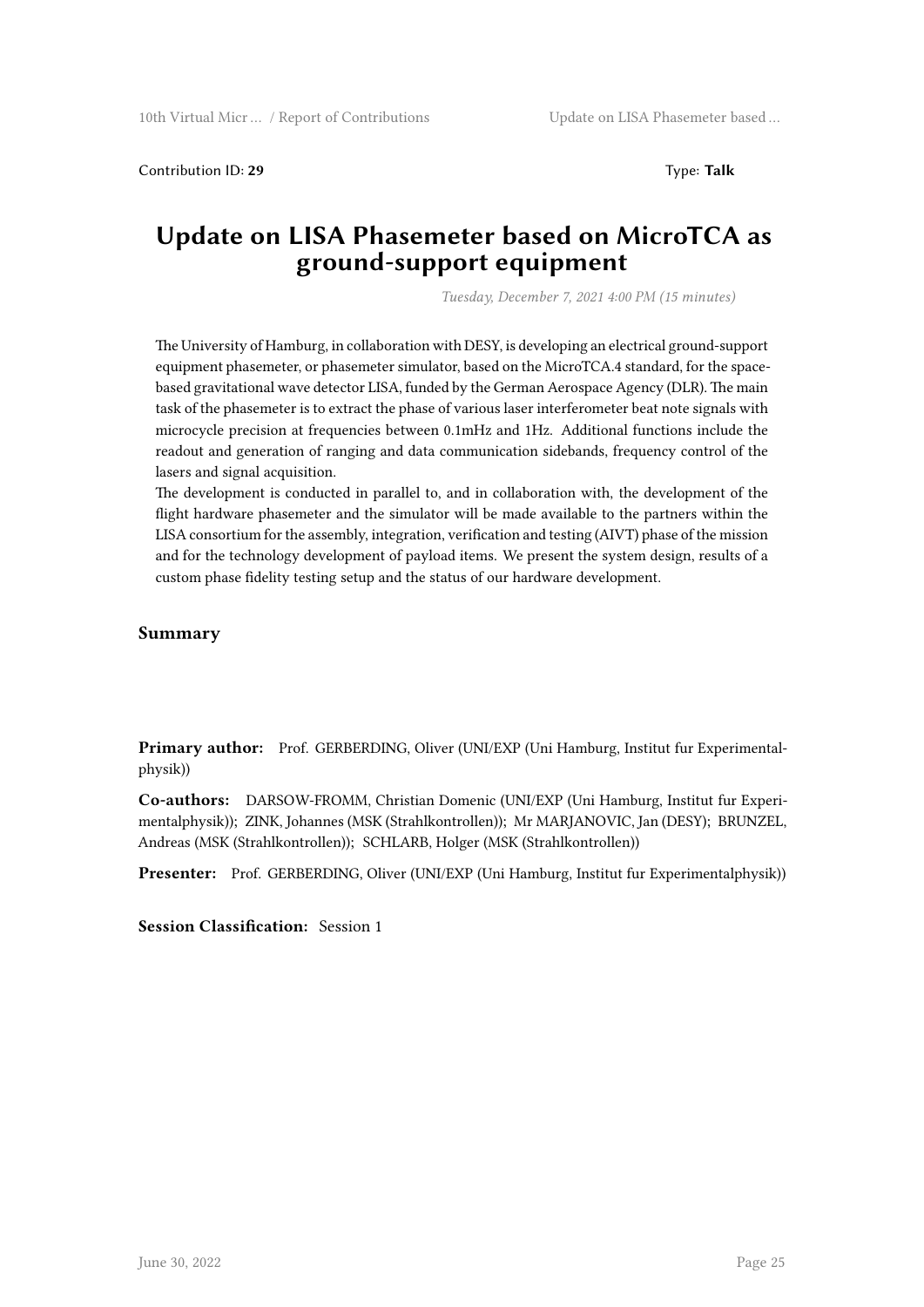Contribution ID: **30** Type: **not specified**

### **MicroTCA Hardware Upgrade for the 200 MHz Cavity Controller in the CERN Proton Synchrotron**

*Wednesday, December 8, 2021 2:15 PM (15 minutes)*

The CERN Proton Synchrotron (PS) provides hadron beams to the downstream accelerators, to dedicated experimental areas and for anti-proton production. Six 200 MHz cavities are driven by a phase modulated RF signal resulting in controlled longitudinal emittance blow-up. The cavities also provide bunching for the PS-to-SPS transfer. During the long shutdown (LS2) an upgrade of the cavity controller has been carried out, and MicroTCA was chosen as the platform. The system consists of six SIS8300KU boards (Struck) on which the entire signal processing is implemented to generate the RF carrier synchronous with the beam. Each board is paired with a DS8MV1 rear transition module which provides ADCs for sensing the return signal from the cavities, as well as DACs and a mixer to generate the cavity drive signal at 200 MHz. To be synchronous with the circulating beam an AFC board (Creotech) receives the manchester encoded revolution frequency through a dedicated serial link, together with clock and data signals. These signals are then transferred to the cavity controllers on the SIS boards through the RF backplane (NAT) using the MLVDS lines. It also allows to distribute the White Rabbit synchronous clock and LO signals generated by a CERN custom made module. The system has been validated with beam and is now in the last development stages to operate all six cavity controllers in parallel and to complete the integration with the controls infrastructure.

#### **Summary**

Upgrade of 200MHz cavity controller in the CERN proton synchrotron

**Primary authors:** PAGIN, Matteo (CERN); HAGMANN, Gregoire (CERN); DAMERAU, Heiko (CERN); WOOLLEY, Ben (CERN); HOFLE, Wolfgang

**Presenter:** PAGIN, Matteo (CERN)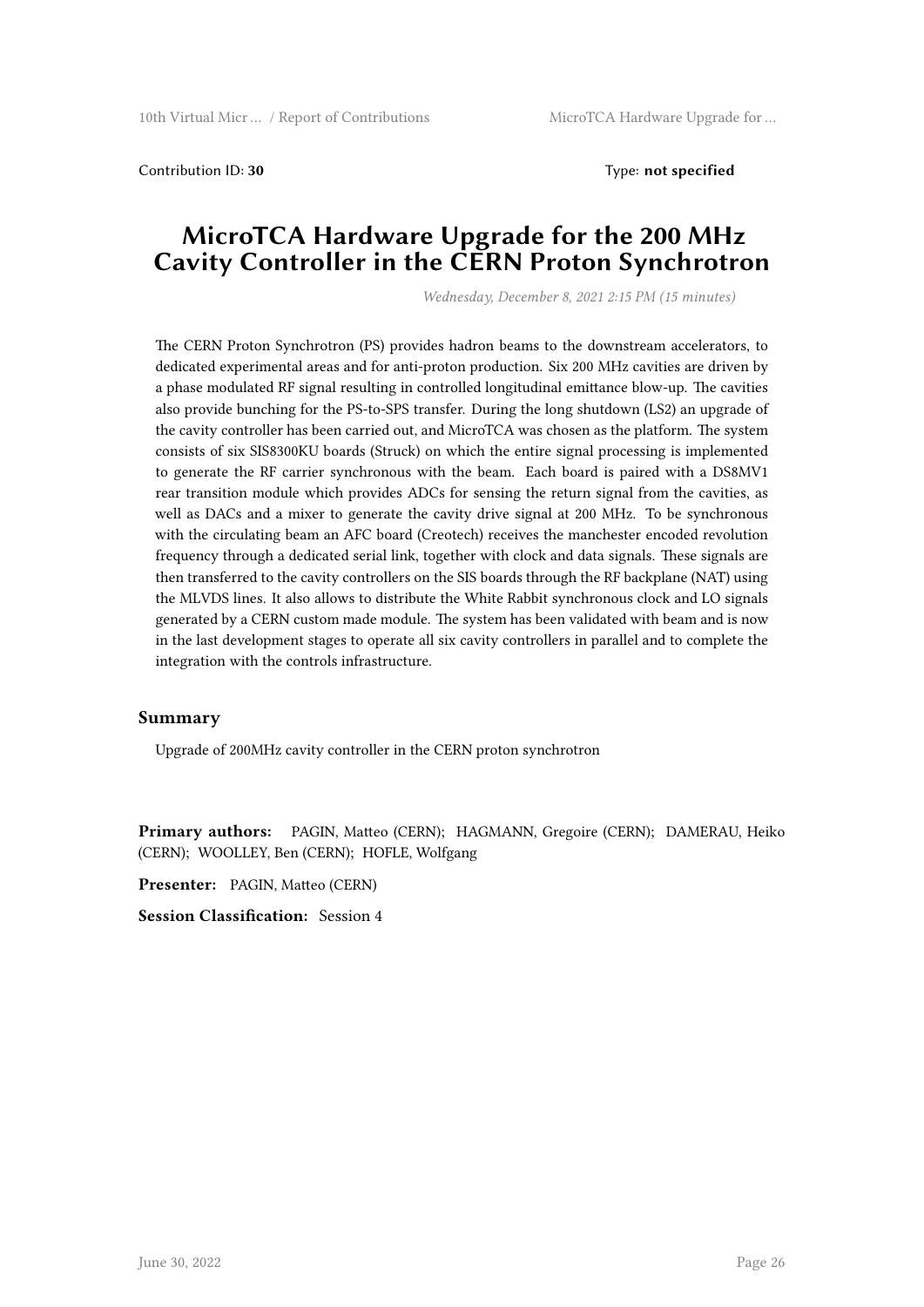Contribution ID: **31** Type: **Talk**

### **MicroTCA for the new 200MHz Cavity-controller of the CERN SPS**

*Wednesday, December 8, 2021 2:00 PM (15 minutes)*

The LLRF of the CERN SPS has gone through a complete renovation during the Long Shutdown 2019-2020. The upgrade was motivated by the High Luminosity LHC project (HL-LHC) that calls for the doubling of the SPS beam intensity .

Installation of two additional cavities and the obsolescence of the aging electronics required the redesign of the 200MHz cavity-controller system (RF feedback) and of the Beam-Control system (beam based loops). These new designs are now implemented on the MicroTCA platform.

The architecture of the SPS upgrade, the 200MHz cavity-controller and the timing receiver on MicroTCA will be presented.

#### **Summary**

**Primary author:** HAGMANN, Gregoire (CERN)

**Co-authors:** Mr KOTZIAN, Gerd (CERN); Mr WLOSTOWSKI , Tomasz (cern); Mr PREDRAG, Kuzmanovic (CERN); Mr EGLI, Julien (CERN); Mr BAUDRENGHIEN, Philippe (CERN)

**Presenter:** HAGMANN, Gregoire (CERN)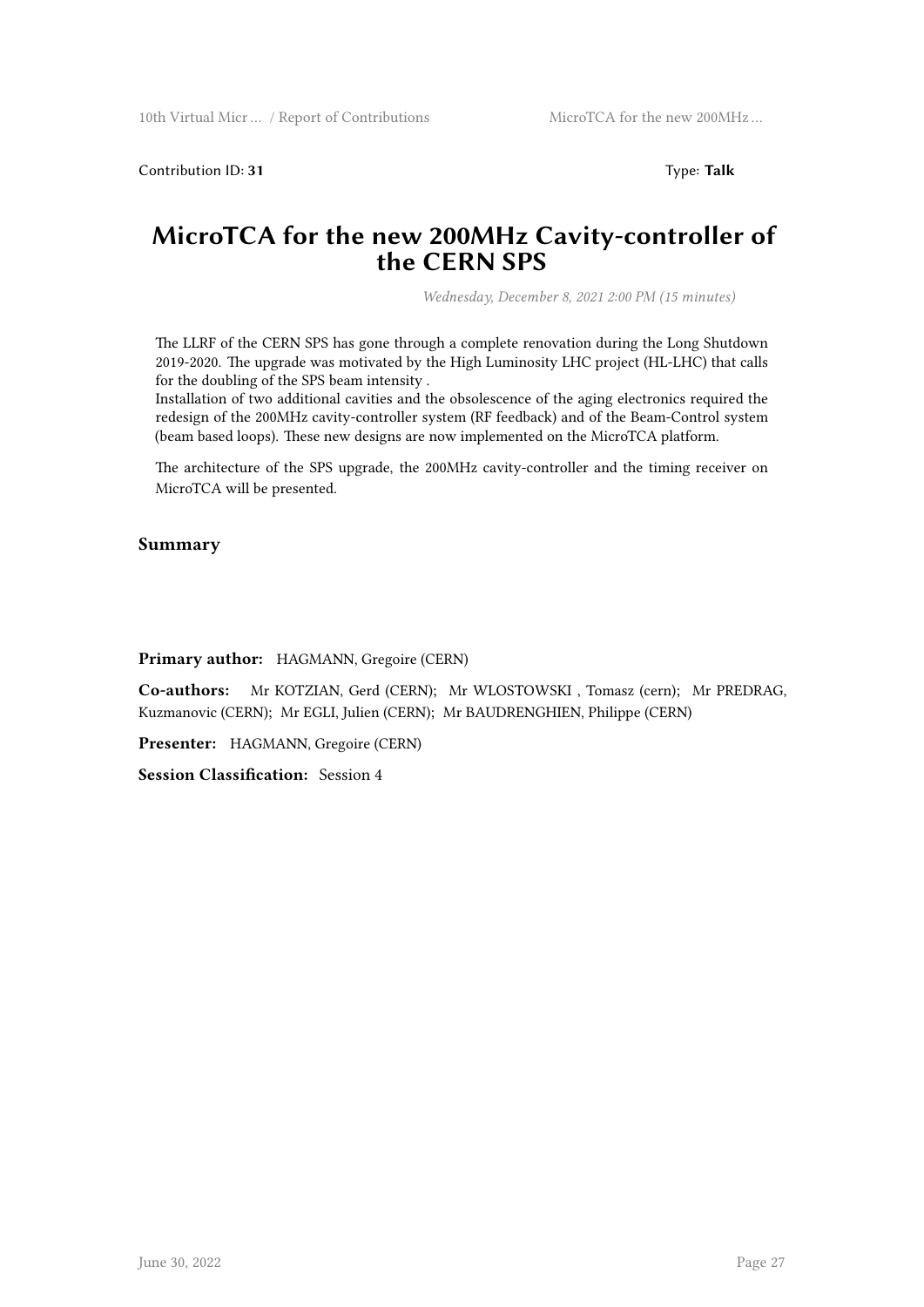Contribution ID: **32** Type: **Talk**

### **RF Performance of Zone 3 class RF1.0 on a Reference RTM Design**

*Wednesday, December 8, 2021 4:00 PM (15 minutes)*

A new Zone 3 Class RF1.0 was first announced on the MTCA WS in 2018. The preliminary specification of the Class RF1.0 was presented in 2019. Maesurements with signal frequencies of up to 3 GHz indicated a high potential of the used connectors.

Now the first AMC - RTM comnbination with the Class RF1.0 has been built to test the RF performance of the CLass RF1.0. A new custom SMD footprint for the Coaxi Pack 2 connector further improves signal integrity and significantly reduces intra-insert cross-talk.

First performancce measurement results on the reference AMC - RTM combination and a more detailed specification of the Zone 3 Class RF1.0 will be presented.

#### **Summary**

**Primary author:** ZINK, Johannes (MSK (Strahlkontrollen))

**Co-authors:** Mr FENNER, Michael (DESY); Mr JABLONSKI, Szymon (DESY); LUDWIG, Frank (DESY); MAVRIC, Uros (MSK (Strahlkontrollen)); SCHLARB, Holger (MSK (Strahlkontrollen))

**Presenter:** ZINK, Johannes (MSK (Strahlkontrollen))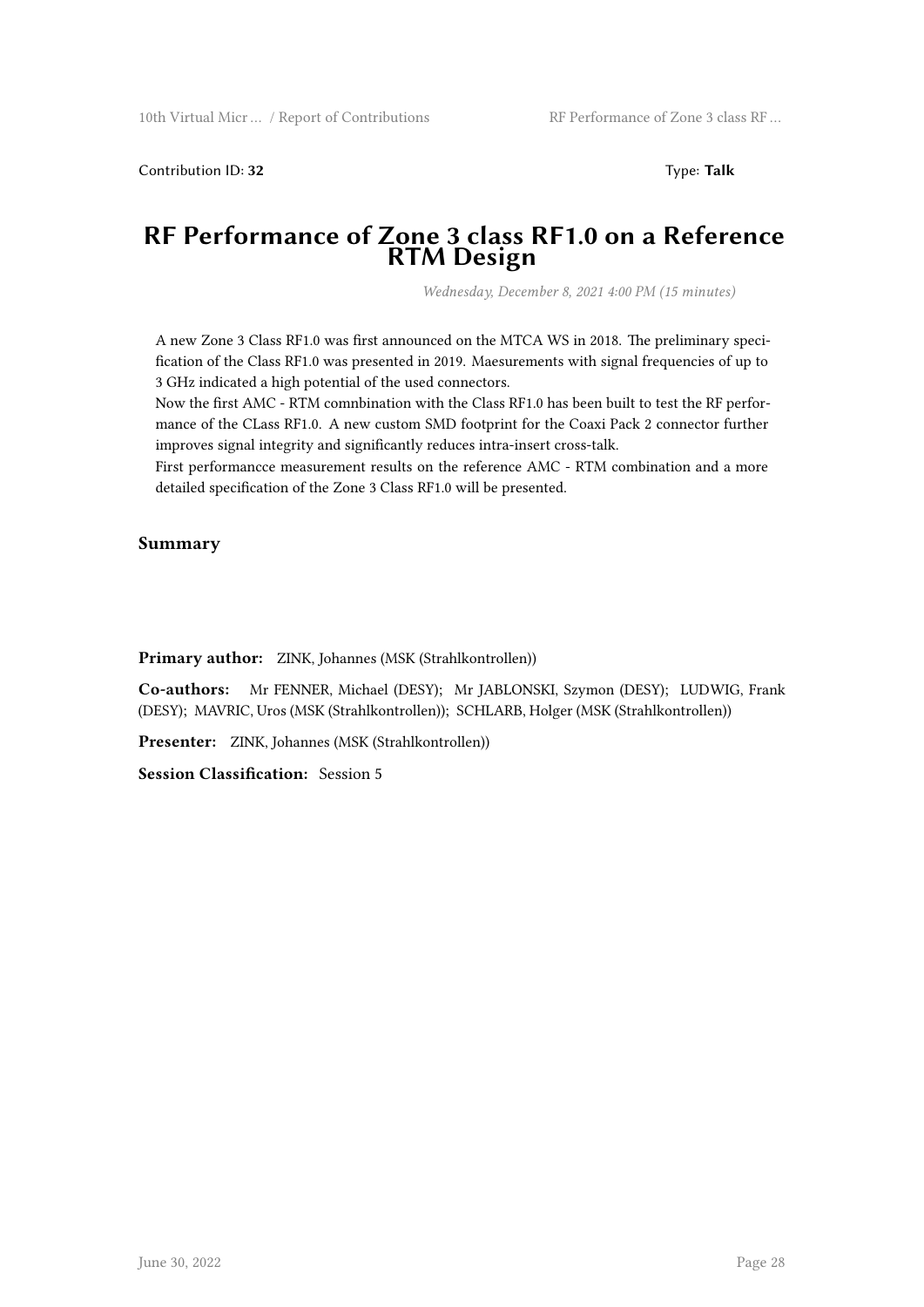Contribution ID: 33 Type: Talk

### **Use of MTCA.4 and White Rabbit in the CERN SPS Low Level RF system**

*Wednesday, December 8, 2021 5:15 PM (15 minutes)*

The Super Proton Synchrotron (SPS) Low-level RF (LLRF) system at CERN was completely revamped in 2020. In the old system, the digital signal processing was clocked by a submultiple of the RF. The new system uses a fixed-frequency clock derived from White Rabbit. This triggered the development of an eRTM module for generating very precise clock signals to be fed to the RF backplane in MTCA.4 crates. The eRTM14/15 sandwich of modules implements a WR node delivering clock signals with a jitter below 100 fs. This presentation will explain the general architecture of this new LLRF system, highlighting the role of the eRTM14/15 module and the LLRF backplane.

#### **Summary**

**Primary author:** WLOSTOWSKI, Tomasz **Presenter:** WLOSTOWSKI, Tomasz **Session Classification:** Session 6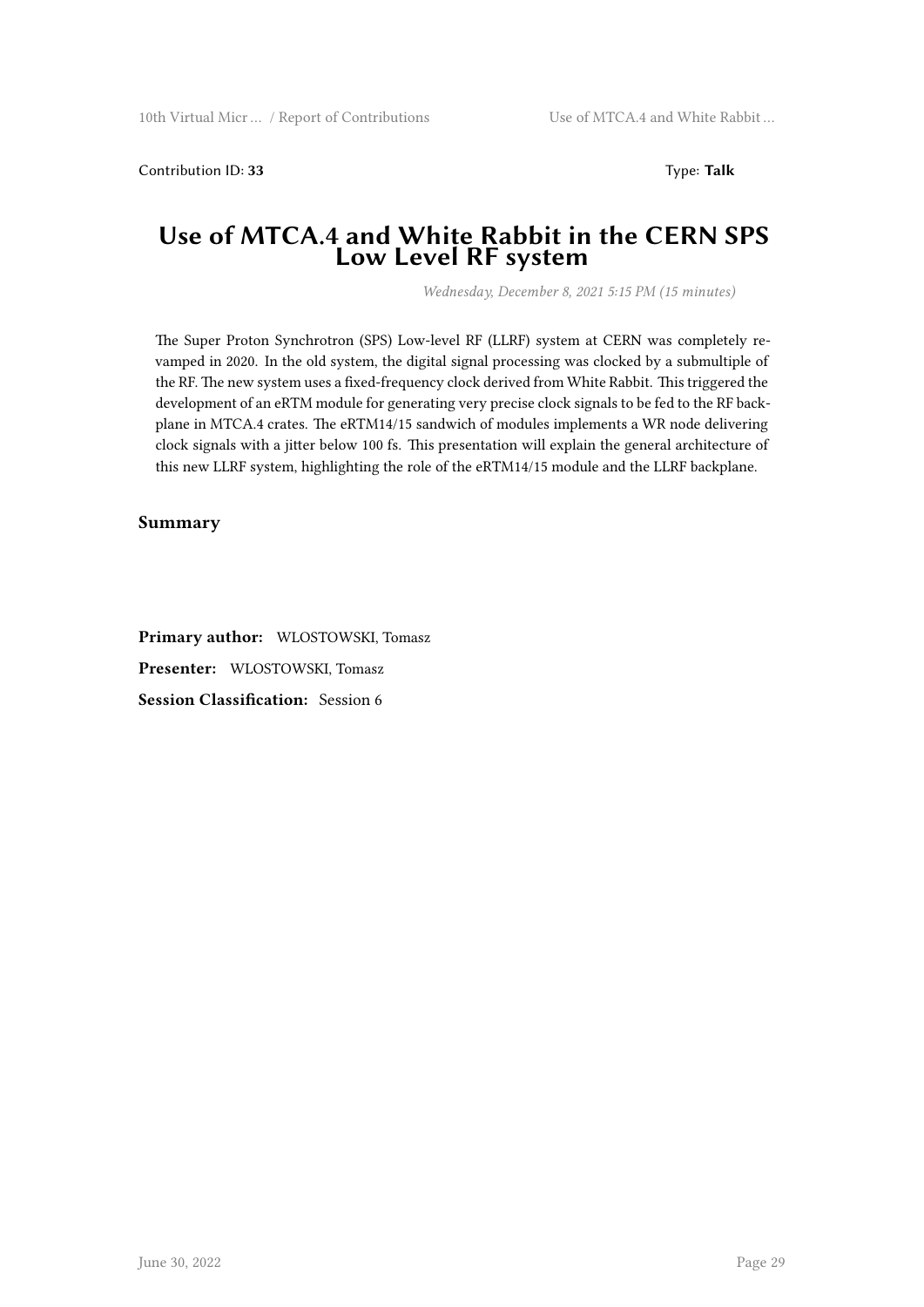Contribution ID: **34** Type: **Talk**

### **MicroTCA for the new Beam Control of the CERN SPS**

*Tuesday, December 7, 2021 3:45 PM (15 minutes)*

The SPS LLRF system was completely upgraded during CERN Long Shutdown 2 (Jan 2019-March 2020). The new Beam Control implementing the beam-based Loops (radial and phase) and the frequency program (B to revolution frequency) is implemented on the MicroTCA platform. The AFCZ (AMC FMC Carrier with Zynq) and QSFP-RTM are used to interface with ADCs, two White Rabbit networks and 10 Gbps serial links. This modular system combined with a powerful Zynq SoC allows for the real-time control of our 8 RF cavity controllers and RF-synchronous equipment. The beam pick-up signals are direct sampled using FMCs with 125 Msps ADCs and later 5 Gbps enabling bunch-by-bunch processing and control. This presentation describes the architecture of the SPS Beam Control and the performance obtained with the MicroTCA platform after several month of beam commissioning with proton Fixed-Target, proton LHC and Lead ions beams (April 2021 – present).

#### **Summary**

**Primary authors:** SPIERER, Arthur (CERN); Mr BAUDRENGHIEN, Philippe (CERN); HAGMANN, Gregoire (CERN); Mr EGLI, Julien (CERN); Mr KOTZIAN, Gerd (CERN); Mr KUZMANOVIC, Predrag (CERN); Mr STACHON, Ireneusz (CERN); Mr WLOSTOWSKI , Tomasz (cern)

**Presenter:** SPIERER, Arthur (CERN)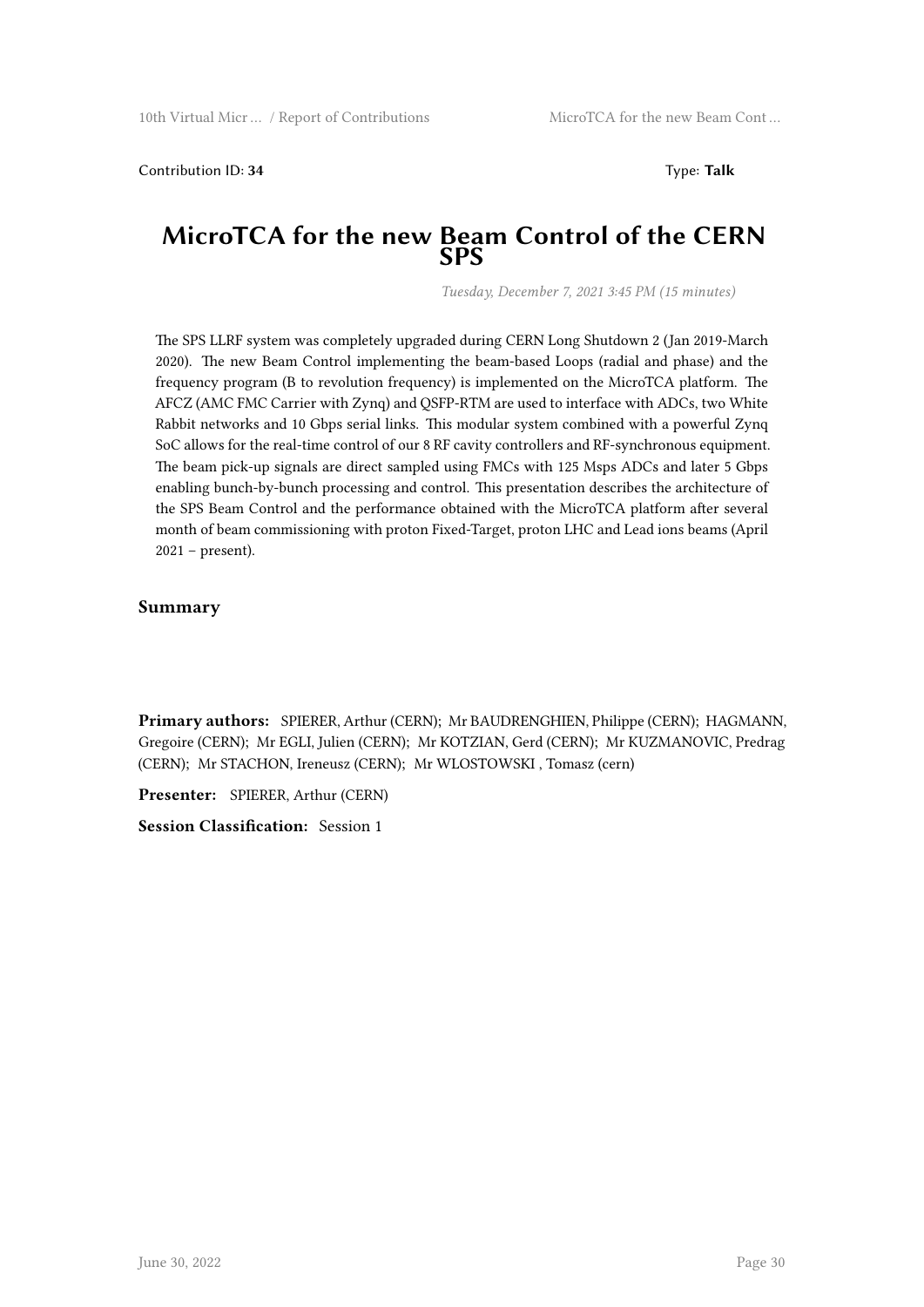**Contribution ID: 35** Type: **Talk** 

# **Latest Hardware Developments in MicroTCA.4**

*Thursday, December 9, 2021 12:35 PM (15 minutes)*

Powerful hardware boards are key components for future installations at DESY and other facilities. To complete the portfolio, three new AMC were projected. All new cards base on the XILINX MPSoC FPGAs which provide an exceptionally convenient way for user application development, integration and maintenance - allowing the use of high-level programming languages such as Python or SystemC.

The most advanced new board is the DAMC-DS812ZUP. It is the first product of the new coaxial analog Zone 3 RF Class. Using the new interface, 8 analog channels can be transferred from front or rear input and captured by low-latency 12-bit digitizes with 500 or 800 Msps sample rate. The ADCs feature 2.7 GHz analog input bandwidth; the amplifiers have a bandwidth of 4.8 GHz, so that the card can also operate in an interleaving mode with 1600 Gsps data rate.

In addition, DESY has been developing a MicroTCA.4-based mutlti-axis motion controller: DAMC-MOTCTRL. This board is a contribution to the ecosystem, since it enables controlling motion in big experiments from within the MicroTCA crate. It is designed to move up to 48 stepper motors per card in parallel - which means each card replaces up to 6 VME cards. One major benefit is the possibility to aggregate multiple cards inside crate and across DESY campus. This allows to perform position-synchronous data acquisition. Using the MicroTCA features, this device can interact with virtually any other MicroTCA card and trigger user-programmable actions.

To open the door towards new serial JESD204 digitizes, a new AMC card is also under development. It will come with RTM Class D1.2 and Class D1.3 assembly options and with high-bandwidth LVDS and MGT Zone3 interfaces so that especially new serial converters with many parallel MGT lanes can be integrated on the RTM.

A powerful MPSoC Chip is used on the AMC, so that the application can benefit from highbandwidth parallel memory interfaces and a large number of optical transceivers on the front panel.

#### **Summary**

**Primary author:** Mr FENNER, Michael (MSK (Strahlkontrollen))

**Co-authors:** Mr RADAKOVIĆ, Nikola (MSK (Strahlkontrollen)); Mr MARJANOVIĆ, Jan (DESY); Mr ZINK, Johannes (MSK (Strahlkontrollen))

**Presenter:** Mr FENNER, Michael (MSK (Strahlkontrollen))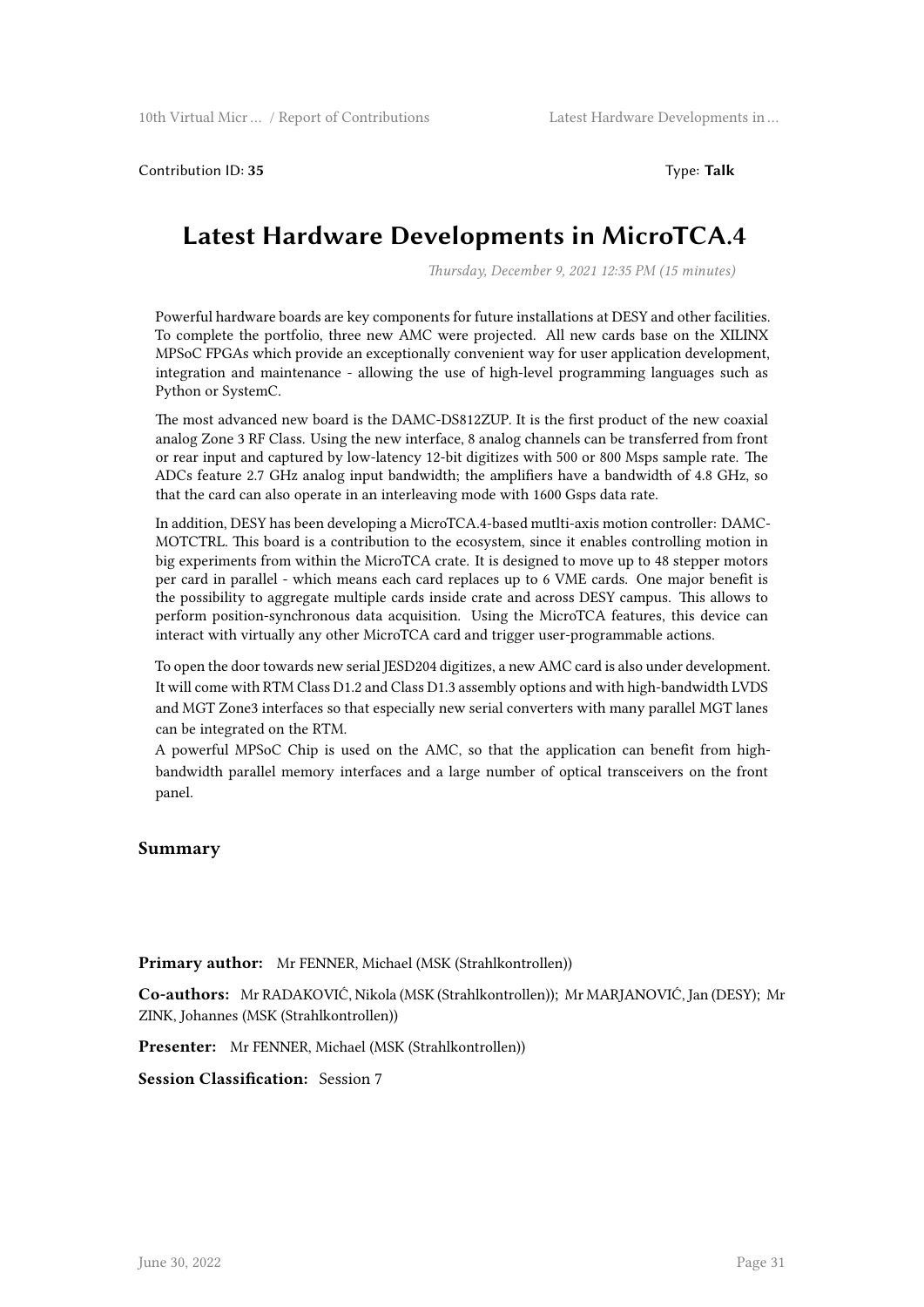Contribution ID: **37** Type: **Talk**

# **4th Generation NAT-MCH**

*Tuesday, December 7, 2021 5:15 PM (15 minutes)*

After more than 15 years and the 3rd MCH generation being currently deployed, the next generation 4 MCH is will become available soon, providing new features and functions. N.A.T will explain how to transit from today's MCH to the 4th generation MCH and what the differences and benefits are. Also, the new generation MCH is designed to meet the upcoming requirements addressed by the next generation of MicroTCA, providing more power, more bandwidth and higher bandwidth.

#### **Summary**

**Primary author:** KÖRTE, Heiko (N.A.T.) **Co-author:** ERD, Herbert (N-A.T GmbH) **Presenter:** KÖRTE, Heiko (N.A.T.) **Session Classification:** Session 2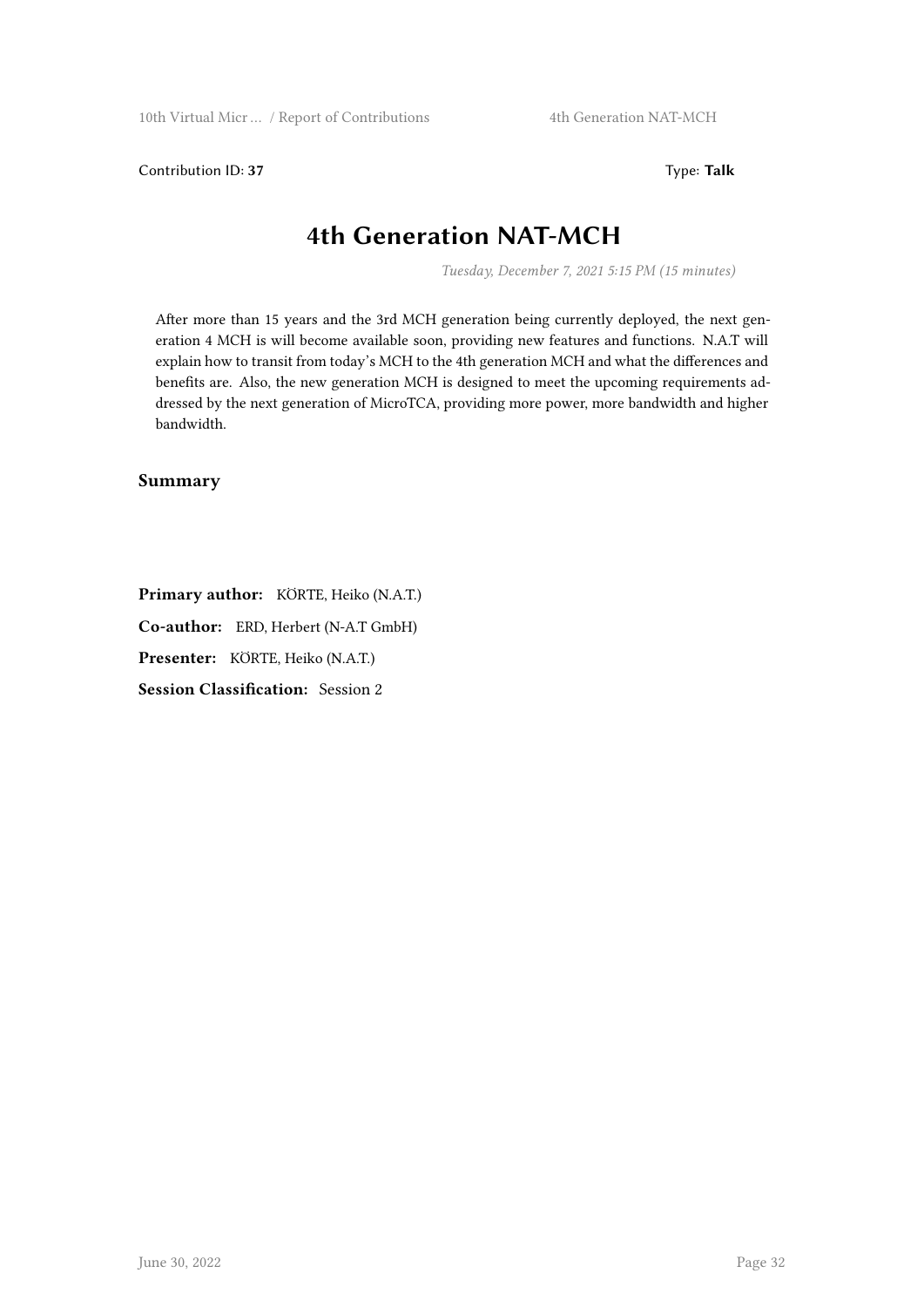Contribution ID: 38 Type: Talk

## **Summary of 2nd MTCA/ATCA workshop and status of MicroTCA.4 in China**

*Wednesday, December 8, 2021 12:45 PM (15 minutes)*

The 2nd MTCA/ATCA workshop in China has been held on-line in August when two years later of the first one. Summary of the workshop will be talked and the overview status of MicroTCA.4 development and applications will also be shown. Website of the workshp: https://indico.ihep.ac.cn/event/14765/

#### **Summary**

**Primary author:** MA, Xinpeng (Institute of High Energy Physics, Chinese Academy of Sciences)

**Presenter:** MA, Xinpeng (Institute of High Energy Physics, Chinese Academy of Sciences)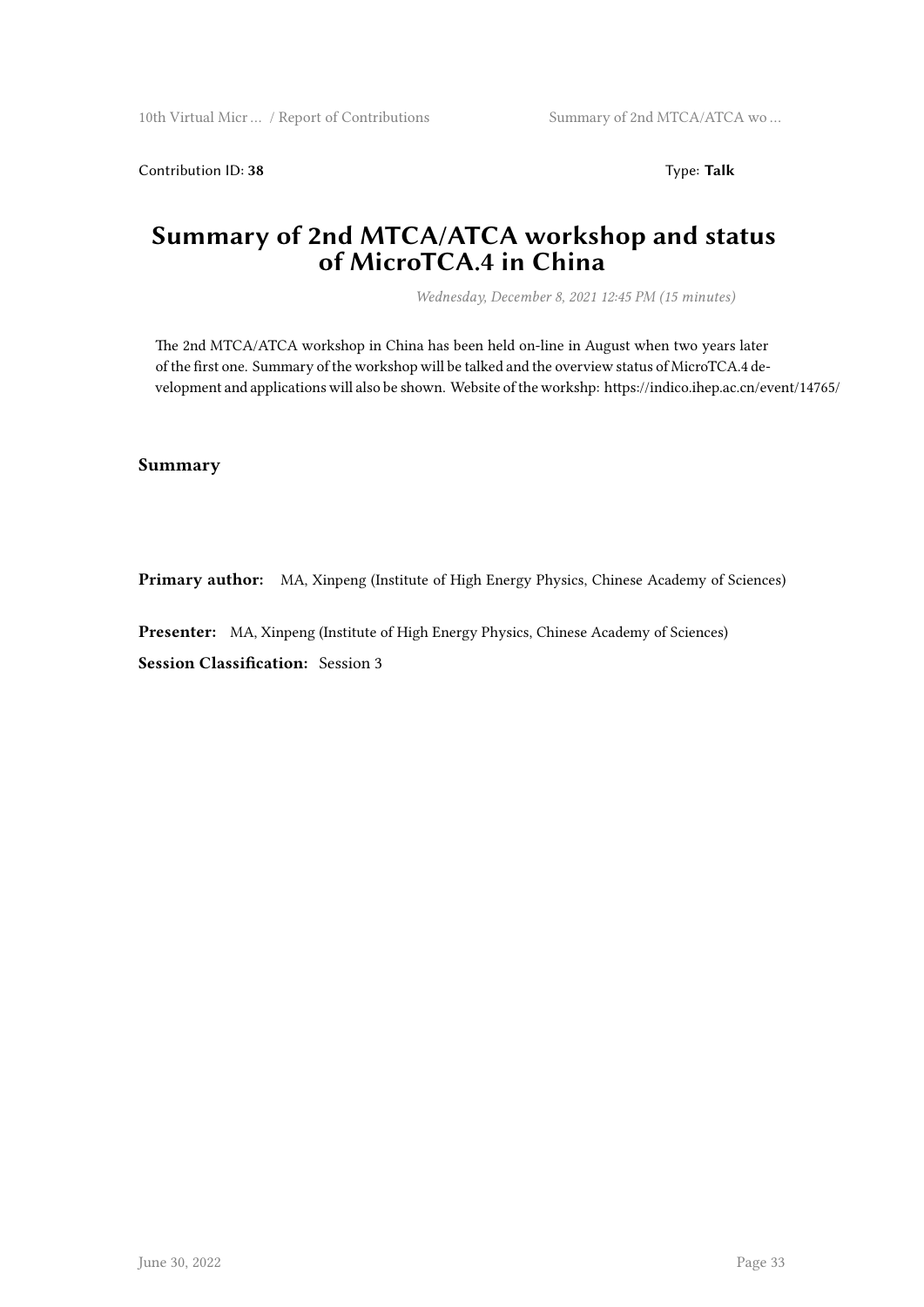#### Contribution ID: **39** Type: **Talk**

# **PCIe Gen4/5 and 100G-Ethernet on mTCA platform**

*Tuesday, December 7, 2021 5:30 PM (15 minutes)*

During last months PICMG mTCA-NG working group carried out channel signal-integrity simulations to find out whether 100GBASE-KR4 Ethernet and PCIe Gen4 and Gen5 are realizable on the mTCA platform. This presentation is intended to give an overview of the work carried out. The structure of the simulated channels and the models will be presented here. In addition, it will be shown how the evaluation of the AMC-/MCH-cards and backplanes will be carried out in the future with regard to signal integrity.

#### **Summary**

**Primary author:** DIZEL, Sergej (nVent SCHROFF)

**Presenter:** DIZEL, Sergej (nVent SCHROFF)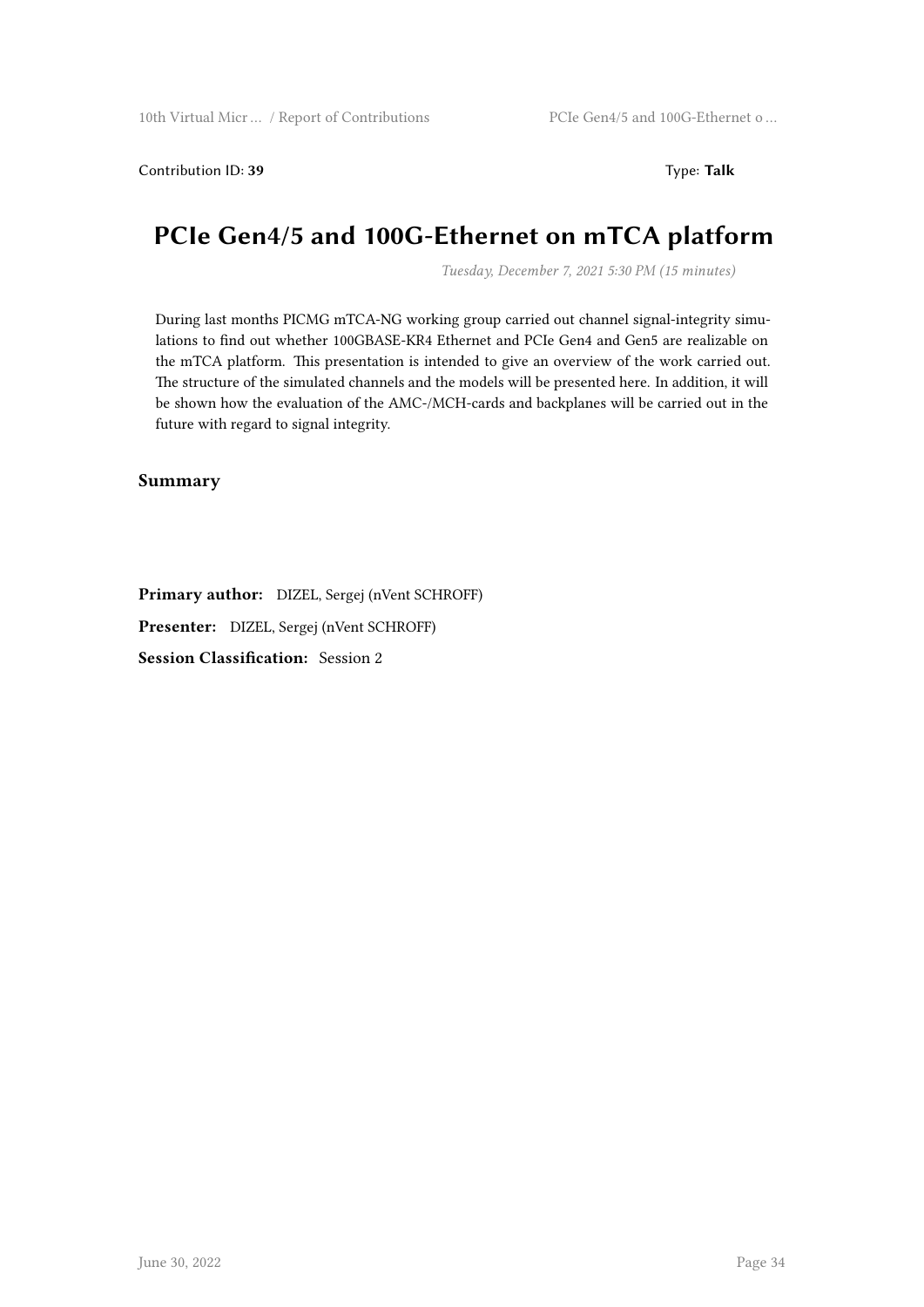Contribution ID: 40 Type: Talk

# **MicroTCA basics**

*Tuesday, December 7, 2021 12:00 PM (35 minutes)*

**Presenter:** WALDT, Ralf (Schroff GmbH)

**Session Classification:** Basic and advanced Tutorials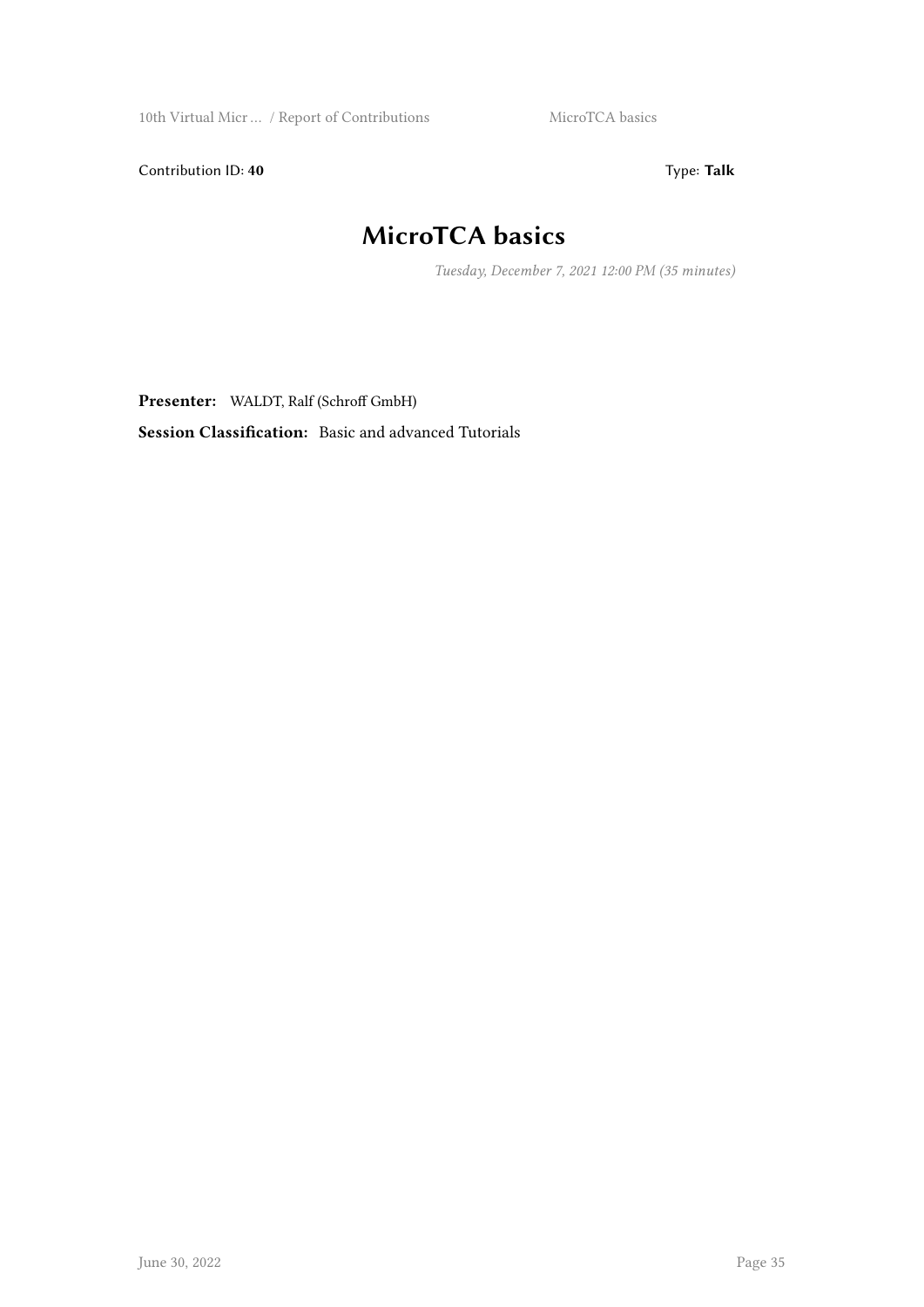Contribution ID: 41 Type: Talk

# **MicroTCA management**

*Tuesday, December 7, 2021 12:35 PM (35 minutes)*

**Presenter:** KÖRTE, Heiko (N.A.T.)

**Session Classification:** Basic and advanced Tutorials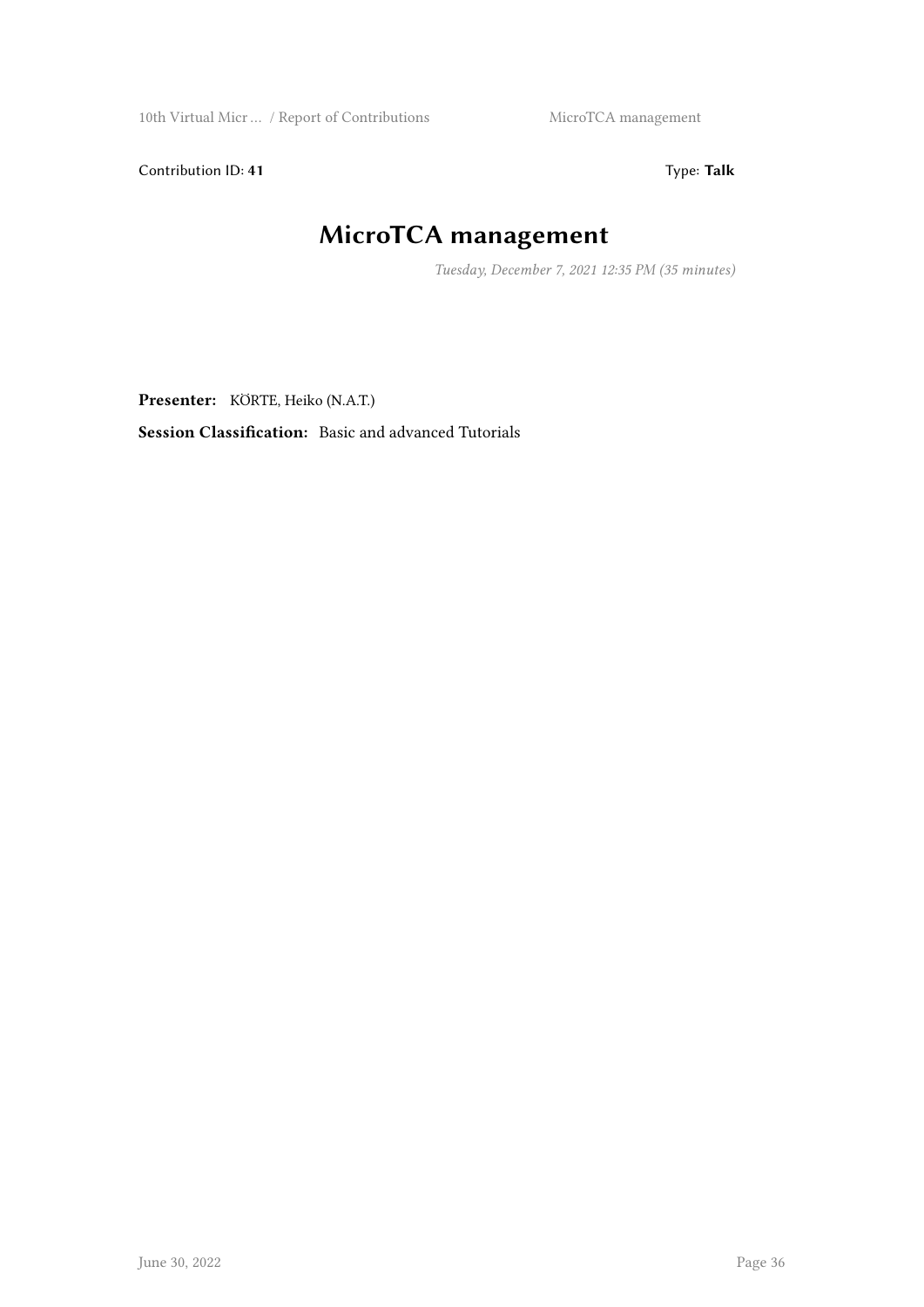Contribution ID: 42 Type: **not specified** 

# **ChimeraTK**

*Tuesday, December 7, 2021 1:20 PM (1h 10m)*

**Presenter:** KILLENBERG, Martin (MSK (Strahlkontrollen)) **Session Classification:** Basic and advanced Tutorials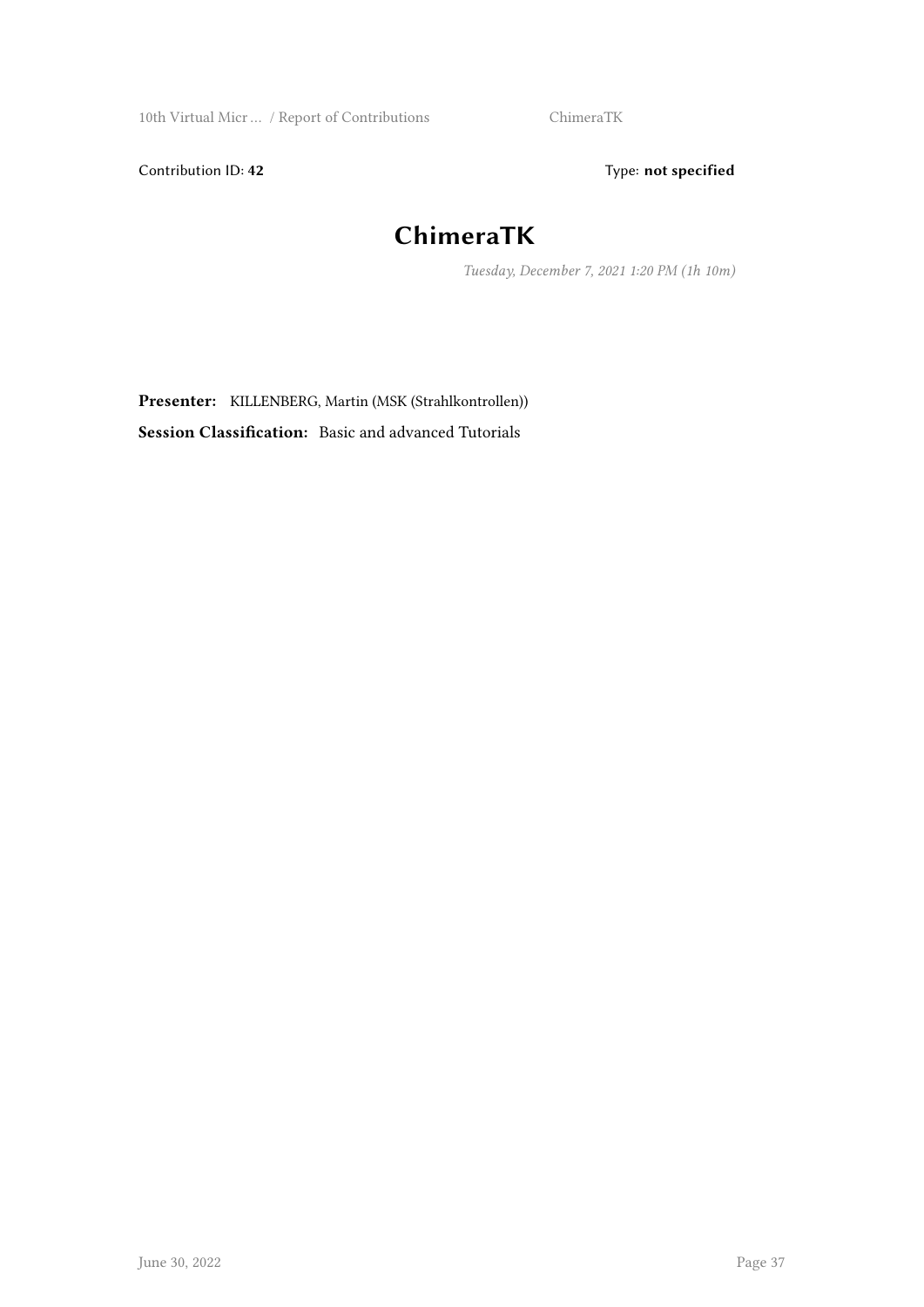Contribution ID: 43 Type: Talk

# **Developing for SoC-based AMCs**

*Tuesday, December 7, 2021 1:20 PM (35 minutes)*

**Summary**

**Presenter:** MARJANOVIC, Jan (DESY)

**Session Classification:** Basic and advanced Tutorials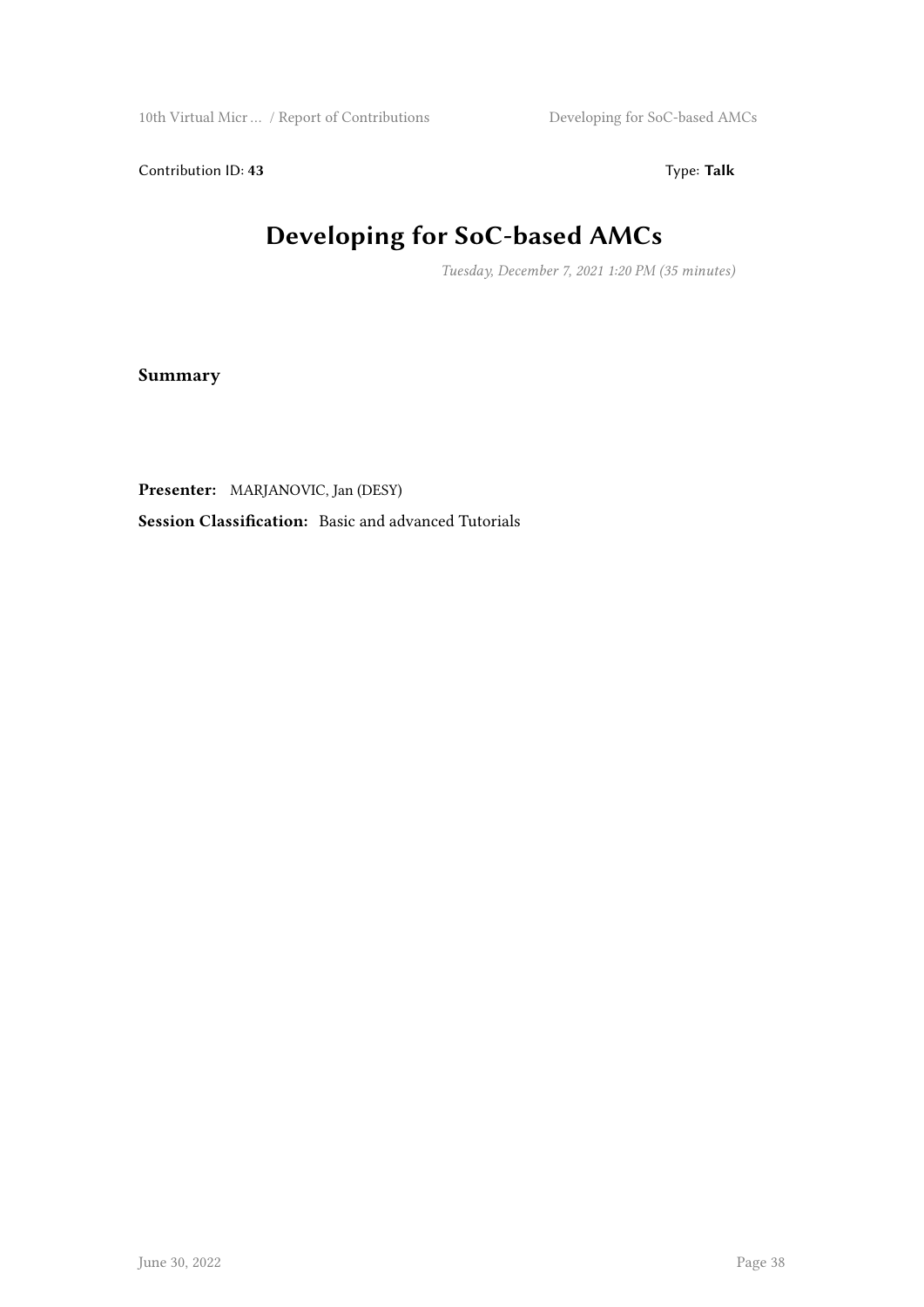Contribution ID: 44 Type: Talk

# **PCIe and Open Source Linux Driver**

*Tuesday, December 7, 2021 1:55 PM (35 minutes)*

**Presenter:** PETROSYAN, Ludwig (MCS (MCS Fachgruppe 1)) **Session Classification:** Basic and advanced Tutorials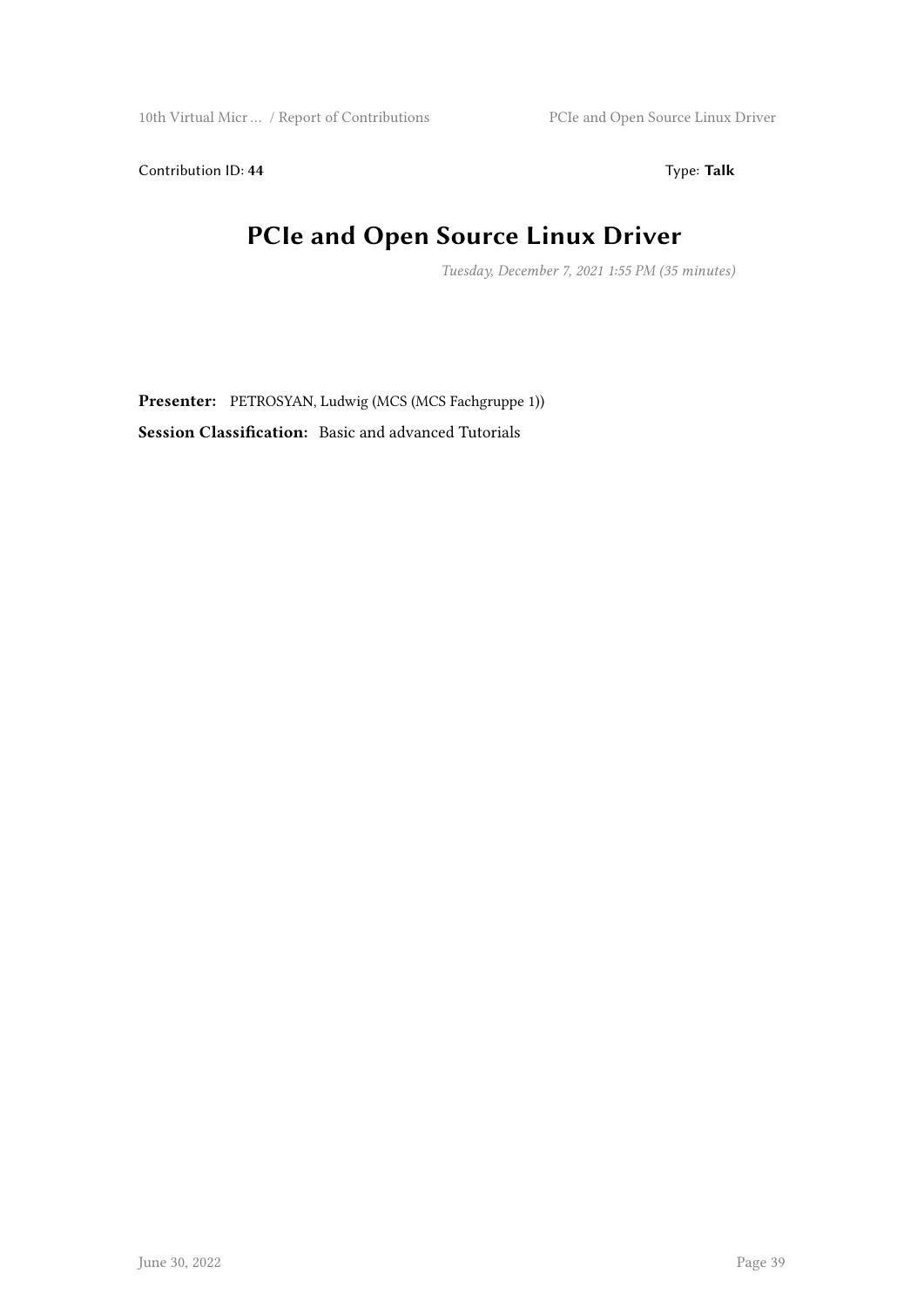#### Contribution ID: 45 Type: **Talk**

# **Advantages of MTCA for photon science experiments**

*Thursday, December 9, 2021 2:35 PM (15 minutes)*

In my presentation I will give an overview of MTCA hardware, which is relevant for photon science experiments. I will show commercially available products and new developments including the new motion controller. By showing possible applications for PETRA-IV I will point out the advantages of MTCA.

#### **Summary**

**Primary author:** TOLKIEHN, Martin (FS-PETRA-D (FS-PET-D Fachgruppe P24 (Chem.Cryst.)))

**Presenter:** TOLKIEHN, Martin (FS-PETRA-D (FS-PET-D Fachgruppe P24 (Chem.Cryst.)))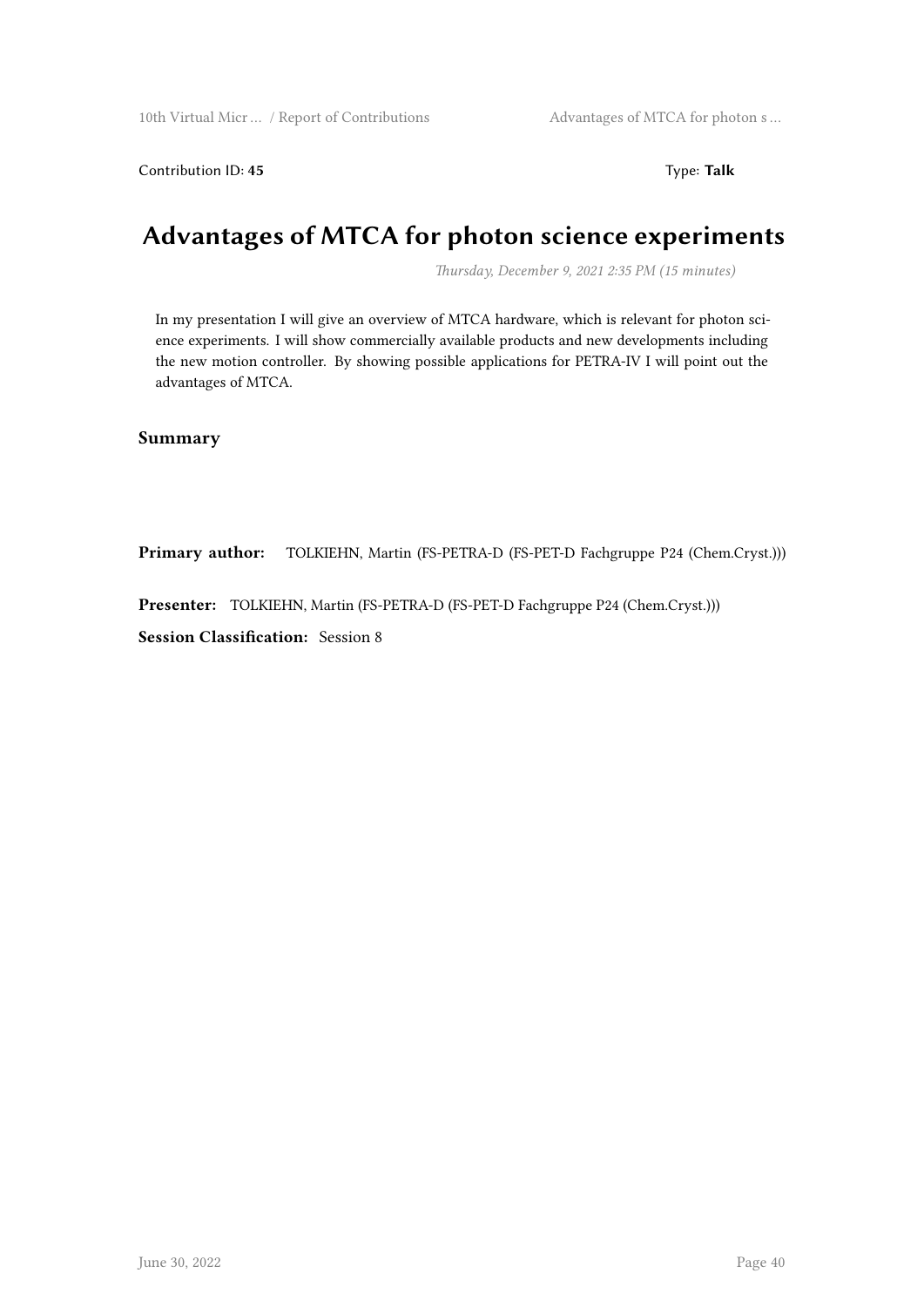Contribution ID: **46** Type: **Talk**

### **Current Status and Future Plans for the DeRTM LO and CLK Generation Module**

*Wednesday, December 8, 2021 4:15 PM (15 minutes)*

The DeRTM-LOG1300, a MicroTCA.4 compliant LO and CLK generation module, has been successfully in operation at XFEL and FLASH for several years. With the company KVG Quartz Crystal Technology GmbH we started a collaboration in order to produce additional LO and CLK modules. At the same time, other machines require different LO and CLK frequencies. Not all of these frequency requirements can be covered with the present architecture. In the presentation we give a short overview of the current status and consider other possible LO and CLK generation techniques to provide frequencies required by other machines with different reference frequencies. In the second part of the contribution the KVG Quartz Crystal Technology GmbH will give a short overview of their activities.

#### **Summary**

**Primary authors:** MAVRIC, Uros (MSK (Strahlkontrollen)); Dr BAI, Jiaoni (KVG Quartz Crystal Technology GmbH ); LUDWIG, Frank (DESY); SCHLARB, Holger (MSK (Strahlkontrollen))

**Presenters:** MAVRIC, Uros (MSK (Strahlkontrollen)); Dr BAI, Jiaoni (KVG Quartz Crystal Technology GmbH )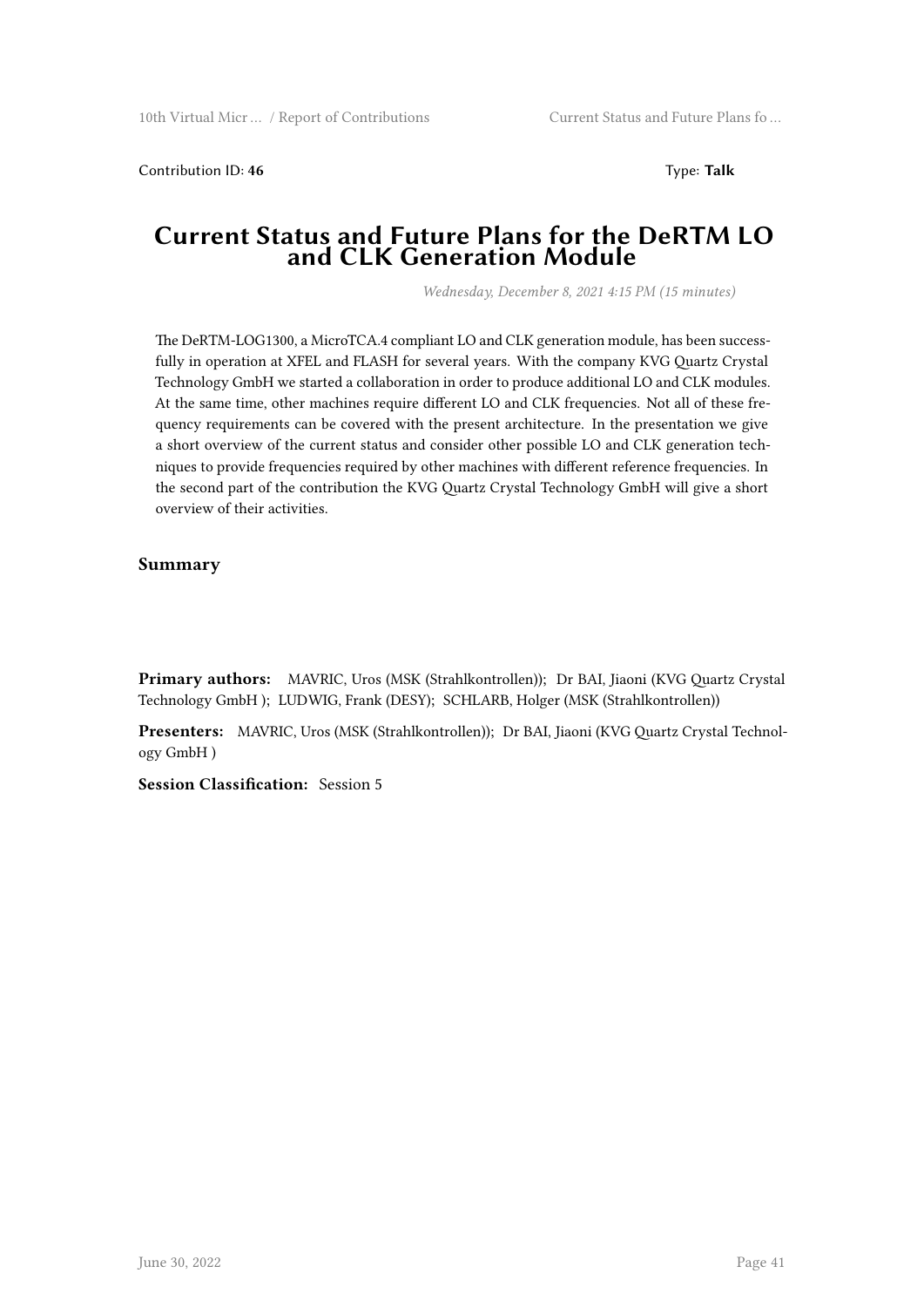Contribution ID: **47** Type: **Talk**

### **Modular Machine Timing System for the ELBE accelerator based on MRF MicroTCA.4 series 300 hardware.**

*Wednesday, December 8, 2021 4:30 PM (15 minutes)*

At the ELBE accelerator center a new timing system is being developed based on the MRF hardware platform. It uses two mTCA-EVM-300 configured as masters and a scalable number of connected receivers (mTCA-EVR-300U, PCIe-EVR-300) to generate flexible pulse patterns for operating the machine. It allows for independent operation of two electron injectors and offers the opportunity for a combined injection into ELBE.

The control software is tailored to ELBE's requirements based on mrfioc2. All machine operations modes as well as plausibility checks have been implemented. The communication interface to the ELBE control system is provided by a Siemens PLC that is at the same time integral part of the machine safety system. It sets the allowed parameter space for the timing system according to the current machine state and interlock signals.

The system will provide timing signals on few picosecond level to machine subsystems as LLRF and diagnostics as well as to user labs allowing for individual trigger generation based on the machine event signals. Universal IO modules offer a variety of logic levels on the receiver front panel while the MicroTCA backplane can be used to trigger hardware installed.

#### **Summary**

**Primary author:** KUNTZSCH, Michael (MSK (Strahlkontrollen))

**Co-authors:** ZENKER, Klaus (Helmholtz-Zentrum Dresden-Rossendorf); SCHWARZ, Andreas (Helmholtz-Zentrum Dresden-Rossendorf, radiation source ELBE); JUSTUS, Matthias (Helmholtz-Zentrum Dresden-Rossendorf); OVEN, Ziga (Cosylab); JESENSEK, Jure (Cosylab); KRMPOTIC, Luka (Cosylab)

**Presenter:** KUNTZSCH, Michael (MSK (Strahlkontrollen))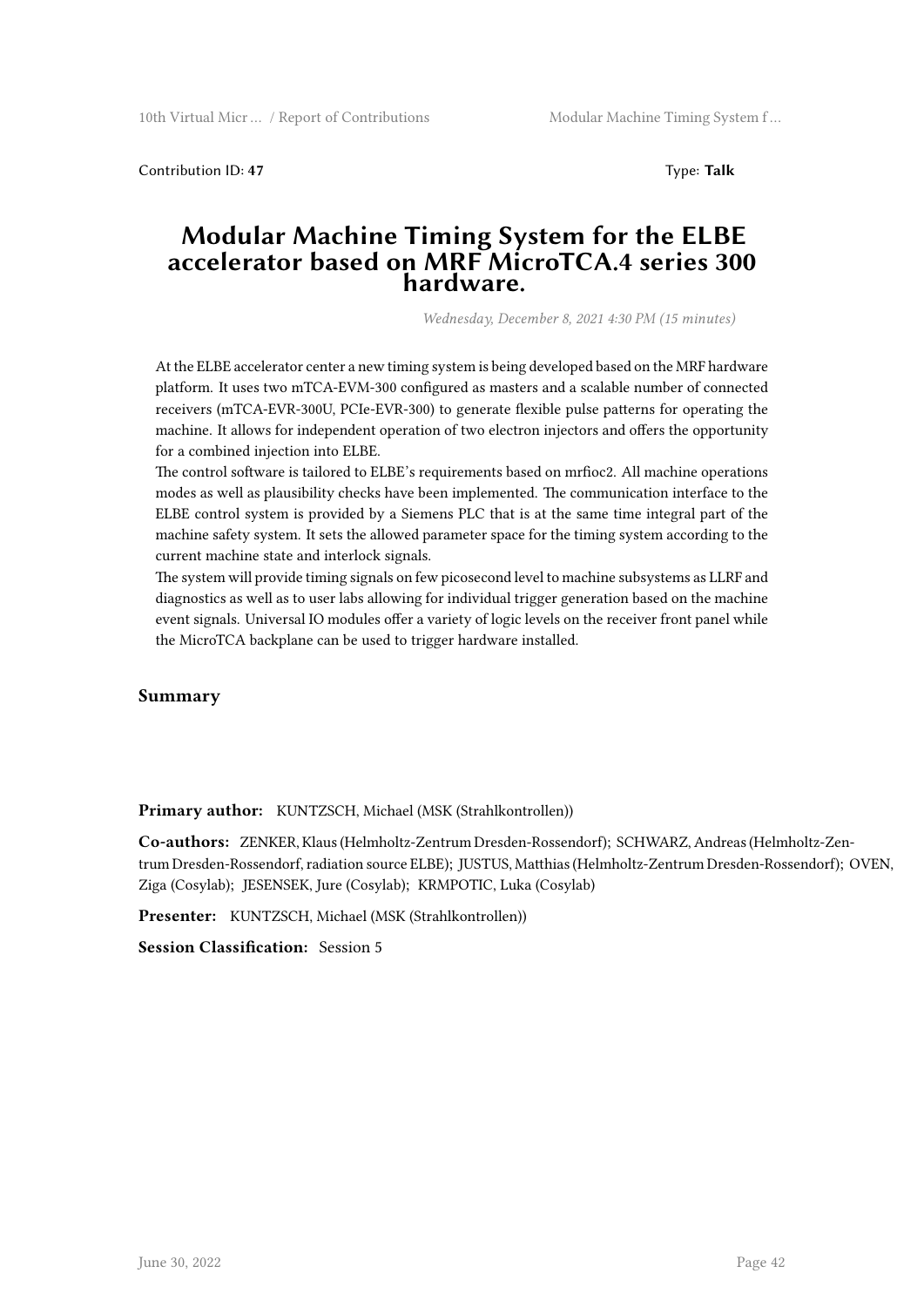Contribution ID: 48 Type: Talk

### **A Bunch Selective BPM System built from MTCA components**

*Thursday, December 9, 2021 5:30 PM (15 minutes)*

BESSY II operates with special fill patterns that include transversely moving bunches, which should be ignored in the calculation of the beam postion. To enable this, a system of four 1 GS/s ADCs is used to acuire the button amplitudes with the required fidelity. This talk will present the status of our plans, including aspects of MTCA crate, ADC and FPGA selections, as well as sample clock distribution. Integration into a future Orbit Feedback System will also be briefly discussed.

**Summary**

**Primary author:** Dr REHM, Günther (Helmholtz-Zentrum Berlin) **Co-author:** Dr SCHÄLICKE, Andreas (Helmholtz Zentrum Berlin) **Presenter:** Dr REHM, Günther (Helmholtz-Zentrum Berlin) **Session Classification:** Session 10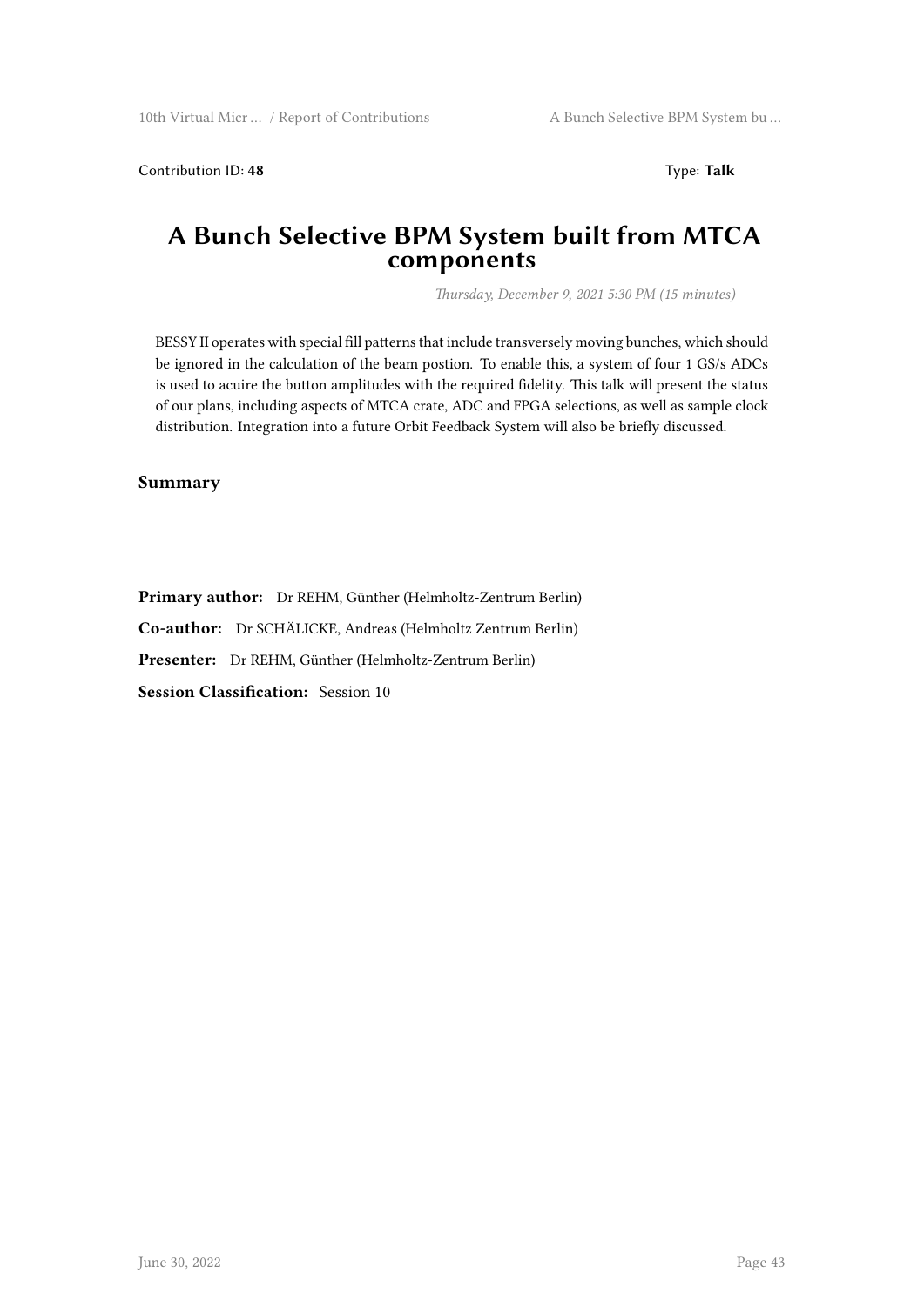Contribution ID: **49** Type: **Talk**

# **LLRF control status at Helmholtz Zentrum Berlin**

*Wednesday, December 8, 2021 2:45 PM (15 minutes)*

At Helmholtz Zentrum Berlin (HZB), it is planned to apply mTCA.4 technology for the LLRF control of two of its accelerator facilities: BESSY-II and SeaLab. BESSY-II is a 3rd generation Synchrotron Light Source in operation since 1998 and focused on the generation of soft X-rays, complementing this way PETRA-III at DESY. It comprises a booster ring with one PETRA-type 500MHz normal conducting cavity and a storage ring with four High Order Mode (HOM) damped 500MHz cavities. In preparation of future upgrades and in order to make the injected bunches shorter, two more PETRA-type cavities have been introduced to the booster ring and are expected to start operation after the summer of 2022. mTCA.4 technology has been chosen to replace the old analogue LLRF systems as well as the development platform for the LLRF control of the recently introduced booster cavities.

A current project to study the possibility to upgrade BESSY-II is also ongoing: BESSY-Variable Pulse-Length Demo (VSR-Demo). The idea underlying VSR-Demo is introducing superconducting high harmonic cavities into the storage ring so different bunch lengths can exist in the storage ring simultaneously. At a first stage, a cryomodule with two 1.5GHz SRF cavities will be tested in the SeaLab bunker and will be controlled using mTCA.4 systems.

SeaLab (formely known as bERLinPro) for the moment incorporates a Superconducting RF Photoinjector module, a three superconducting two-cell cavity Booster module in the injector line and a Transverse Deflecting Cavity in the straight diagnostic line for bunch length and sliced emittance measurements. The mTCA equipment is distributed between powerful server CPU controlling Gun and 3 Booster instances and the TCav is distinguished into the standalone crate under AMC CPU control. The system is driven by precise Timing and synchronization system and has a Machine protection system on-board. Number of works are conducting to ensure the project commissioning planned for year 2022.

Finally, HZB also operates the Metrology Light Source (MLS) owned by the Physikalisch Technische Bundesanstalt (PTB) where it is also planned to upgrade its old analogue LLRF system using mTCA.4.

#### **Summary**

**Primary authors:** Dr USHAKOV, Andriy; Dr ECHEVARRIA, Pablo (Helmholtz Zentrum Berlin); Dr NEUMANN, Axel (Helmholtz Zentrum Berlin)

**Presenter:** Dr ECHEVARRIA, Pablo (Helmholtz Zentrum Berlin)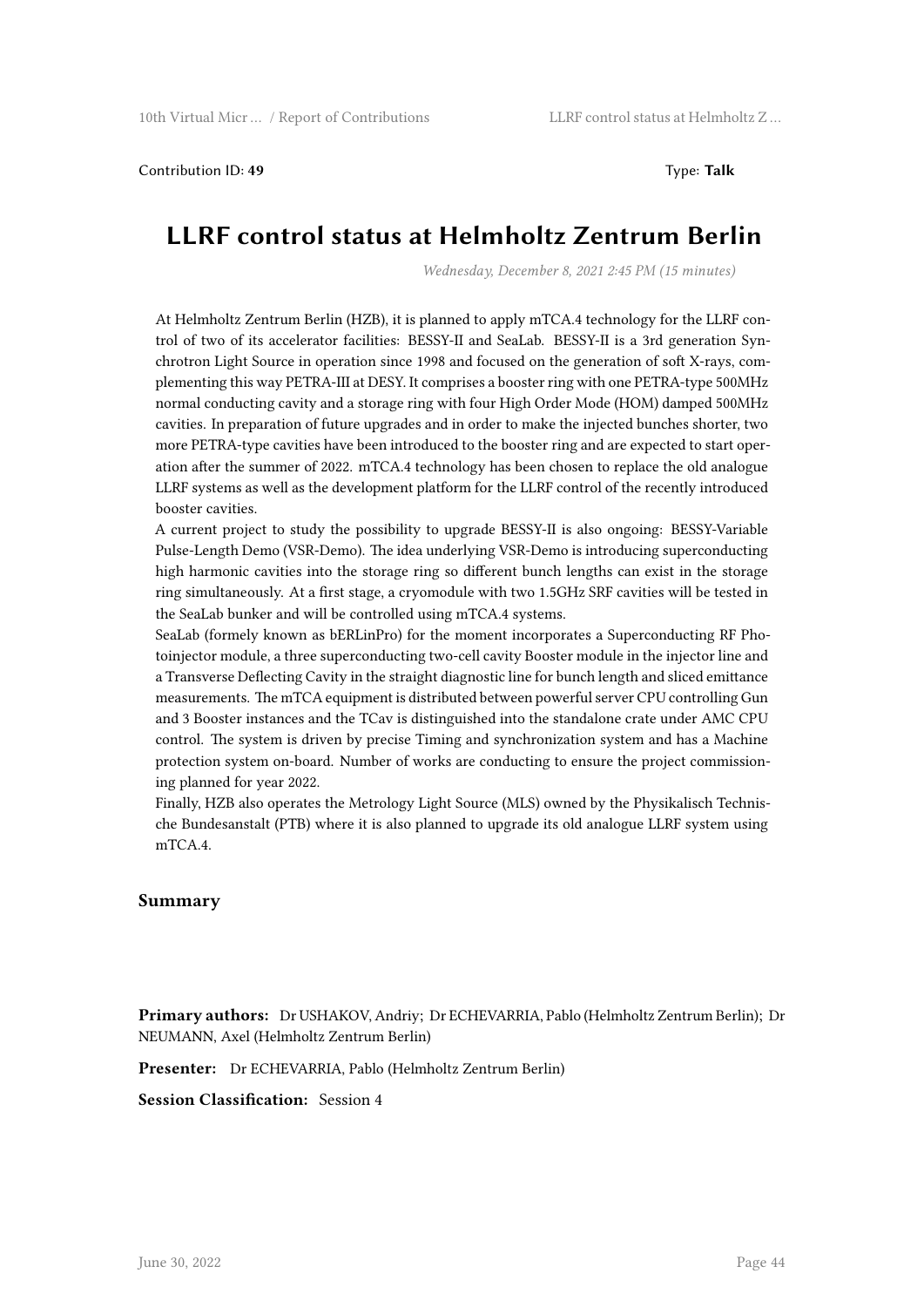Contribution ID: 50 Type: **Talk** 

# **Do's and Don'ts of MicroTCA System Design**

*Tuesday, December 7, 2021 12:00 PM (1h 10m)*

Engineering a completely new MicroTCA system can be a daunting task for people with little experience in the MicroTCA field. Since the standard is quite flexible, the 'correct' choice can be sometimes ambiguous. The purpose of this tutorial is to give tips and tricks to people who are relatively new to the MicroTCA systems. It covers many sub-categories of system design including; choosing the right hardware, FPGA programming, and software development in MicroTCA systems.

**Summary**

**Primary author:** GUEMUES, Cagil (MSK (Strahlkontrollen))

**Presenter:** GUEMUES, Cagil (MSK (Strahlkontrollen))

**Session Classification:** Basic and advanced Tutorials

**Track Classification:** Tutorials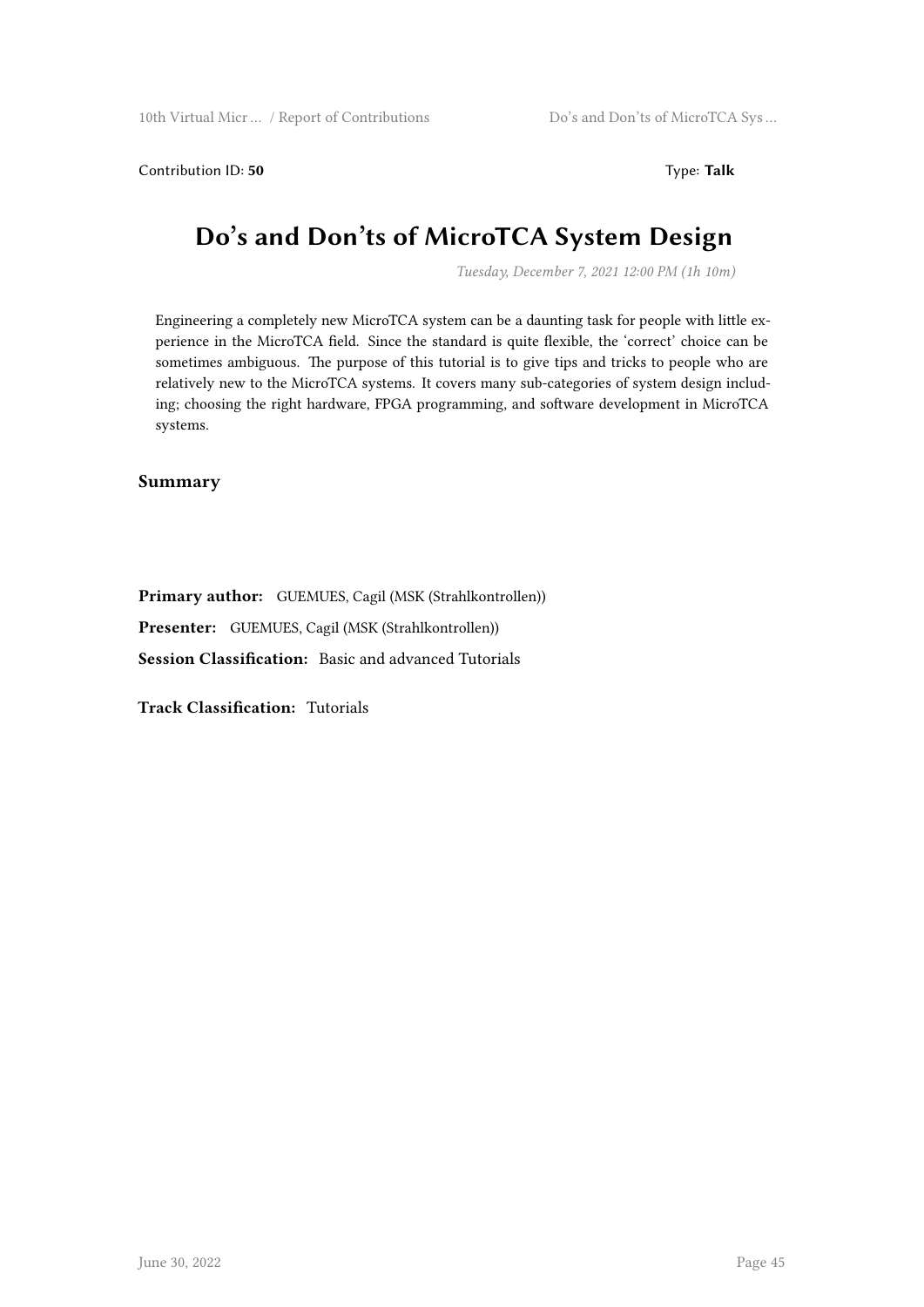Contribution ID: **51** Type: **Talk**

### **Status of the MTCA-based Accelerator Control Systems at DESY**

*Tuesday, December 7, 2021 3:30 PM (15 minutes)*

MTCA-based systems are nowadays widely used at many of DESY's accelerator facilities. A brief review of the current accelerator controls status and some experiences with focus on the used MTCA technology will be shared. After the successful implementation of MTCA at the European XFEL and FLASH facilities meanwhile this hardware standard and platform made its inroads into the various new projects and accelerator research and development programs at DESY. An overview of these and related projects at DESY will be presented.

**Summary**

**Primary author:** WILKSEN, Tim (MCS (MCS Fachgruppe 1)) **Presenter:** WILKSEN, Tim (MCS (MCS Fachgruppe 1)) **Session Classification:** Session 1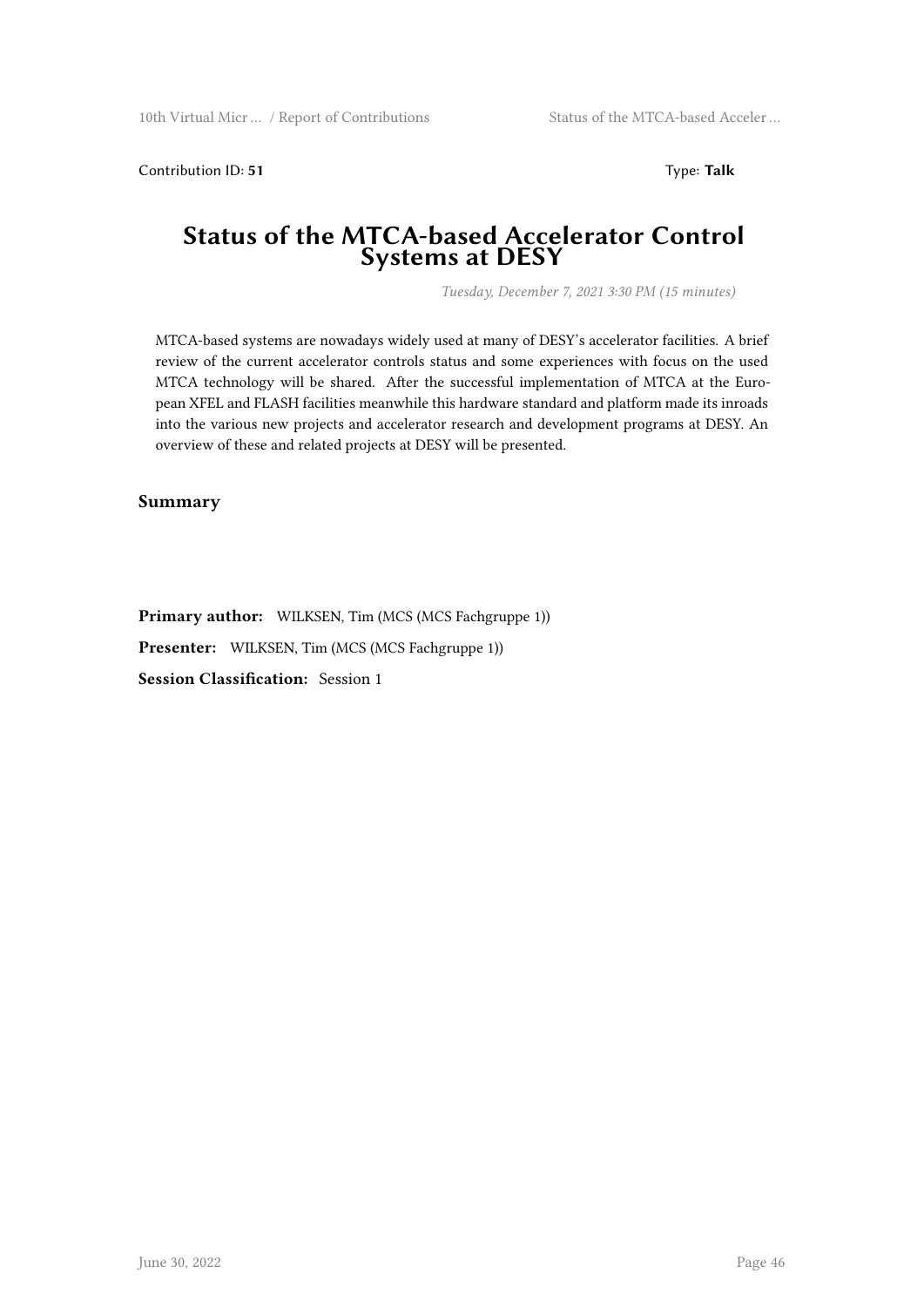Contribution ID: **53** Type: **Talk**

### **Overview of DMCS Projects and MicroTCA.4 Developments**

*Thursday, December 9, 2021 2:05 PM (15 minutes)*

The Lodz University of Technology, Department of Microelectronics and Computer Science is involved in the development of MicroTCA.4, MicroTCA.4.1 and the future standards from 2007 onwards. Since that time, we have developed various MicroTCA.4 components including Intelligent Platform Management, Advanced Mezzanine Cards (AMCs), Rear Transition Modules (RTMs) for data acquisition and processing systems used in numerous accelerators and fusion projects. The presentation discusses selected projects currently performed at our department based on the

MicroTCA.4 technology.

Firstly, a scalable framework supporting various camera standards based on the MicroTCA.4 technology will be shown as an example of a powerful image acquisition and processing system dedicated for large-scale physics projects, such as ITER, Wendelstein 7-X or Eu-XFEL.

Secondly, the extension of the IPMI specification and further support for FMC modules based on the developed prototype are discussed and a smart MMC solution is demonstrated on the example of a cost-effective but efficient AMC module that we have developed for the W7-X stellarator.

Finally, the progress of developing the high-power piezo driver (HPD-200) for the European Spallation Source (ESS) accelerator will be presented as an instance of enormous challenge breaking the limitations of the MicroTCA specification.

#### **Summary**

**Primary author:** MAKOWSKI, Dariusz (Lodz University of Technology)

**Presenter:** MAKOWSKI, Dariusz (Lodz University of Technology)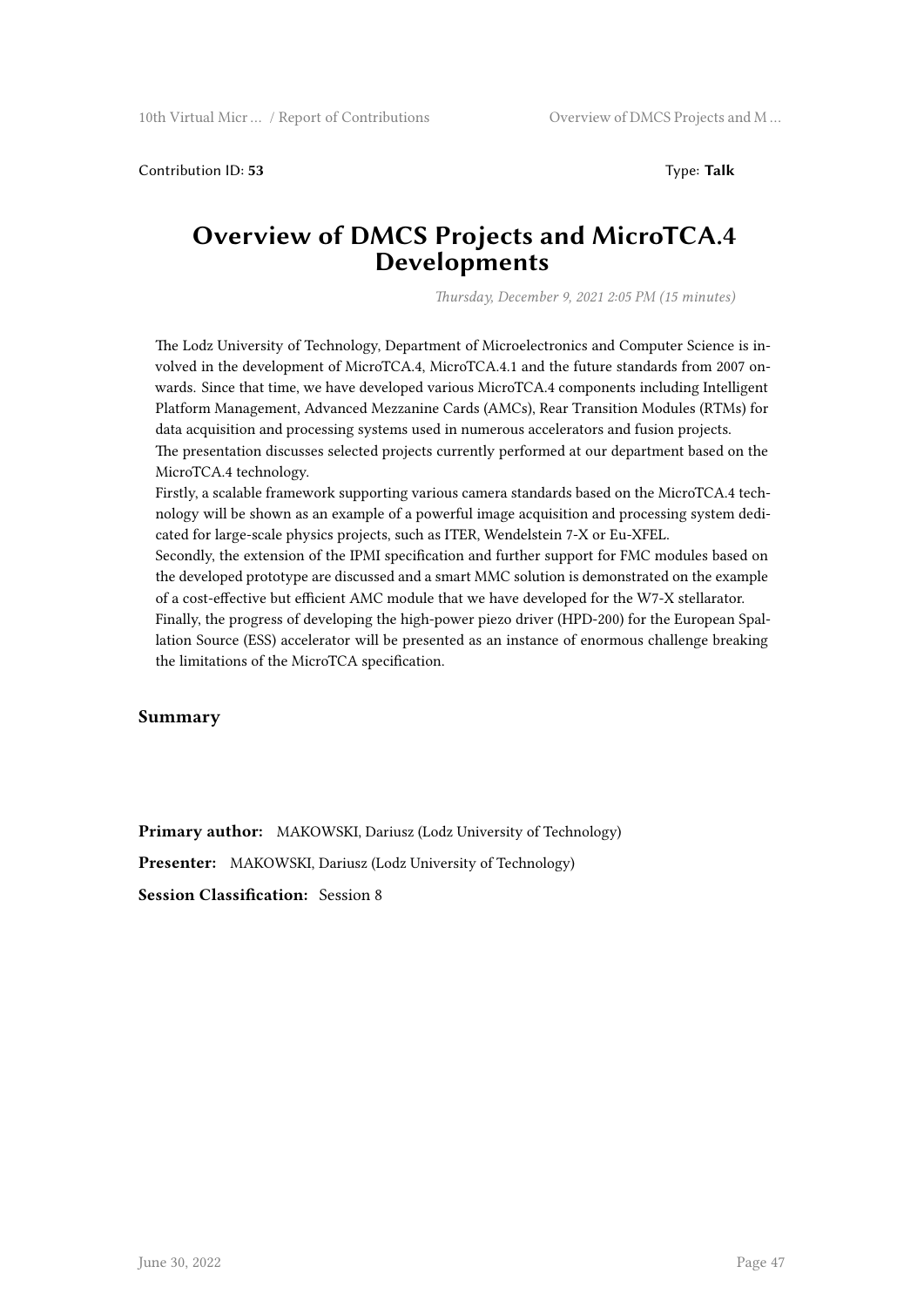**Contribution ID: 55** Type: **Talk** 

# **MTCA-based Camera Systems at W7-X**

*Thursday, December 9, 2021 4:35 PM (15 minutes)*

With the current upgrade to W7-X, an actively-cooled divertor will be installed. This necessitates a sophisticated protection system, to ensure that the internal components of the machine do not overheat. The key DAQ components are high-fidelity infrared and optical cameras. This system alone will consist of more than two dozen cameras with multiple GBit/s data rates each and the requirement for real-time processing. This makes mTCA an ideal environment to develop a single infrastructure to accommodate all the different camera types. Taking a broader approach, the aim was to create a generic framework which can integrate different camera hardware standards (CameraLink, CameraLink HS and others) and all cameras which are GenICam compliant. This talk will give an overview of the architecture and present the initial results obtained for the whole chain (Camera to W7-X data archive).

#### **Summary**

**Primary authors:** WINTER, Axel (Herr); BLUHM, Torsten (Max-Planck-Institut für Plasmaphysik); MAKOWSKI, Dariusz (Lodz University of Technology); PEREK, Piotr (Lodz University of Technology, Department of Microelectronics and Computer Science); Dr MIELCZAREK, Aleksander (Lodz University of Technology); Mr FISCHER, Simon (Max Planck Institut für Plasmaphysik)

**Presenter:** WINTER, Axel (Herr)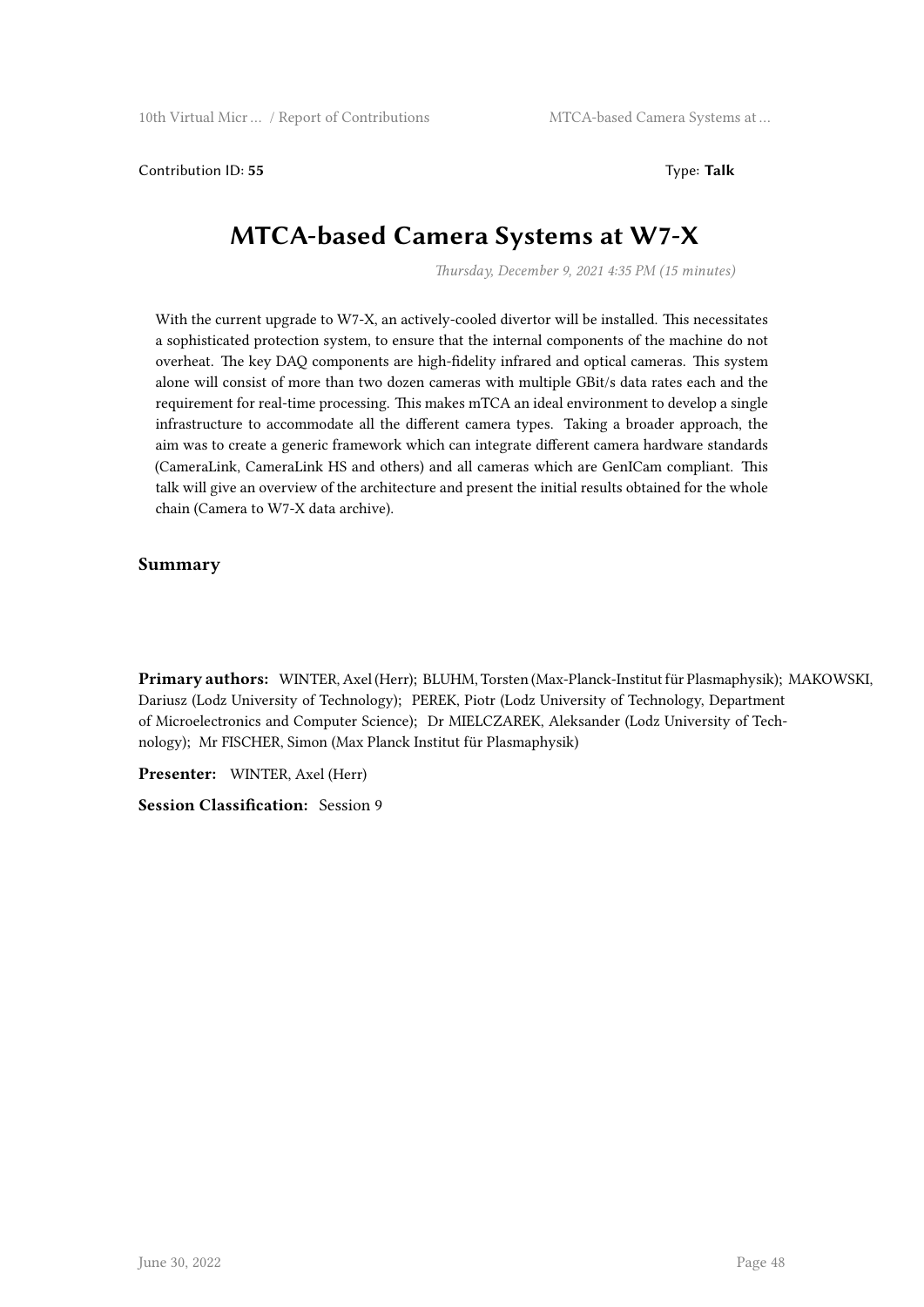Contribution ID: 56 Type: **not specified** 

# **Outlook of MicroTCA usage at European XFEL**

*Thursday, December 9, 2021 1:50 PM (15 minutes)*

The MicroTCA is a key platform at the European X-Ray Free Electron Laser facility (European XFEL), being at the centre of timing distribution, data processing from large 2D detectors, fast digitization and processing of pulse signals as well as low latency communication protocol for VETO and Machine Protection Systems.

Following on our internal review from last year, we focus on integrating new MicroTCA based solutions into our facility to address current and future challenges. We continue to work on our FPGA development workflow, evaluating different verification methodologies. Finally, we have started looking into Machine Learning with FPGA as the base platform.

#### **Summary**

**Primary author:** FERNANDES, Bruno (Eur.XFEL (European XFEL))

**Presenter:** FERNANDES, Bruno (Eur.XFEL (European XFEL))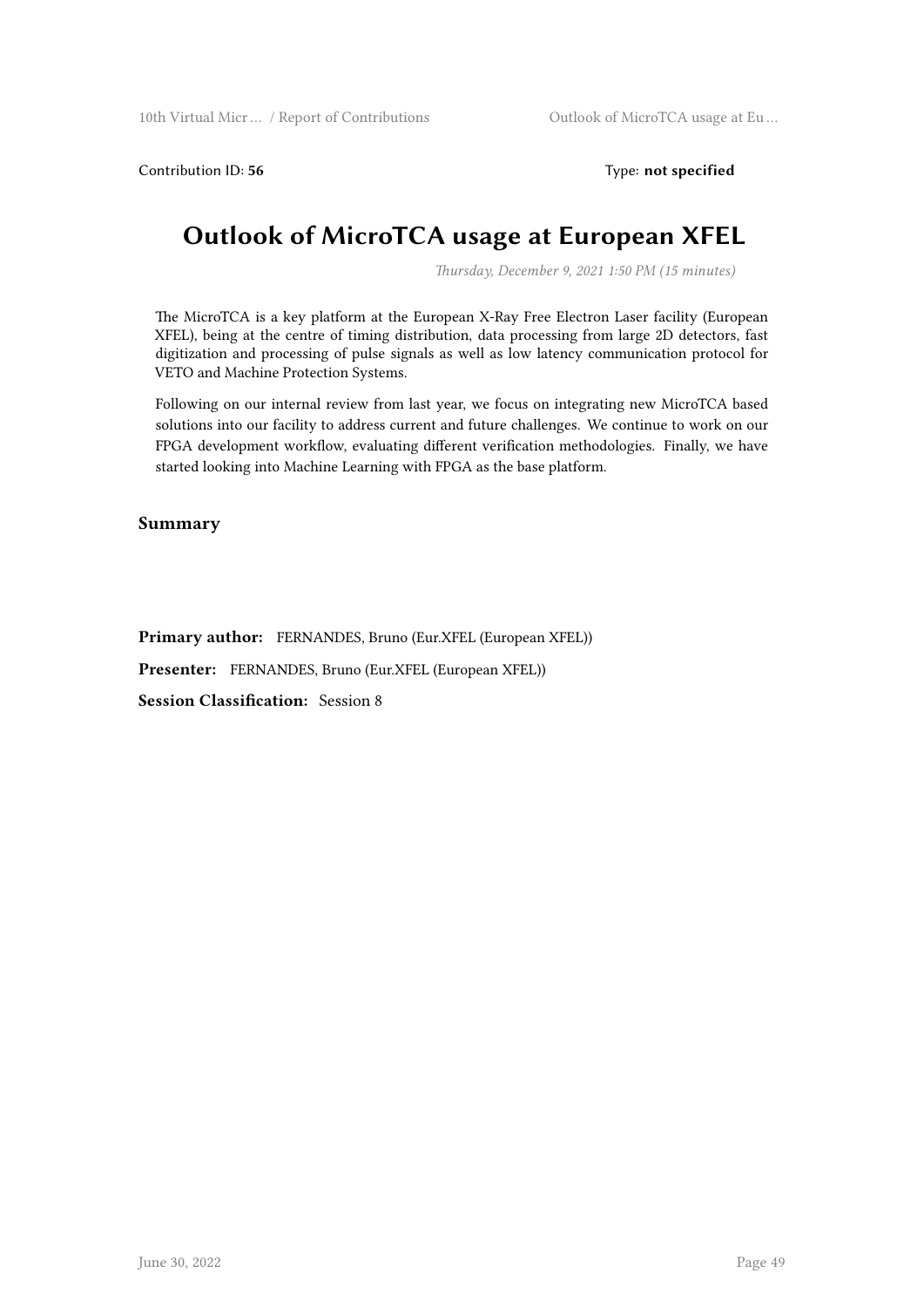Contribution ID: 57 Type: Talk

# **Keynote: Applications of Quantum Computing**

*Wednesday, December 8, 2021 12:00 PM (30 minutes)*

**Summary**

**Presenter:** JANSEN, Karl (Z\_ZPPT (Zeuthen Particle PhysicsTheory))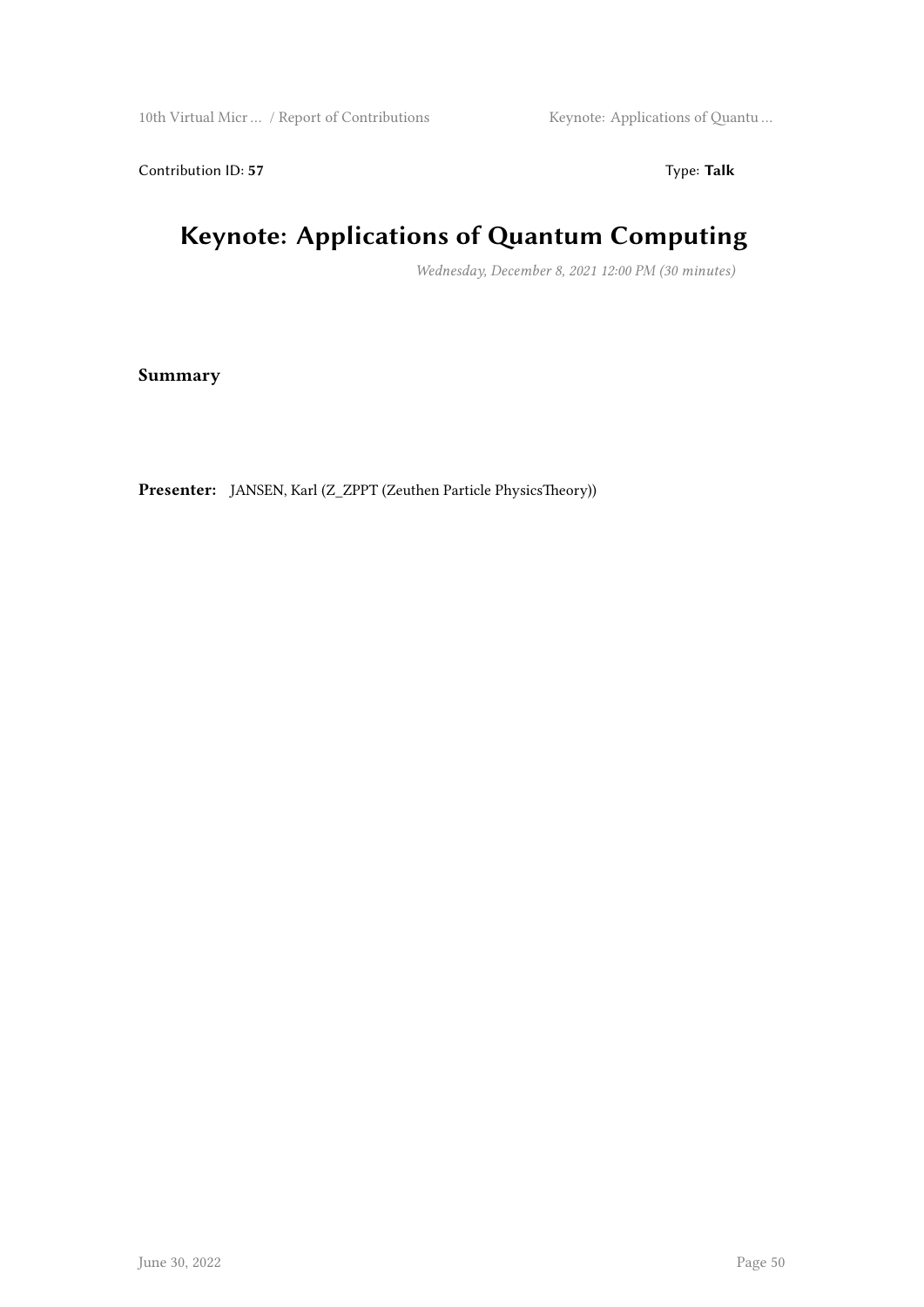Contribution ID: 58 Type: Talk

# **Exhibition: powerBridge**

*Tuesday, December 7, 2021 4:40 PM (20 minutes)*

**Summary**

**Presenter:** HOLZAPFEL, Thomas (Industry Partner)

**Session Classification:** Exhibition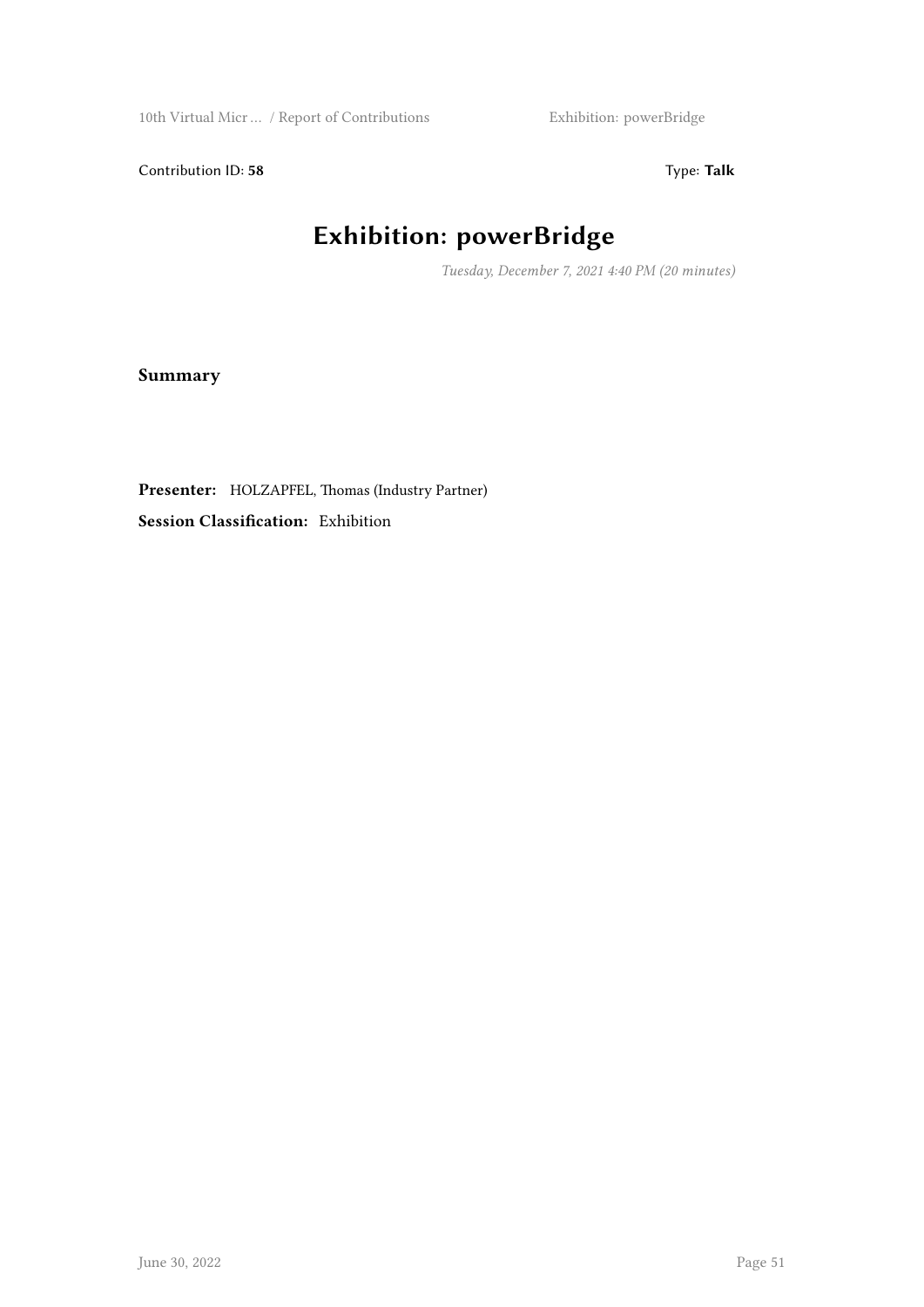Contribution ID: 59 Type: Talk

# **Exhibition: CAEN ELS**

*Wednesday, December 8, 2021 1:40 PM (20 minutes)*

**Summary**

**Presenter:** THEINER , Joachim (CAEN els)

**Session Classification:** Exhibition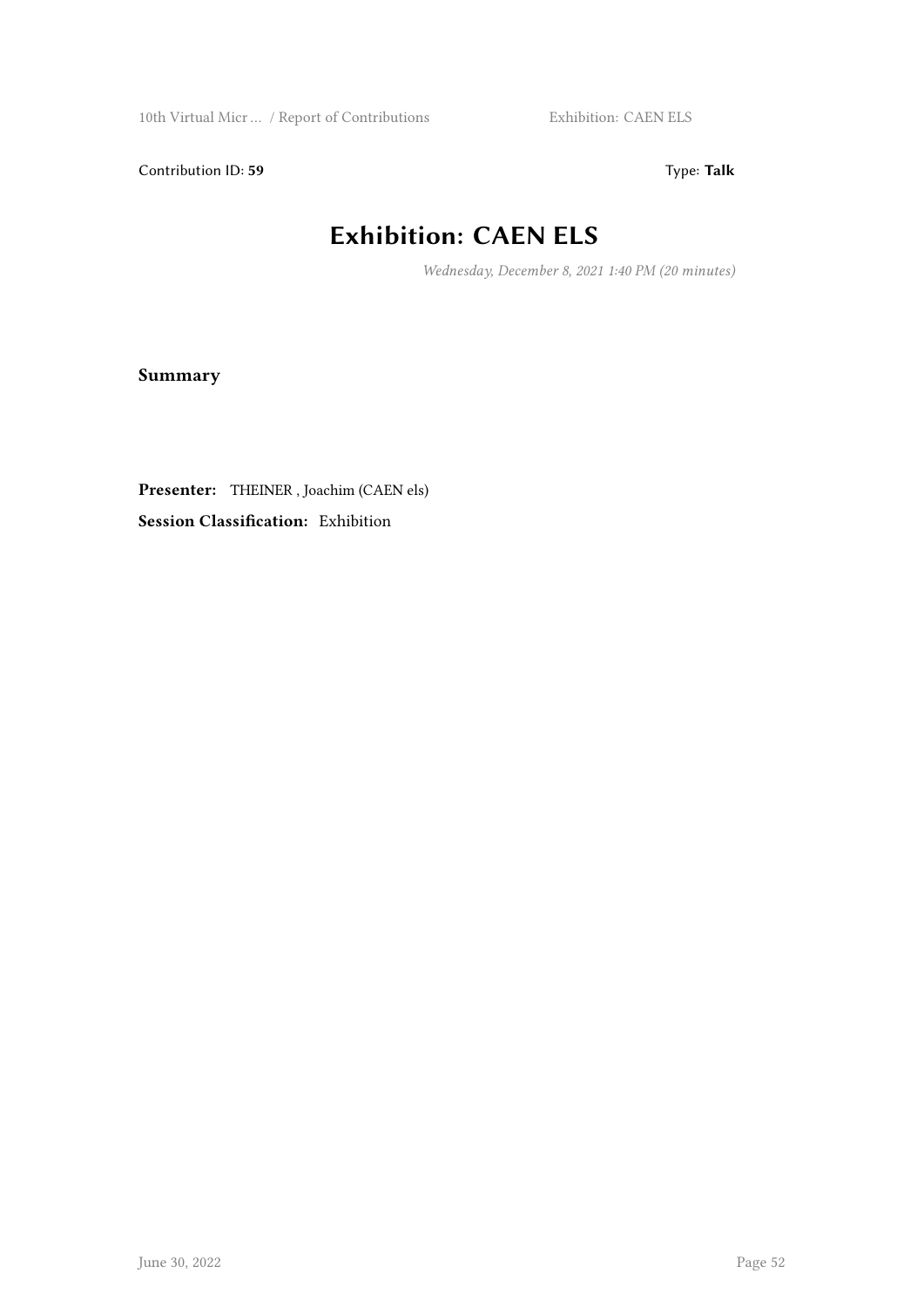Contribution ID: 60 Type: Talk

# **Exhibition: N.A.T.**

*Wednesday, December 8, 2021 4:55 PM (20 minutes)*

**Presenter:** ERD, Herbert (N-A.T GmbH) **Session Classification:** Exhibition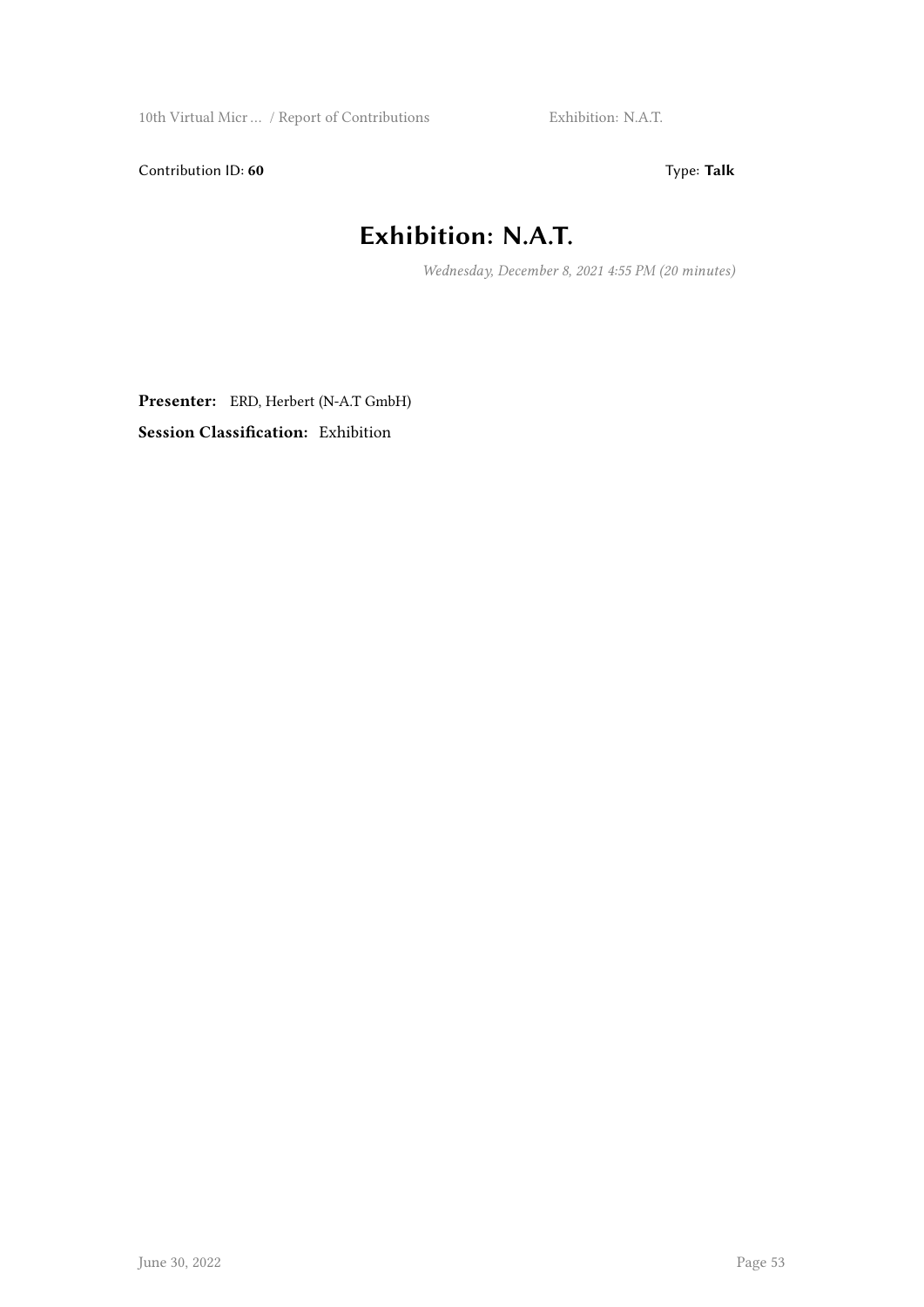Contribution ID: 61 Type: Talk

# **Exhibition: TechLab**

*Thursday, December 9, 2021 1:30 PM (20 minutes)*

**Presenter:** STUBBE, Sven (MSK (Strahlkontrollen)) **Session Classification:** Exhibition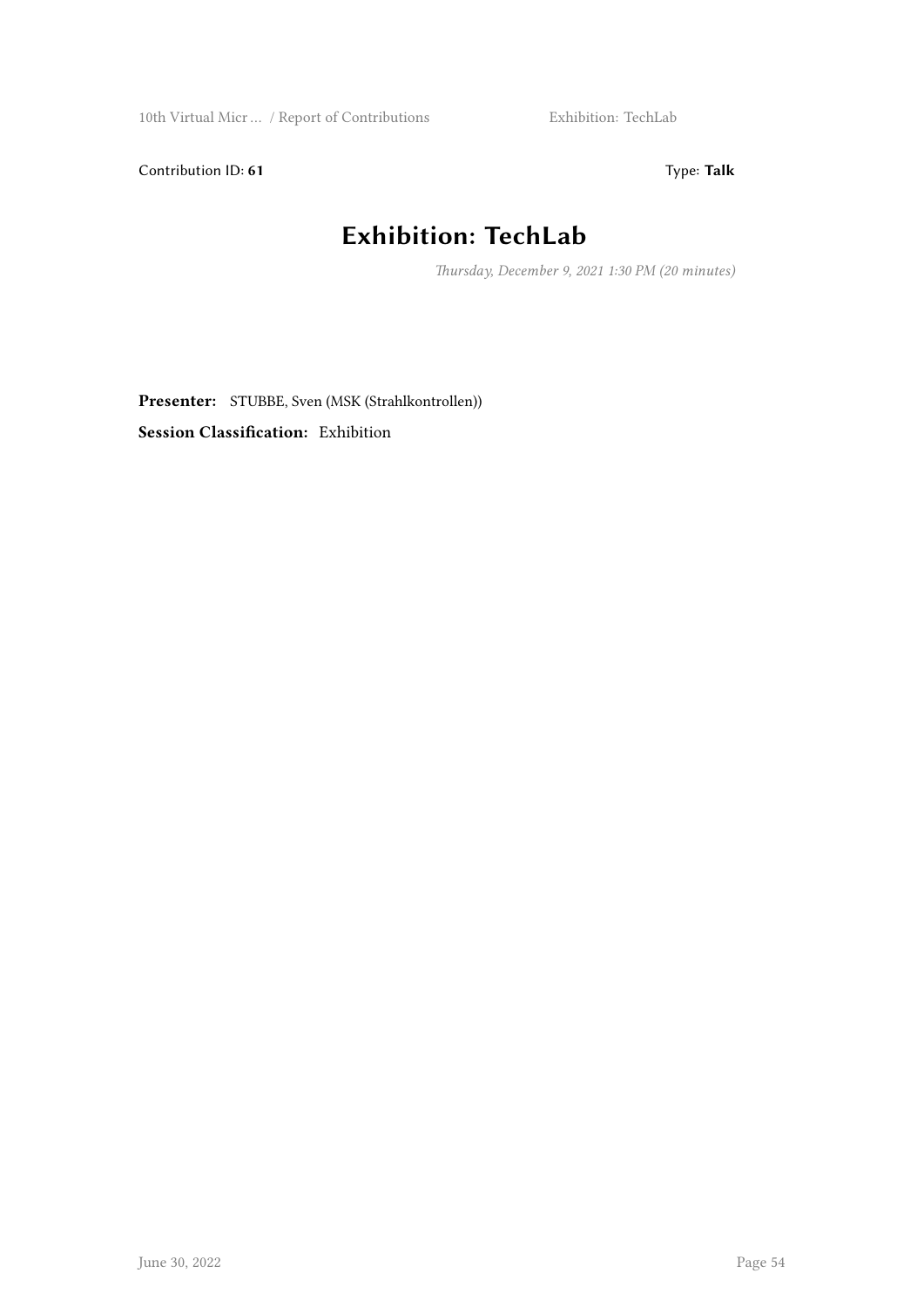Contribution ID: 62 Type: Talk

# **Exhibition: Struck**

*Thursday, December 9, 2021 12:00 PM (20 minutes)*

**Presenter:** KIRSCH, Matthias (Struck) **Session Classification:** Exhibition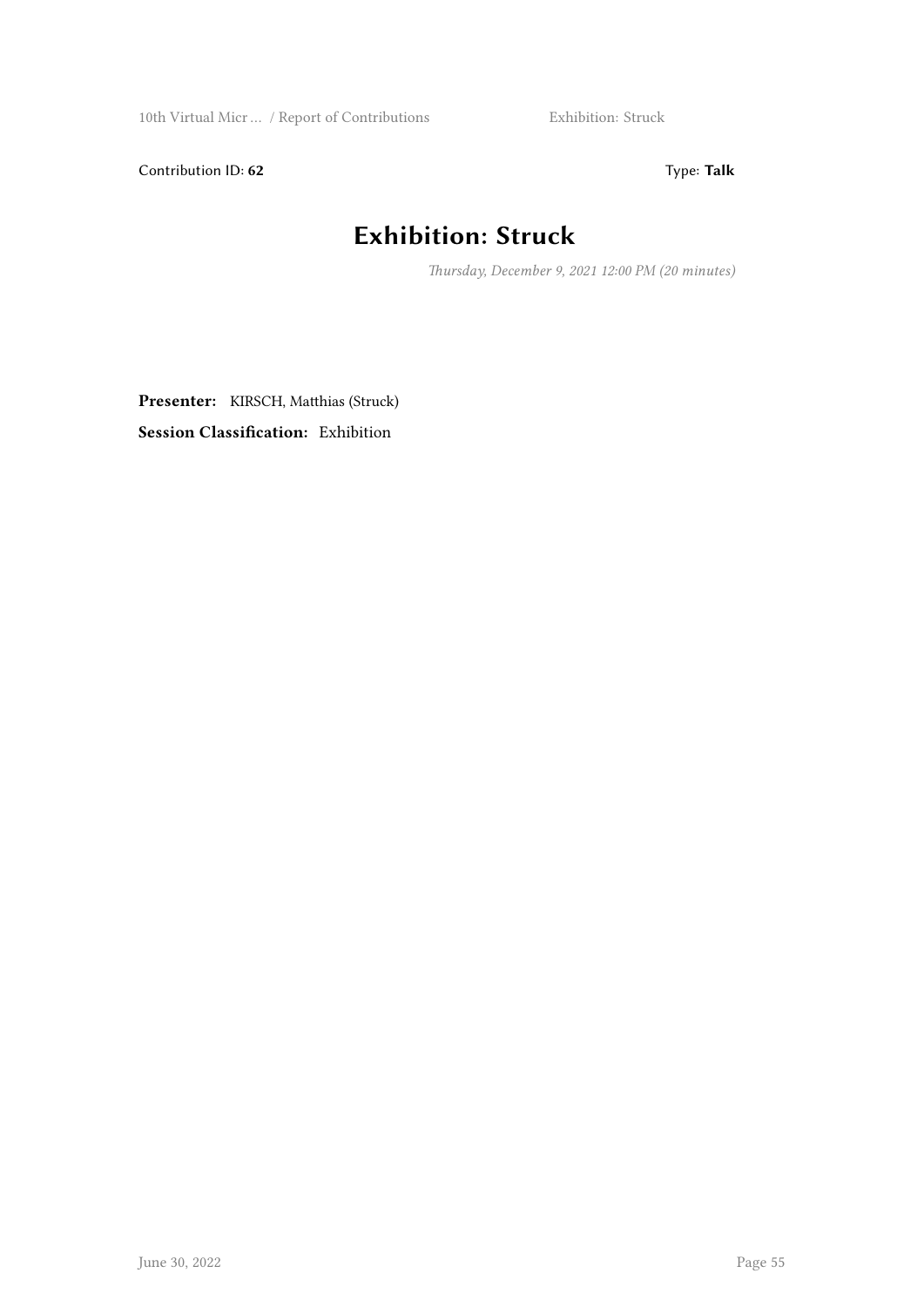Contribution ID: 63 Type: Talk

# **Exhibition: nVent**

*Wednesday, December 8, 2021 3:40 PM (20 minutes)*

**Summary**

**Session Classification:** Exhibition